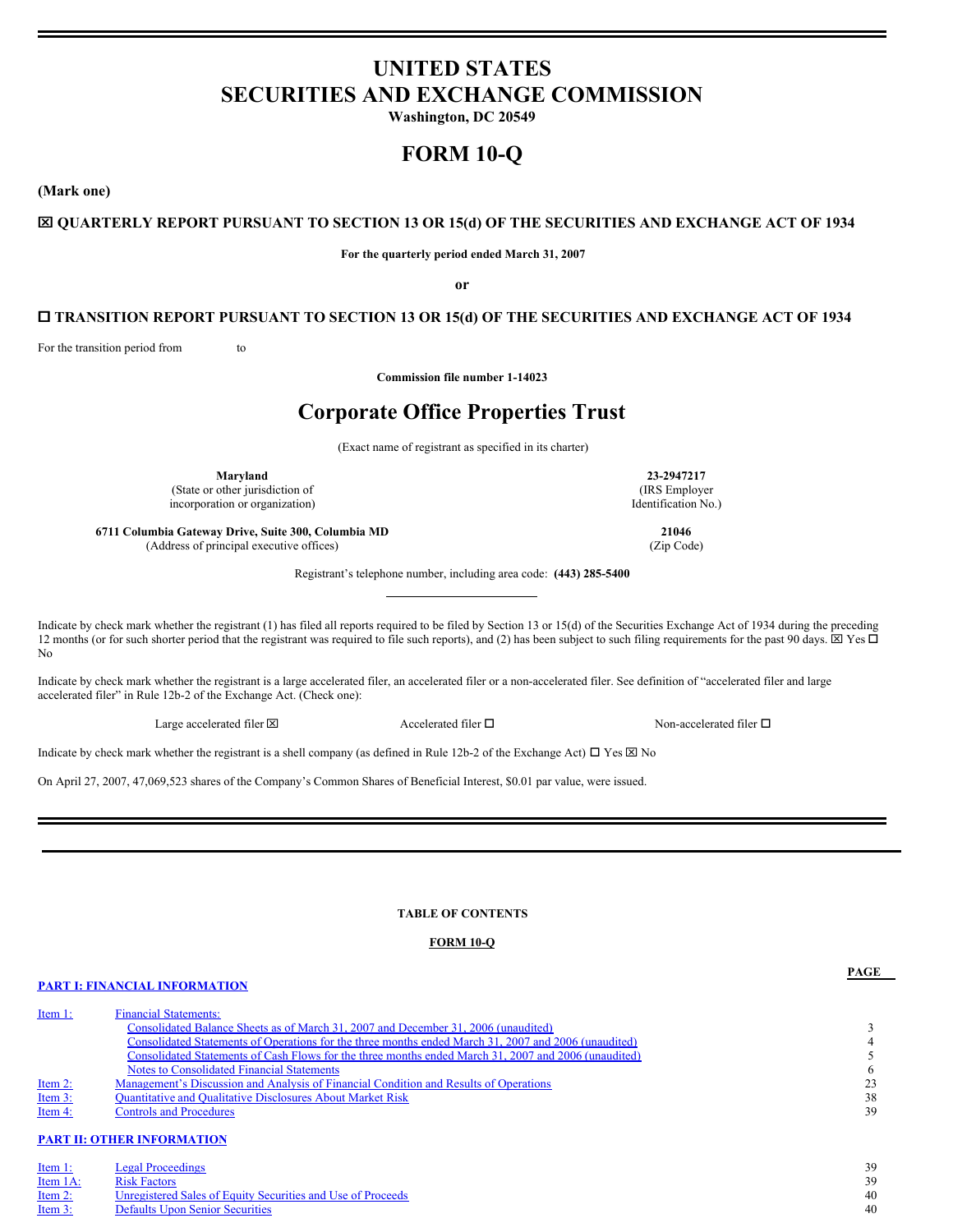<span id="page-1-2"></span>2

# **PART I: FINANCIAL INFORMATION**

# **ITEM 1. Financial Statements**

## <span id="page-1-1"></span><span id="page-1-0"></span>**Corporate Office Properties Trust and Subsidiaries Consolidated Balance Sheets (Dollars in thousands) (unaudited)**

|                                                                                   |             | March 31,<br>2007 |              | December 31,<br>2006 |  |
|-----------------------------------------------------------------------------------|-------------|-------------------|--------------|----------------------|--|
| <b>Assets</b>                                                                     |             |                   |              |                      |  |
| Investment in real estate:                                                        |             |                   |              |                      |  |
| Operating properties, net                                                         | $\mathbf S$ | 2,080,310         | $\mathbf{s}$ | 1,812,883            |  |
| Property held for sale, net                                                       |             | 14,573            |              |                      |  |
| Projects under construction or development                                        |             | 379,294           |              | 298,427              |  |
| Total commercial real estate properties, net                                      |             | 2,474,177         |              | 2,111,310            |  |
| Cash and cash equivalents                                                         |             | 22,003            |              | 7,923                |  |
| Restricted cash                                                                   |             | 19.030            |              | 52.856               |  |
| Accounts receivable, net                                                          |             | 24,478            |              | 26,367               |  |
| Deferred rent receivable                                                          |             | 44,294            |              | 41,643               |  |
| Intangible assets on real estate acquisitions, net                                |             | 131,934           |              | 87,325               |  |
| Deferred charges, net                                                             |             | 45,496            |              | 43,710               |  |
| Prepaid and other assets                                                          |             | 53,311            |              | 48,467               |  |
| <b>Total assets</b>                                                               | S           | 2,814,723         |              | 2,419,601            |  |
|                                                                                   |             |                   |              |                      |  |
| Liabilities and shareholders' equity                                              |             |                   |              |                      |  |
| Liabilities:                                                                      |             |                   |              |                      |  |
| Mortgage and other loans payable                                                  | \$          | 1,515,183         | S            | 1,298,537            |  |
| 3.5% Exchangeable Senior Notes                                                    |             | 200,000           |              | 200,000              |  |
| Accounts payable and accrued expenses                                             |             | 61,131            |              | 68,190               |  |
| Rents received in advance and security deposits                                   |             | 25,127            |              | 20.237               |  |
| Dividends and distributions payable                                               |             | 20,687            |              | 19,164               |  |
| Deferred revenue associated with acquired operating leases                        |             | 14,607            |              | 11,120               |  |
| Distributions in excess of investment in unconsolidated real estate joint venture |             | 3,797             |              | 3,614                |  |
| Fair value of derivatives                                                         |             | 556               |              | 308                  |  |
| Other liabilities                                                                 |             | 8,395             |              | 7,941                |  |
| <b>Total liabilities</b>                                                          |             | 1,849,483         |              | 1,629,111            |  |
| Minority interests:                                                               |             |                   |              |                      |  |
| Common units in the Operating Partnership                                         |             | 118,614           |              | 104,934              |  |
| Preferred units in the Operating Partnership                                      |             | 8,800             |              | 8,800                |  |
| Other consolidated real estate joint ventures                                     |             | 2,408             |              | 2,453                |  |
| Total minority interests                                                          |             | 129,822           |              | 116,187              |  |
| Commitments and contingencies (Note 20)                                           |             |                   |              |                      |  |
| Shareholders' equity:                                                             |             |                   |              |                      |  |
| Preferred Shares of beneficial interest (\$0.01 par value; shares authorized of   |             |                   |              |                      |  |
| 15,000,000, issued and outstanding of 8,121,667 at March 31, 2007                 |             |                   |              |                      |  |
| and 7,590,000 at December 31, 2006 (Note 13)                                      |             | 81                |              | 76                   |  |
| Common Shares of beneficial interest (\$0.01 par value;                           |             |                   |              |                      |  |
| 75,000,000 shares authorized, shares issued and outstanding of                    |             |                   |              |                      |  |
| 46,879,852 at March 31, 2007 and 42,897,639 at December 31, 2006                  |             | 469               |              | 429                  |  |
| Additional paid-in capital                                                        |             | 932,287           |              | 758,032              |  |
| Cumulative distributions in excess of net income                                  |             | (96, 516)         |              | (83, 541)            |  |
| Accumulated other comprehensive loss                                              |             | (903)             |              | (693)                |  |
| Total shareholders' equity                                                        |             | 835,418           |              | 674,303              |  |
| Total liabilities and shareholders' equity                                        | \$          | 2.814.723         | \$           | 2,419,601            |  |

<span id="page-1-3"></span>See accompanying notes to consolidated financial statements.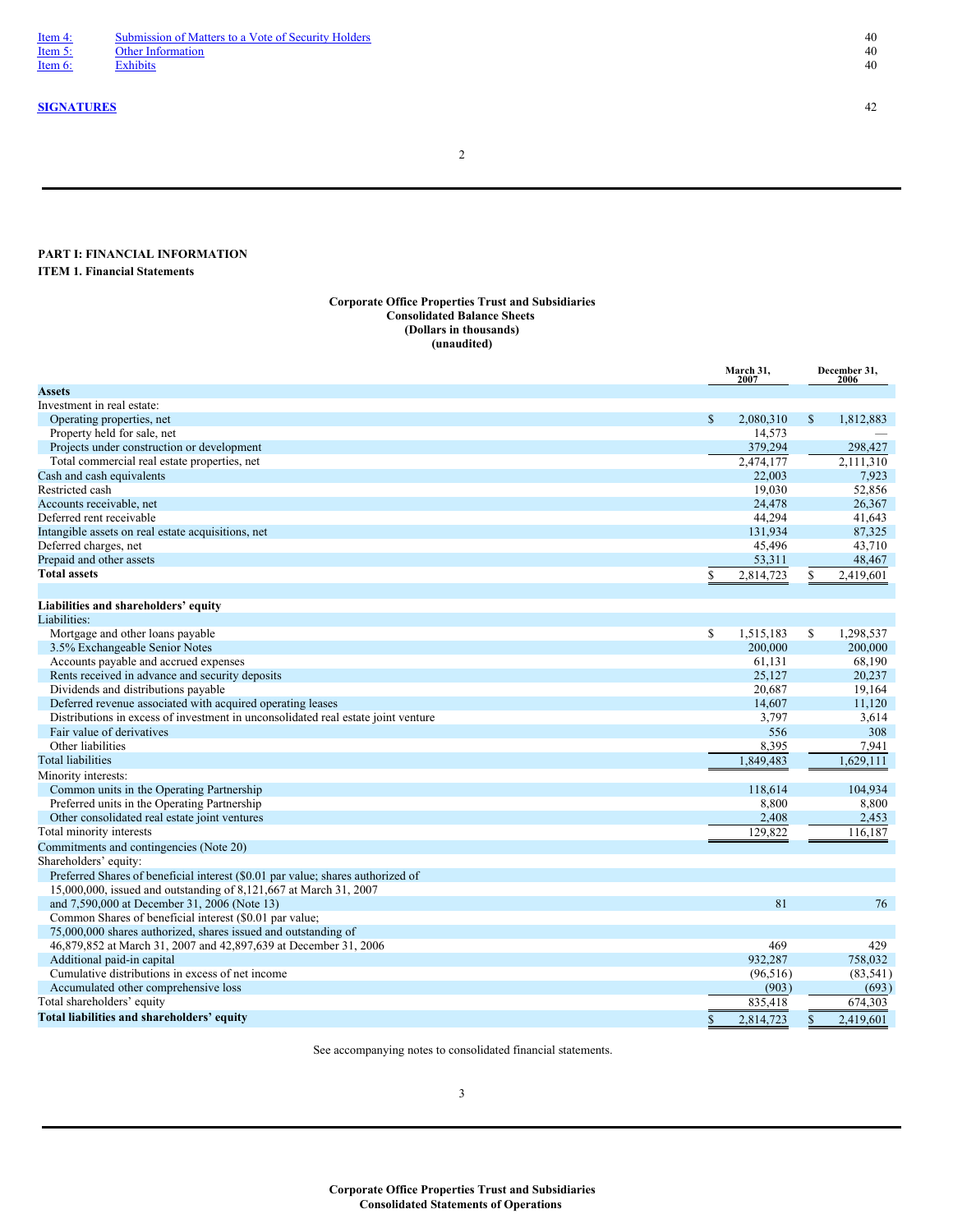#### **(Dollars in thousands, except per share data) (unaudited)**

| <b>Ended March 31</b><br>2007<br>2006<br>Revenues<br>\$<br>Rental revenue<br>75,882<br>\$<br>60,562<br>Tenant recoveries and other<br>real estate operations revenue<br>13,793<br>8,660<br>Construction contract revenues<br>8,691<br>14,544<br>Other service operations revenues<br>1,386<br>1,765<br>Total revenues<br>99,752<br>85,531<br>Expenses<br>Property operating expenses<br>31,748<br>21,061<br>Depreciation and other amortization<br>associated with real estate operations<br>26,569<br>18,672<br>Construction contract expenses<br>8,483<br>14,026<br>Other service operations expenses<br>1,405<br>1,678<br>General and administrative expenses<br>4,614<br>3,963<br>72,819<br>Total operating expenses<br>59,400<br>Operating income<br>26.933<br>26.131<br>Interest expense<br>(19, 876)<br>(17,029)<br>Amortization of deferred financing costs<br>(884)<br>(556)<br>Income from continuing operations before equity in loss of unconsolidated entities, income taxes and minority interests<br>6,173<br>8,546<br>Equity in loss of unconsolidated entities<br>(94)<br>(23) |
|-------------------------------------------------------------------------------------------------------------------------------------------------------------------------------------------------------------------------------------------------------------------------------------------------------------------------------------------------------------------------------------------------------------------------------------------------------------------------------------------------------------------------------------------------------------------------------------------------------------------------------------------------------------------------------------------------------------------------------------------------------------------------------------------------------------------------------------------------------------------------------------------------------------------------------------------------------------------------------------------------------------------------------------------------------------------------------------------------|
|                                                                                                                                                                                                                                                                                                                                                                                                                                                                                                                                                                                                                                                                                                                                                                                                                                                                                                                                                                                                                                                                                                 |
|                                                                                                                                                                                                                                                                                                                                                                                                                                                                                                                                                                                                                                                                                                                                                                                                                                                                                                                                                                                                                                                                                                 |
|                                                                                                                                                                                                                                                                                                                                                                                                                                                                                                                                                                                                                                                                                                                                                                                                                                                                                                                                                                                                                                                                                                 |
|                                                                                                                                                                                                                                                                                                                                                                                                                                                                                                                                                                                                                                                                                                                                                                                                                                                                                                                                                                                                                                                                                                 |
|                                                                                                                                                                                                                                                                                                                                                                                                                                                                                                                                                                                                                                                                                                                                                                                                                                                                                                                                                                                                                                                                                                 |
|                                                                                                                                                                                                                                                                                                                                                                                                                                                                                                                                                                                                                                                                                                                                                                                                                                                                                                                                                                                                                                                                                                 |
|                                                                                                                                                                                                                                                                                                                                                                                                                                                                                                                                                                                                                                                                                                                                                                                                                                                                                                                                                                                                                                                                                                 |
|                                                                                                                                                                                                                                                                                                                                                                                                                                                                                                                                                                                                                                                                                                                                                                                                                                                                                                                                                                                                                                                                                                 |
|                                                                                                                                                                                                                                                                                                                                                                                                                                                                                                                                                                                                                                                                                                                                                                                                                                                                                                                                                                                                                                                                                                 |
|                                                                                                                                                                                                                                                                                                                                                                                                                                                                                                                                                                                                                                                                                                                                                                                                                                                                                                                                                                                                                                                                                                 |
|                                                                                                                                                                                                                                                                                                                                                                                                                                                                                                                                                                                                                                                                                                                                                                                                                                                                                                                                                                                                                                                                                                 |
|                                                                                                                                                                                                                                                                                                                                                                                                                                                                                                                                                                                                                                                                                                                                                                                                                                                                                                                                                                                                                                                                                                 |
|                                                                                                                                                                                                                                                                                                                                                                                                                                                                                                                                                                                                                                                                                                                                                                                                                                                                                                                                                                                                                                                                                                 |
|                                                                                                                                                                                                                                                                                                                                                                                                                                                                                                                                                                                                                                                                                                                                                                                                                                                                                                                                                                                                                                                                                                 |
|                                                                                                                                                                                                                                                                                                                                                                                                                                                                                                                                                                                                                                                                                                                                                                                                                                                                                                                                                                                                                                                                                                 |
|                                                                                                                                                                                                                                                                                                                                                                                                                                                                                                                                                                                                                                                                                                                                                                                                                                                                                                                                                                                                                                                                                                 |
|                                                                                                                                                                                                                                                                                                                                                                                                                                                                                                                                                                                                                                                                                                                                                                                                                                                                                                                                                                                                                                                                                                 |
|                                                                                                                                                                                                                                                                                                                                                                                                                                                                                                                                                                                                                                                                                                                                                                                                                                                                                                                                                                                                                                                                                                 |
|                                                                                                                                                                                                                                                                                                                                                                                                                                                                                                                                                                                                                                                                                                                                                                                                                                                                                                                                                                                                                                                                                                 |
|                                                                                                                                                                                                                                                                                                                                                                                                                                                                                                                                                                                                                                                                                                                                                                                                                                                                                                                                                                                                                                                                                                 |
|                                                                                                                                                                                                                                                                                                                                                                                                                                                                                                                                                                                                                                                                                                                                                                                                                                                                                                                                                                                                                                                                                                 |
| Income tax expense<br>(215)<br>(105)                                                                                                                                                                                                                                                                                                                                                                                                                                                                                                                                                                                                                                                                                                                                                                                                                                                                                                                                                                                                                                                            |
| Income from continuing operations before minority interests<br>5,974<br>8,308                                                                                                                                                                                                                                                                                                                                                                                                                                                                                                                                                                                                                                                                                                                                                                                                                                                                                                                                                                                                                   |
| Minority interests in income from continuing operations                                                                                                                                                                                                                                                                                                                                                                                                                                                                                                                                                                                                                                                                                                                                                                                                                                                                                                                                                                                                                                         |
| Common units in the Operating Partnership<br>(308)<br>(826)                                                                                                                                                                                                                                                                                                                                                                                                                                                                                                                                                                                                                                                                                                                                                                                                                                                                                                                                                                                                                                     |
| Preferred units in the Operating Partnership<br>(165)<br>(165)                                                                                                                                                                                                                                                                                                                                                                                                                                                                                                                                                                                                                                                                                                                                                                                                                                                                                                                                                                                                                                  |
| Other consolidated entities<br>47<br>33                                                                                                                                                                                                                                                                                                                                                                                                                                                                                                                                                                                                                                                                                                                                                                                                                                                                                                                                                                                                                                                         |
| 5,548<br>7,350<br>Income from continuing operations                                                                                                                                                                                                                                                                                                                                                                                                                                                                                                                                                                                                                                                                                                                                                                                                                                                                                                                                                                                                                                             |
| (Loss) income from discontinued operations, net of minority interests<br>2,477<br>(1)                                                                                                                                                                                                                                                                                                                                                                                                                                                                                                                                                                                                                                                                                                                                                                                                                                                                                                                                                                                                           |
| Income before gain on sales of real estate<br>5,547<br>9,827                                                                                                                                                                                                                                                                                                                                                                                                                                                                                                                                                                                                                                                                                                                                                                                                                                                                                                                                                                                                                                    |
| Gain on sales of real estate, net<br>110                                                                                                                                                                                                                                                                                                                                                                                                                                                                                                                                                                                                                                                                                                                                                                                                                                                                                                                                                                                                                                                        |
| 5,547<br><b>Net income</b><br>9.937                                                                                                                                                                                                                                                                                                                                                                                                                                                                                                                                                                                                                                                                                                                                                                                                                                                                                                                                                                                                                                                             |
| Preferred share dividends<br>(3,993)<br>(3,654)                                                                                                                                                                                                                                                                                                                                                                                                                                                                                                                                                                                                                                                                                                                                                                                                                                                                                                                                                                                                                                                 |
| Net income available to common shareholders<br>1,554<br>$\mathbf S$<br>6,283<br>S                                                                                                                                                                                                                                                                                                                                                                                                                                                                                                                                                                                                                                                                                                                                                                                                                                                                                                                                                                                                               |
| Basic earnings per common share                                                                                                                                                                                                                                                                                                                                                                                                                                                                                                                                                                                                                                                                                                                                                                                                                                                                                                                                                                                                                                                                 |
| Income from continuing operations<br>\$<br>0.03<br>\$.<br>0.10                                                                                                                                                                                                                                                                                                                                                                                                                                                                                                                                                                                                                                                                                                                                                                                                                                                                                                                                                                                                                                  |
| Discontinued operations<br>0.06                                                                                                                                                                                                                                                                                                                                                                                                                                                                                                                                                                                                                                                                                                                                                                                                                                                                                                                                                                                                                                                                 |
| Net income available to common shareholders<br>$\mathbf{s}$<br>0.03<br>$\mathbb{S}$<br>0.16                                                                                                                                                                                                                                                                                                                                                                                                                                                                                                                                                                                                                                                                                                                                                                                                                                                                                                                                                                                                     |
| Diluted earnings per common share                                                                                                                                                                                                                                                                                                                                                                                                                                                                                                                                                                                                                                                                                                                                                                                                                                                                                                                                                                                                                                                               |
| Income from continuing operations<br>\$<br>0.03<br>\$.<br>0.09                                                                                                                                                                                                                                                                                                                                                                                                                                                                                                                                                                                                                                                                                                                                                                                                                                                                                                                                                                                                                                  |
| Discontinued operations<br>0.06                                                                                                                                                                                                                                                                                                                                                                                                                                                                                                                                                                                                                                                                                                                                                                                                                                                                                                                                                                                                                                                                 |
| Net income available to common shareholders<br>0.03<br>0.15<br>\$<br>$\mathbb{S}$                                                                                                                                                                                                                                                                                                                                                                                                                                                                                                                                                                                                                                                                                                                                                                                                                                                                                                                                                                                                               |

See accompanying notes to consolidated financial statements.

# <span id="page-2-0"></span>4

## **Corporate Office Properties Trust and Subsidiaries Consolidated Statements of Cash Flows (Dollars in thousands) (unaudited)**

|                                                                      |   | <b>For the Three Months</b><br>Ended March 31,<br>2007 | 2006 |         |  |
|----------------------------------------------------------------------|---|--------------------------------------------------------|------|---------|--|
| Cash flows from operating activities                                 |   |                                                        |      |         |  |
| Net income                                                           | S | 5,547                                                  | -S   | 9,937   |  |
| Adjustments to reconcile net income to net cash                      |   |                                                        |      |         |  |
| provided by operating activities:                                    |   |                                                        |      |         |  |
| Minority interests                                                   |   | 426                                                    |      | 1,538   |  |
| Depreciation and other amortization                                  |   | 26,626                                                 |      | 19,337  |  |
| Amortization of deferred financing costs                             |   | 884                                                    |      | 559     |  |
| Amortization of deferred market rental revenue                       |   | (511)                                                  |      | (556)   |  |
| Equity in loss of unconsolidated entities                            |   | 94                                                     |      | 23      |  |
| Gain on sales of real estate                                         |   |                                                        |      | (2,571) |  |
| Share-based compensation                                             |   | 1,340                                                  |      | 642     |  |
| Excess income tax benefits from share-based compensation             |   | (865)                                                  |      | (258)   |  |
| Changes in operating assets and liabilities:                         |   |                                                        |      |         |  |
| Increase in deferred rent receivable                                 |   | (2,651)                                                |      | (2,198) |  |
| Decrease (increase) in accounts receivable                           |   | 1,889                                                  |      | (1,123) |  |
| Decrease in restricted cash and prepaid and other assets             |   | 1,349                                                  |      | 5,152   |  |
| Decrease in accounts payable, accrued expenses and other liabilities |   | (4,005)                                                |      | (2,637) |  |
| Increase in rents received in advance and security deposits          |   | 4,890                                                  |      | 1,620   |  |
| Other                                                                |   | (25)                                                   |      | (79)    |  |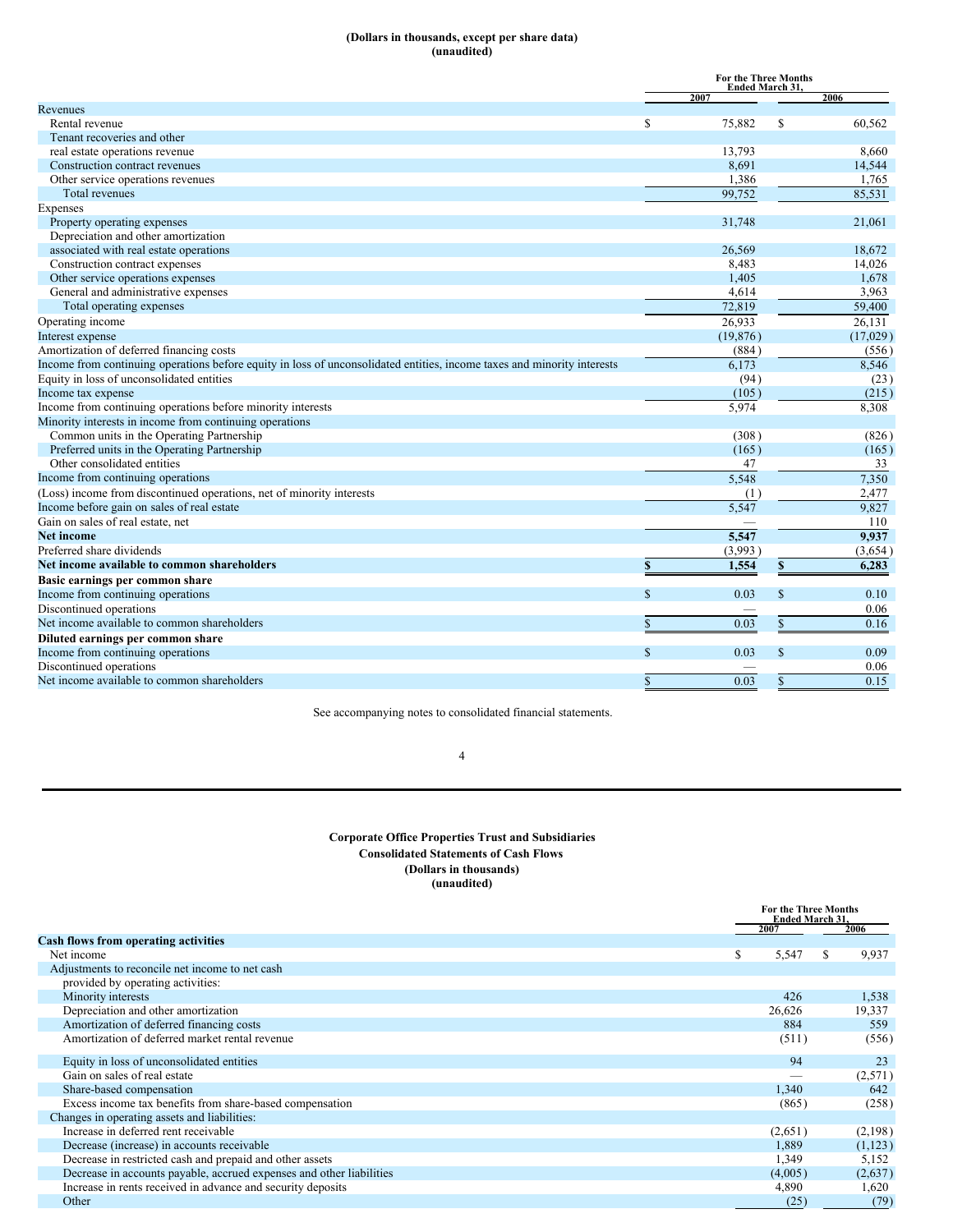| Net cash provided by operating activities                        | 34,988     | 29,386    |
|------------------------------------------------------------------|------------|-----------|
| <b>Cash flows from investing activities</b>                      |            |           |
| Purchases of and additions to commercial real estate properties  | (187,966)  | (38, 267) |
| Proceeds from sales of properties                                |            | 28,217    |
| Investments in and advances to unconsolidated entities           |            | (190)     |
| Acquisition of partner interests in consolidated joint ventures  |            | (3,016)   |
| Distributions from unconsolidated entities                       | 89         | 113       |
| Leasing costs paid                                               | (4,059)    | (1,984)   |
| Decrease in restricted cash associated with investing activities | 13,858     | 218       |
| Other                                                            | (5,951)    | (175)     |
| Net cash used in investing activities                            | (184, 029) | (15,084)  |
| <b>Cash flows from financing activities</b>                      |            |           |
| Proceeds from mortgage and other loans payable                   | 188,090    | 47,905    |
| Repayments of mortgage and other loans payable                   | (10,380)   | (36, 559) |
| Deferred financing costs paid                                    | (507)      | (49)      |
| Distributions paid to partners in consolidated joint ventures    |            | (787)     |
| Net proceeds from issuance of common shares                      | 5,120      | 1,581     |
| Dividends paid                                                   | (16, 931)  | (14, 721) |
| Distributions paid                                               | (2,787)    | (2,553)   |
| Excess income tax benefits from share-based compensation         | 865        | 258       |
| Other                                                            | (349)      | 8         |
| Net cash provided by (used in) financing activities              | 163,121    | (4,917)   |
| Net increase in cash and cash equivalents                        | 14,080     | 9,385     |
| Cash and cash equivalents                                        |            |           |
| Beginning of period                                              | 7,923      | 10,784    |
| End of period                                                    | 22,003     | 20,169    |
|                                                                  |            |           |

See accompanying notes to consolidated financial statements.

5

#### **Corporate Office Properties Trust and Subsidiaries**

#### **Notes to Consolidated Financial Statements (Dollars in thousands, except per share data)**

#### <span id="page-3-0"></span>**(unaudited)**

## **1. Organization**

Corporate Office Properties Trust ("COPT") and subsidiaries (collectively, the "Company") is a fully-integrated and self-managed real estate investment trust ("REIT") that focuses on the acquisition, development, ownership, management and leasing of primarily Class A suburban office properties in the Greater Washington, D.C. region and other select submarkets. We also have a core customer expansion strategy that is built on meeting, through acquisitions and development, the multi-location requirements of our strategic tenants. As of March 31, 2007, our investments in real estate included the following:

- 226 wholly owned operating properties in our portfolio totaling 17.4 million square feet;
- · 17 wholly owned properties under construction or development that we estimate will total approximately 1.9 million square feet upon completion and two wholly owned office properties totaling approximately 129,000 square feet that were under redevelopment;
- wholly owned land parcels totaling 1,254 acres that we believe are potentially developable into approximately 10.3 million square feet; and
- partial ownership interests in a number of other real estate projects in operations or under development or redevelopment.

We conduct almost all of our operations through our operating partnership, Corporate Office Properties, L.P. (the "Operating Partnership"), for which we are the managing general partner. The Operating Partnership owns real estate both directly and through subsidiary partnerships and limited liability companies ("LLCs"). A summary of our Operating Partnership's forms of ownership and the percentage of those securities owned by COPT as of March 31, 2007 follows:

| Common Units             | 84%                                 |
|--------------------------|-------------------------------------|
| Series G Preferred Units | $100\%$                             |
| Series H Preferred Units | $100\%$                             |
| Series I Preferred Units | $0\%$                               |
| Series J Preferred Units | $100\%$                             |
| Series K Preferred Units | $100\%$ (issued on January 9, 2007) |

Two of our trustees also controlled, either directly or through ownership by other entities or family members, 13% of the Operating Partnership's common units.

In addition to owning interests in real estate, the Operating Partnership also owns 100% of Corporate Office Management, Inc. ("COMI") and owns, either directly or through COMI, 100% of the consolidated subsidiaries that are set forth below (collectively defined as the "Service Companies"):

| <b>Entity Name</b><br><b>Type of Service Business</b> |                                     |
|-------------------------------------------------------|-------------------------------------|
| COPT Property Management Services, LLC ("CPM")        | Real Estate Management              |
| COPT Development & Construction Services, LLC ("CDC") | Construction and Development        |
| Corporate Development Services, LLC ("CDS")           | <b>Construction and Development</b> |
| COPT Environmental Systems, LLC ("CES")               | Heating and Air Conditioning        |

Most of the services that CPM provides are for us. CDC, CDS and CES provide services to us and to third parties.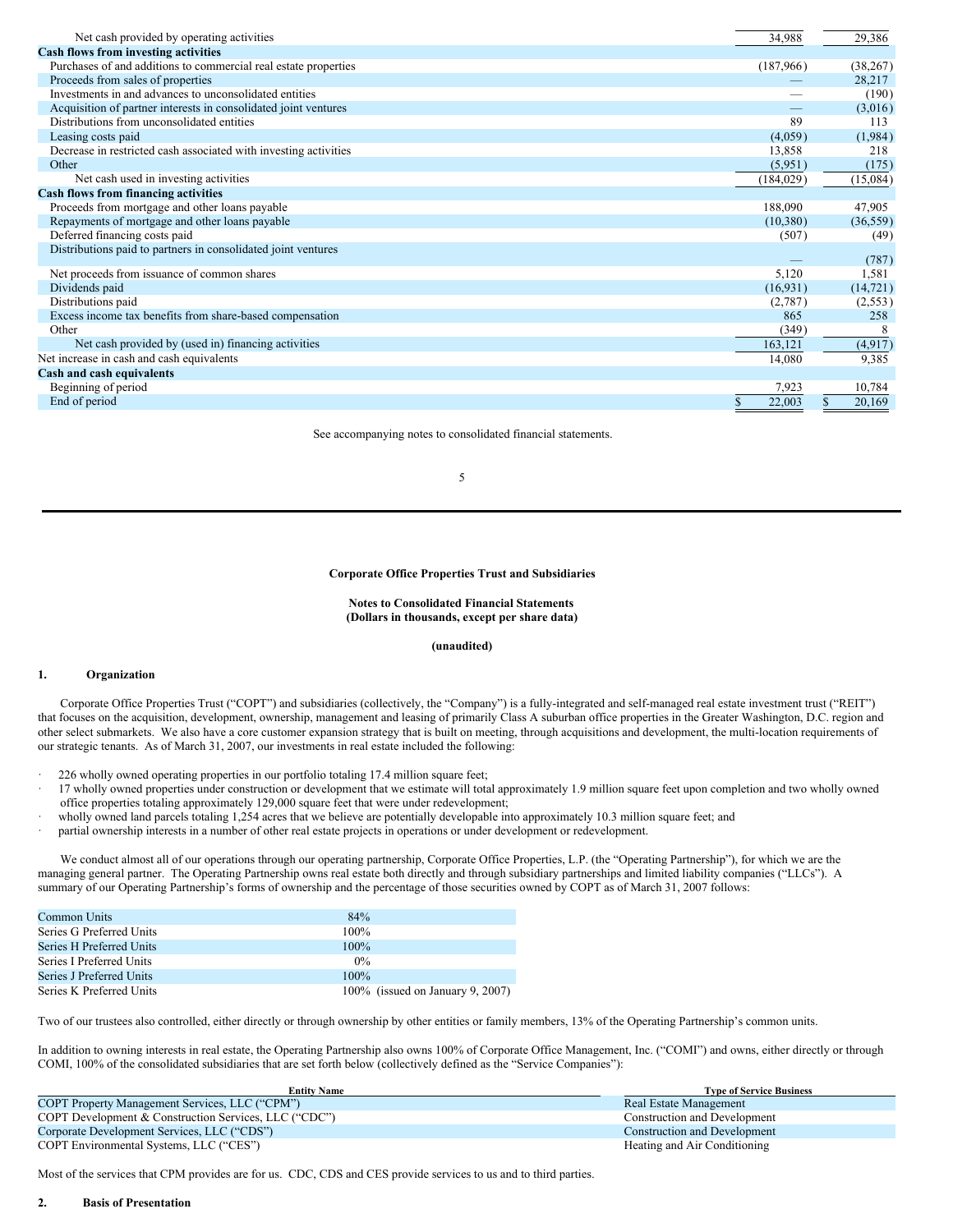6

Statements are not included herein. These interim financial statements should be read together with the financial statements and notes thereto included in our 2006 Annual Report on Form 10-K. The interim financial statements on the previous pages reflect all adjustments that we believe are necessary for the fair statement of our financial position and results of operations for the interim periods presented. These adjustments are of a normal recurring nature. The results of operations for such interim periods are not necessarily indicative of the results for a full year.

## **3. Earnings Per Share ("EPS")**

We present both basic and diluted EPS. We compute basic EPS by dividing net income available to common shareholders by the weighted average number of common shares of beneficial interest ("common shares") outstanding during the period. Our computation of diluted EPS is similar except that:

- the denominator is increased to include: (1) the weighted average number of potential additional common shares that would have been outstanding if securities that are convertible into our common shares were converted; and (2) the effect of dilutive potential common shares outstanding during the period attributable to share-based compensation using the treasury stock method; and
- the numerator is adjusted to add back any changes in income or loss that would result from the assumed conversion of securities into common shares that were added to the denominator.

Our computation of diluted EPS does not assume conversion of securities into our common shares if conversion of those securities would increase our diluted EPS in a given period. A summary of the numerator and denominator for purposes of basic and diluted EPS calculations is set forth below (dollars and shares in thousands, except per share data):

|                                                                | For the Three Months Ended March 31, |         |               |         |
|----------------------------------------------------------------|--------------------------------------|---------|---------------|---------|
|                                                                |                                      | 2007    |               | 2006    |
| Numerator:                                                     |                                      |         |               |         |
| Income from continuing operations                              | ъ                                    | 5,548   |               | 7,350   |
| Add: Gain on sales of real estate, net                         |                                      |         |               | 110     |
| Less: Preferred share dividends                                |                                      | (3,993) |               | (3,654) |
| Numerator for basic and diluted EPS from continuing operations |                                      | 1,555   |               | 3,806   |
| (Loss) income from discontinued operations, net                |                                      | (1)     |               | 2,477   |
| Numerator for basic and diluted EPS on net income available    |                                      |         |               |         |
| to common shareholders                                         |                                      | 1,554   |               | 6,283   |
| Denominator (all weighted averages):                           |                                      |         |               |         |
| Denominator for basic EPS (common shares)                      |                                      | 45,678  |               | 39,668  |
| Dilutive effect of share-based compensation awards             |                                      | 1,465   |               | 1,842   |
| Denominator for diluted EPS                                    |                                      | 47,143  |               | 41,510  |
|                                                                |                                      |         |               |         |
| Basic EPS:                                                     |                                      |         |               |         |
| Income from continuing operations                              | \$                                   | 0.03    | \$            | 0.10    |
| Income from discontinued operations                            |                                      |         |               | 0.06    |
| Net income available to common shareholders                    |                                      | 0.03    |               | 0.16    |
| Diluted EPS:                                                   |                                      |         |               |         |
| Income from continuing operations                              | \$                                   | 0.03    | $\mathcal{S}$ | 0.09    |
| Income from discontinued operations                            |                                      |         |               | 0.06    |
| Net income available to common shareholders                    |                                      | 0.03    |               | 0.15    |

Our diluted EPS computations do not include the effects of the following securities since the conversions of such securities would increase diluted EPS for the respective periods:

7

|                                                             | Weighted Average Shares in<br>Denominator<br><b>For the Three Months Ended</b><br>March 31. |       |
|-------------------------------------------------------------|---------------------------------------------------------------------------------------------|-------|
|                                                             | 2007                                                                                        | 2006  |
| Conversion of weighted average common units                 | 8.411                                                                                       | 8.520 |
| Conversion of weighted average convertible preferred units  | 176                                                                                         | 176   |
| Conversion of weighted average convertible preferred shares | 395                                                                                         |       |

The 3.5% Exchangeable Senior Notes did not affect our diluted EPS reported above since the weighted average closing price of our common shares during the period over which the notes were outstanding was less than \$54.30.

#### **4. Recent Accounting Pronouncements**

In June 2006, the FASB issued Interpretation No. 48, "Accounting for Uncertainty in Income Taxes - - an interpretation of FASB Statement No. 109" ("FIN 48"). FIN 48 clarifies the accounting for uncertainty in income taxes recognized in an enterprise's financial statements in accordance with FASB Statement No. 109, "Accounting for Income Taxes." FIN 48 prescribes a recognition threshold and measurement attribute for the financial statement recognition and measurement of a tax position taken or expected to be taken in a tax return. FIN 48 also provides guidance on de-recognition, classification, interest and penalties, accounting in interim periods, disclosure and transition. FIN 48 is effective for fiscal years beginning after December 15, 2006. Our adoption of FIN 48 did not have a material effect on our financial position, results of operations or cash flows.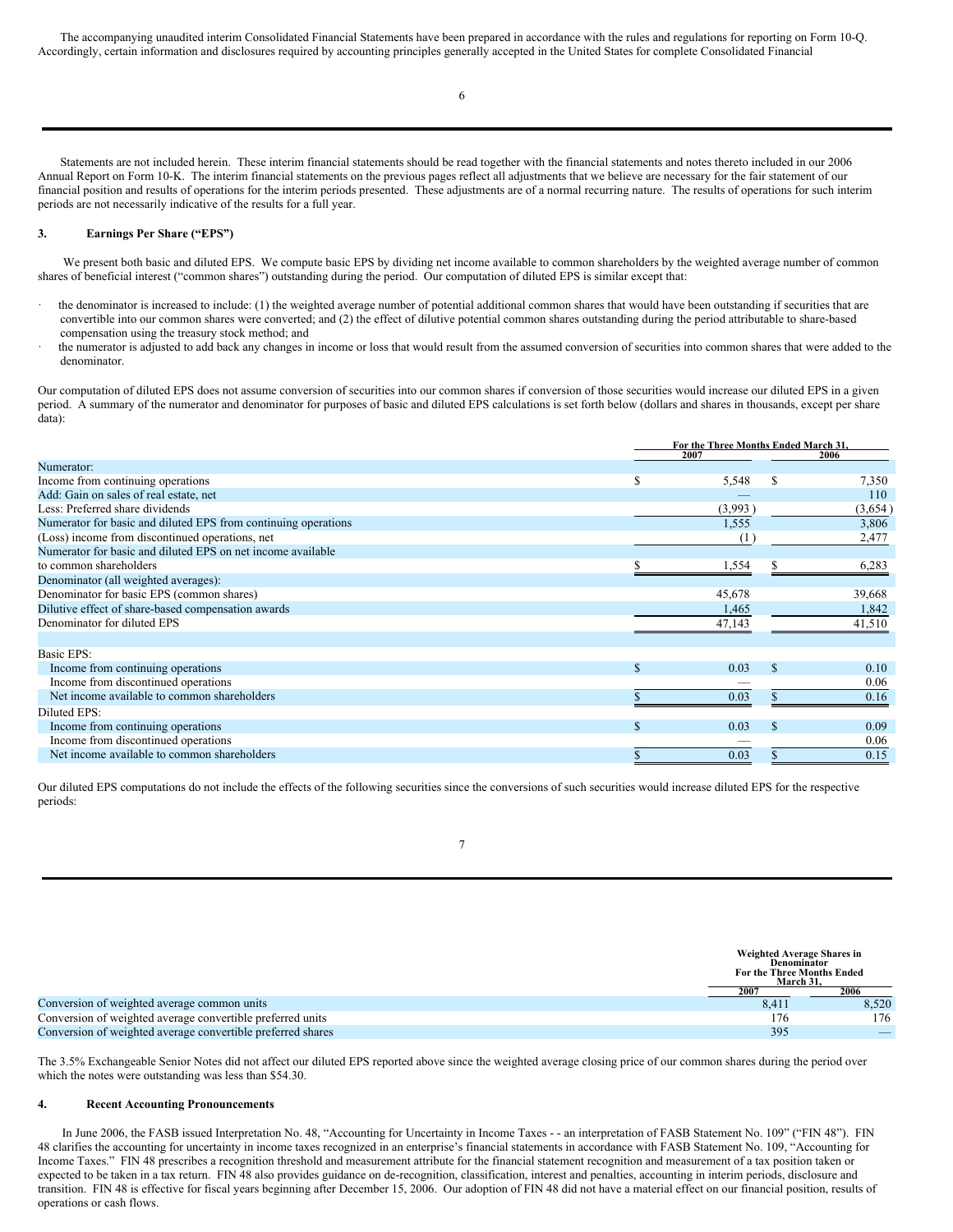In September 2006, the FASB issued Statement of Financial Accounting Standards No. 157, "Fair Value Measurements" ("SFAS 157"). SFAS 157 defines fair value, establishes a framework for measuring fair value in generally accepted accounting principles and expands disclosures about fair value measurements. The Statement does not require any new fair value measurements but does apply under other accounting pronouncements that require or permit fair value measurements. The changes to current practice resulting from the Statement relate to the definition of fair value, the methods used to measure fair value and the expanded disclosures about fair value measurements. SFAS 157 is effective for financial statements issued for fiscal years beginning after November 15, 2007, and interim periods within those fiscal years, with earlier application encouraged. We do not expect that the adoption of this Statement will have a material effect on our financial position, results of operations or cash flows.

In February 2007, the FASB issued Statement of Financial Accounting Standards No. 159, "The Fair Value Option for Financial Assets and Financial Liabilities" ("SFAS 159"). SFAS 159 permits entities to choose to measure many financial assets and financial liabilities at fair value. Unrealized gains and losses on items for which the fair value option has been elected are reported in earnings. SFAS 159 is effective for fiscal years beginning after November 15, 2007. We are currently assessing the impact of SFAS 159 on our consolidated financial position and results of operations.

#### **5. Commercial Real Estate Properties**

Operating properties consisted of the following:

|                                | March 31.<br>2007 | December 31,<br>2006 |            |  |
|--------------------------------|-------------------|----------------------|------------|--|
| Land                           | 409.859           |                      | 343,098    |  |
| Buildings and improvements     | 1.904.154         |                      | .689.359   |  |
|                                | 2,314,013         |                      | 2,032,457  |  |
| Less: accumulated depreciation | (233,703)         |                      | (219, 574) |  |
|                                | 2.080.310         |                      | .812,883   |  |

At March 31, 2007, 429 Ridge Road, an office property located in Dayton, New Jersey that we were under contract to sell for \$17,000, was classified as held for sale (Dayton, New Jersey is located in the Northern/Central New Jersey Region). We expect to complete the sale of this property by January 2008. The components associated with 429 Ridge Road as of March 31, 2007 included the following:

#### 8

|                                | March 31,<br>2007 |         |
|--------------------------------|-------------------|---------|
| Land                           |                   | 2.932   |
| Buildings and improvements     |                   | 14,588  |
|                                |                   | 17,520  |
| Less: accumulated depreciation |                   | (2,947) |
|                                |                   |         |

Projects we had under construction or development consisted of the following:

|                          | March 31,<br>2007 | December 31,<br>2006 |
|--------------------------|-------------------|----------------------|
| Land                     | 193 715           | 153,436              |
| Construction in progress | 185.579<br>185.57 | 144,991              |
|                          | 379,294           | 298,427              |

# **2007 Acquisitions**

On January 9 and 10, 2007, we completed a series of transactions that resulted in the acquisition of 56 operating properties totaling approximately 2.4 million square feet and land parcels totaling 187 acres. We refer to these transactions collectively as the Nottingham Acquisition. All of the acquired properties are located in Maryland, with 36 of the operating properties, totaling 1.6 million square feet, and land parcels totaling 175 acres, located in White Marsh, Maryland (located in the Suburban Baltimore region) and the remaining properties and land parcels located in other regions in Northern Baltimore County and the Baltimore/Washington Corridor. We believe that the land parcels can support at least 2.0 million developable square feet. We completed the Nottingham Acquisition for an aggregate cost of \$366,830. The table below sets forth the allocation of the acquisition costs of the Nottingham Acquisition:

| Land, operating properties                                 | 69.322  |
|------------------------------------------------------------|---------|
| Land, construction or development                          | 37.789  |
| Building and improvements                                  | 211,194 |
| Intangible assets on real estate acquisitions              | 53,214  |
| Total assets                                               | 371,519 |
| Deferred revenue associated with acquired operating leases | (4,689) |
| Total acquisition cost                                     | 366,830 |

Intangible assets recorded in connection with the Nottingham Acquisition include the following:

|                                             | Cost   | Weighted<br>Average<br>Amortization<br>Period (in<br>Years) |
|---------------------------------------------|--------|-------------------------------------------------------------|
| Tenant relationship value                   | 25,778 |                                                             |
| Lease-up value                              | 19,425 |                                                             |
| Lease cost portion of deemed cost avoidance | 4,206  |                                                             |
| Lease to market value                       | 3,805  |                                                             |
|                                             | 53,214 | 6                                                           |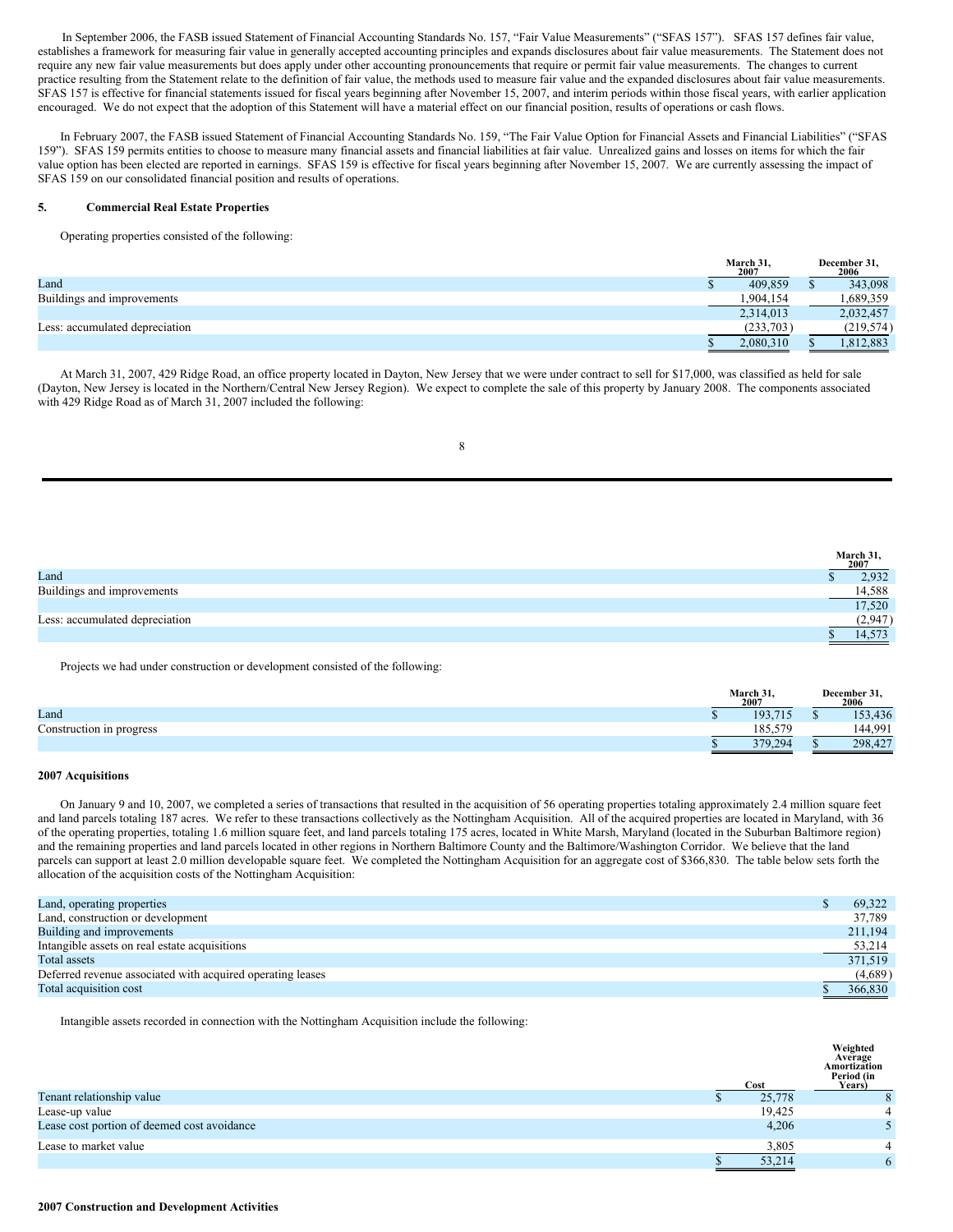As of March 31, 2007, we had construction underway on four new buildings in the Baltimore/Washington Corridor (including one partially operational property owned through a 50% joint venture), two in Colorado Springs, Colorado and one each in Suburban Baltimore, Southwest Virginia and Chesterfield, Virginia. We also had development activities underway on five new buildings located in the Baltimore/Washington Corridor (including one owned through a joint venture), two in Suburban Baltimore, two in Suburban Maryland and one each

in King George County, Virginia and Colorado Springs, Colorado (we owned a 50% undivided interest in the Colorado Springs property until April 6, 2007, when we purchased the remaining 50%). In addition, we had redevelopment underway on two wholly owned existing buildings (one is located in the Baltimore/Washington Corridor and the other in Colorado Springs, Colorado) and two buildings owned by a joint venture (one is located in Northern Virginia and the other in the Baltimore/Washington Corridor).

#### **6. Real Estate Joint Ventures**

During the three months ended March 31, 2007, we had an investment in one unconsolidated real estate joint venture accounted for using the equity method of accounting. Information pertaining to this joint venture investment is set forth below.

|                        | <b>Investment Balance at</b> |                      |                  |                |                          | Total                  | Maximum                   |
|------------------------|------------------------------|----------------------|------------------|----------------|--------------------------|------------------------|---------------------------|
|                        | March 31.<br>2007            | December 31.<br>2006 | Date<br>Acauired | Owner-<br>ship | Nature of<br>Activity    | Assets at<br>3/31/2007 | Exposure<br>to Loss $(1)$ |
| Harrisburg Corporate   |                              |                      |                  |                |                          |                        |                           |
| Gateway Partners, L.P. | $\frac{2}{3}(3,797)(2)$      | \$(3,614)(2)         | 9/29/2005        | 20%            | Operates 16 buildings(3) | \$75,190               | $\overline{\phantom{a}}$  |

(1) Derived from the sum of our investment balance and maximum additional unilateral capital contributions or loans required from us. Not reported above are additional amounts that we and our partner are required to fund when needed by this joint venture; these funding requirements are proportional to our respective ownership percentages. Also not reported above are additional unilateral contributions or loans from us, the amounts of which are uncertain, which we would be required to make if certain contingent events occur.

(2) The carrying amount of our investment in this joint venture was lower than our share of the equity in the joint venture by \$4,860 at March 31, 2007 and \$5,072 at December 31, 2006 due to our deferral of gain on the contribution by us of real estate into the joint venture upon its formation. A difference will continue to exist to the extent the nature of our continuing involvement in the joint venture remains the same.

(3) This joint venture's properties are located in Greater Harrisburg, Pennsylvania.

The following table sets forth condensed balance sheets for Harrisburg Corporate Gateway Partners, L.P.:

|                                      | March 31,<br>2007 | December 31.<br>2006 |
|--------------------------------------|-------------------|----------------------|
| Commercial real estate property      | 72,199            | 72,688               |
| Other assets                         | 2,991             | 3,207                |
| Total assets                         | 75,190            | 75,895               |
|                                      |                   |                      |
| Liabilities                          | 68,149            | 67,350               |
| Owners' equity                       | 7.041             | 8,545                |
| Total liabilities and owners' equity | 75,190            | 75,895               |
|                                      |                   |                      |

The following table sets forth a combined condensed statement of operations for Harrisburg Corporate Gateway Partners, L.P. for the three months ended March 31, 2007:

| Revenues                              | 2.444             |
|---------------------------------------|-------------------|
| Property operating expenses           | (960)             |
| Interest expense                      | (1, 138)          |
| Depreciation and amortization expense | (867)             |
| Net loss                              | $\frac{(521)}{2}$ |

Our investments in consolidated real estate joint ventures included the following:

|                                | Date<br>Acauired | Ownership<br>$%$ at<br>3/31/2007 | Nature of<br>Activity           | Total<br>Assets at<br>3/31/2007 | Collateralized<br>Assets at<br>3/31/2007 |
|--------------------------------|------------------|----------------------------------|---------------------------------|---------------------------------|------------------------------------------|
| COPT Opportunity Invest I, LLC | 12/20/2005       | 92.5%                            | Redeveloping two properties (1) | 44,919                          |                                          |
| Commons Office 6-B, LLC        | 2/10/2006        | 50.0%                            | Developing land parcel (2)      | 7.466                           | 7.430                                    |
| <b>MOR Forbes 2 LLC</b>        | 12/24/2002       | 50.0%                            | Operates one building (3)       | 4.074                           | 3,697                                    |
| COPT-FD Indian Head, LLC       | 10/23/2006       | 75.0%                            | Developing land parcel (4)      | 3.003                           |                                          |
|                                |                  |                                  |                                 | 59,462                          | 11.127                                   |

(1) This joint venture owns one property in the Northern Virginia region and one in the Baltimore/Washington Corridor region.

(2) This joint venture's property is located in Hanover, Maryland (located in the Baltimore/Washington Corridor region).

(3) This joint venture's property is located in Lanham, Maryland (located in the Suburban Maryland region).

(4) This joint venture's property is located in Charles County, Maryland (located in our "other" business segment).

Our commitments and contingencies pertaining to our real estate joint ventures are disclosed in Note 20.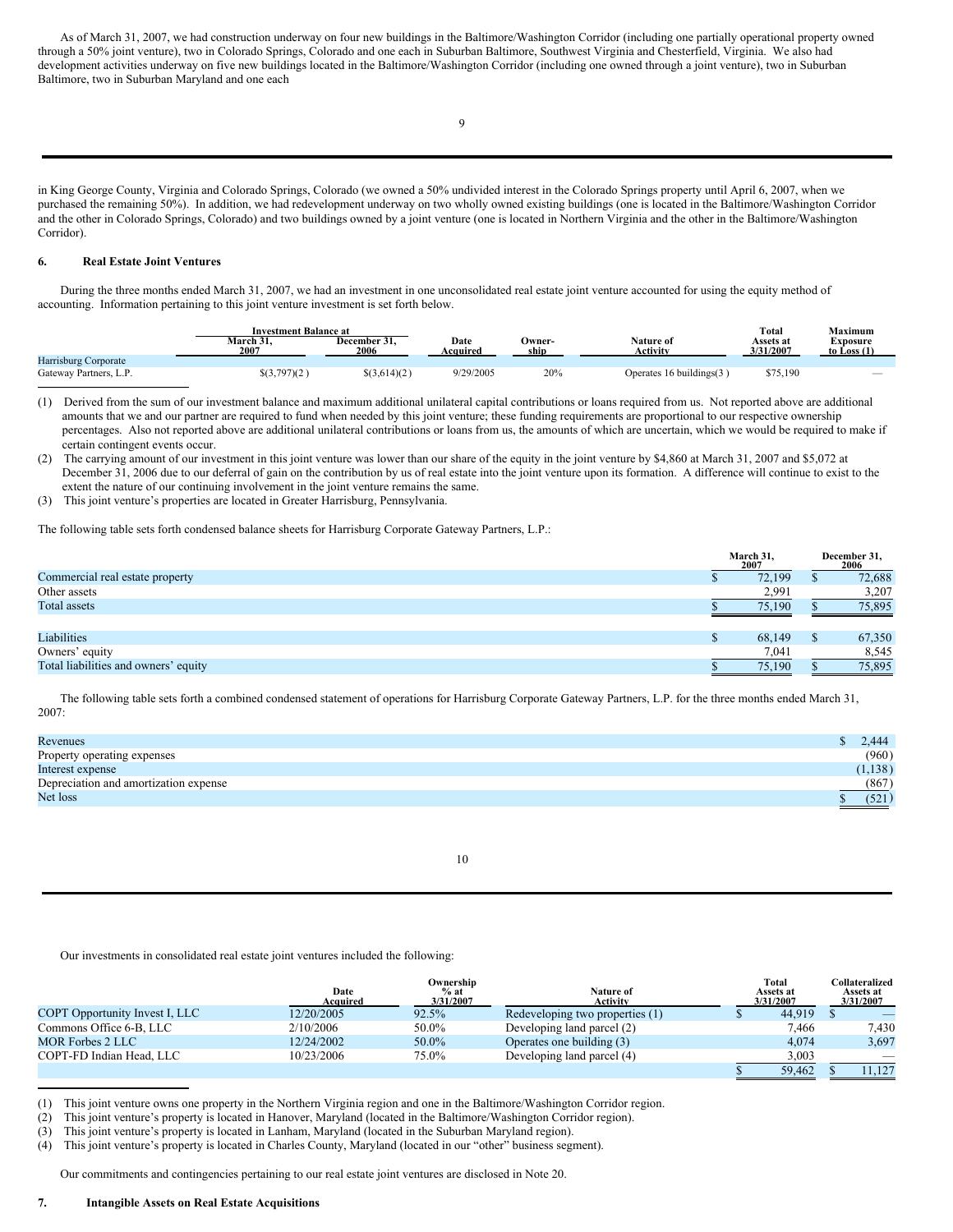Intangible assets on real estate acquisitions consisted of the following:

|                              |                                 | <b>March 31, 2007</b> |                             |  |                               |  |                                 | <b>December 31, 2006</b> |                             |  |                               |  |  |  |
|------------------------------|---------------------------------|-----------------------|-----------------------------|--|-------------------------------|--|---------------------------------|--------------------------|-----------------------------|--|-------------------------------|--|--|--|
|                              | <b>Gross Carrving</b><br>Amount |                       | Accumulated<br>Amortization |  | <b>Net Carrying</b><br>Amount |  | <b>Gross Carrying</b><br>Amount |                          | Accumulated<br>Amortization |  | <b>Net Carrying</b><br>Amount |  |  |  |
| Lease-up value               | 125,144                         |                       | 43,900                      |  | 81.244                        |  | 105,719                         |                          | 38,279                      |  | 67,440                        |  |  |  |
| Tenant relationship value    | 35.149                          |                       | 2,691                       |  | 32.458                        |  | 9,371                           |                          | 1.178                       |  | 8,193                         |  |  |  |
| Lease cost portion of deemed |                                 |                       |                             |  |                               |  |                                 |                          |                             |  |                               |  |  |  |
| cost avoidance               | 17.086                          |                       | 6.591                       |  | 10.495                        |  | 12.880                          |                          | 5.819                       |  | 7,061                         |  |  |  |
| Lease to market value        | 14.428                          |                       | 7,869                       |  | 6.559                         |  | 10.623                          |                          | 7,178                       |  | 3,445                         |  |  |  |
| Market concentration premium |                                 | 1,333                 | 155                         |  | 1,178                         |  | 1,333                           |                          | 147                         |  | 1,186                         |  |  |  |
|                              | 193,140                         |                       | 61,206                      |  | 131.934                       |  | 139.926                         |                          | 52,601                      |  | 87,325                        |  |  |  |

Amortization of the intangible asset categories set forth above totaled \$8,628 in the three months ended March 31, 2007 and \$5,017 in the three months ended March 31, 2006. The approximate weighted average amortization periods of the categories set forth below follow: lease-up value: nine years; tenant relationship value: eight years; lease cost portion of deemed cost avoidance: six years; lease to market value: five years; and market concentration premium: 35 years. The approximate weighted average amortization period for all of the categories combined is nine years. Estimated amortization expense associated with the intangible asset categories set forth above for the nine months ended December 31, 2007 is \$20.1 million, for 2008 is \$21.8 million, for 2009 is \$19.1 million, for 2010 is \$14.8 million, for 2011 is \$11.9 million and for 2012 is \$9.6 million.

## **8. Deferred Charges**

Deferred charges consisted of the following:

|                          | March 31.<br>2007 | December 31.<br>2006 |
|--------------------------|-------------------|----------------------|
| Deferred leasing costs   | 55,716            | 52,263               |
| Deferred financing costs | 28,837            | 28,275               |
| Goodwill                 | 1,853             | 1,853                |
| Deferred other           | 155               | 155                  |
|                          | 86,561            | 82,546               |
| Accumulated amortization | (41,065)          | (38, 836)            |
| Deferred charges, net    | 45,496            | 43,710               |

#### **9. Accounts Receivable**

Our accounts receivable are reported net of an allowance for bad debts of \$286 at March 31, 2007 and \$252 at December 31, 2006.

### **10. Prepaid and Other Assets**

Prepaid and other assets consisted of the following:

|                                                            | March 31.<br>2007 | December 31.<br>2006 |
|------------------------------------------------------------|-------------------|----------------------|
| Construction contract costs incurred in excess of billings | 19.194            | 18,324               |
| Furniture, fixtures and equipment                          | 10.587            | 10.495               |
| Prepaid expenses                                           | 7.714             | 9,059                |
| Other assets                                               | 15.816            | 10.589               |
| Prepaid and other assets                                   | 53.311            | 48,467               |

# **11. Debt**

Our debt consisted of the following:

|                                               | Maximum                                                                  |    |                                                                       |               |                                                   |                           |                                                            |
|-----------------------------------------------|--------------------------------------------------------------------------|----|-----------------------------------------------------------------------|---------------|---------------------------------------------------|---------------------------|------------------------------------------------------------|
|                                               | <b>Principal Amount</b><br><b>Under Debt at</b><br><b>March 31, 2007</b> |    | <b>Carrying Value at</b><br>March 31,<br>December 31,<br>2007<br>2006 |               | <b>Stated Interest Rates at</b><br>March 31, 2007 |                           | <b>Scheduled</b><br>Maturity<br>Dates at<br>March 31, 2007 |
| Mortgage and other loans payable:             |                                                                          |    |                                                                       |               |                                                   |                           |                                                            |
| <b>Revolving Credit Facility</b>              |                                                                          |    |                                                                       |               |                                                   |                           |                                                            |
| Wachovia Bank, N.A. Revolving Credit Facility | \$<br>500,000                                                            | -S | 264,000                                                               | <sup>\$</sup> | 185,000                                           | LIBOR + 1.15% to 1.55%    | March 2008 (1)                                             |
|                                               |                                                                          |    |                                                                       |               |                                                   |                           |                                                            |
| Mortgage Loans                                |                                                                          |    |                                                                       |               |                                                   |                           |                                                            |
| Fixed rate mortgage loans (2)                 | N/A                                                                      |    | 1,048,913                                                             |               | 1,020,619                                         | $5.20\% - 9.48\%$ (3)     | $2007 - 2034(4)$                                           |
| Variable rate construction loan facilities    | 122,447                                                                  |    | 76,324                                                                |               | 56,079                                            | LIBOR $+ 1.40\%$ to 2.20% | $2007 - 2008(5)$                                           |
| Other variable rate mortgage loans            | N/A                                                                      |    | 123,615                                                               |               | 34,500                                            | LIBOR + 1.20% to 1.50%    | 2007(6)                                                    |
| Total mortgage loans                          |                                                                          |    | 1,248,852                                                             |               | 1,111,198                                         |                           |                                                            |
|                                               |                                                                          |    |                                                                       |               |                                                   |                           |                                                            |
| Note payable                                  |                                                                          |    |                                                                       |               |                                                   |                           |                                                            |
| Unsecured seller notes                        | N/A                                                                      |    | 2,331                                                                 |               | 2,339                                             | $0\% - 5.95\%$            | 2007-2008                                                  |
| Total mortgage and other loans payable        |                                                                          |    | 1,515,183                                                             |               | 1,298,537                                         |                           |                                                            |
|                                               |                                                                          |    |                                                                       |               |                                                   |                           |                                                            |
| 3.5% Exchangeable Senior Notes                | N/A                                                                      |    | 200,000                                                               |               | 200,000                                           | 3.50%                     | September 2026(7)                                          |
| Total debt                                    |                                                                          |    | 1,715,183                                                             |               | ,498,537                                          |                           |                                                            |

(1) The Revolving Credit Facility may be extended for a one-year period, subject to certain conditions.

(2) Several of the fixed rate mortgages carry interest rates that were above or below market rates upon assumption and therefore are recorded at their fair value based on applicable effective interest rates.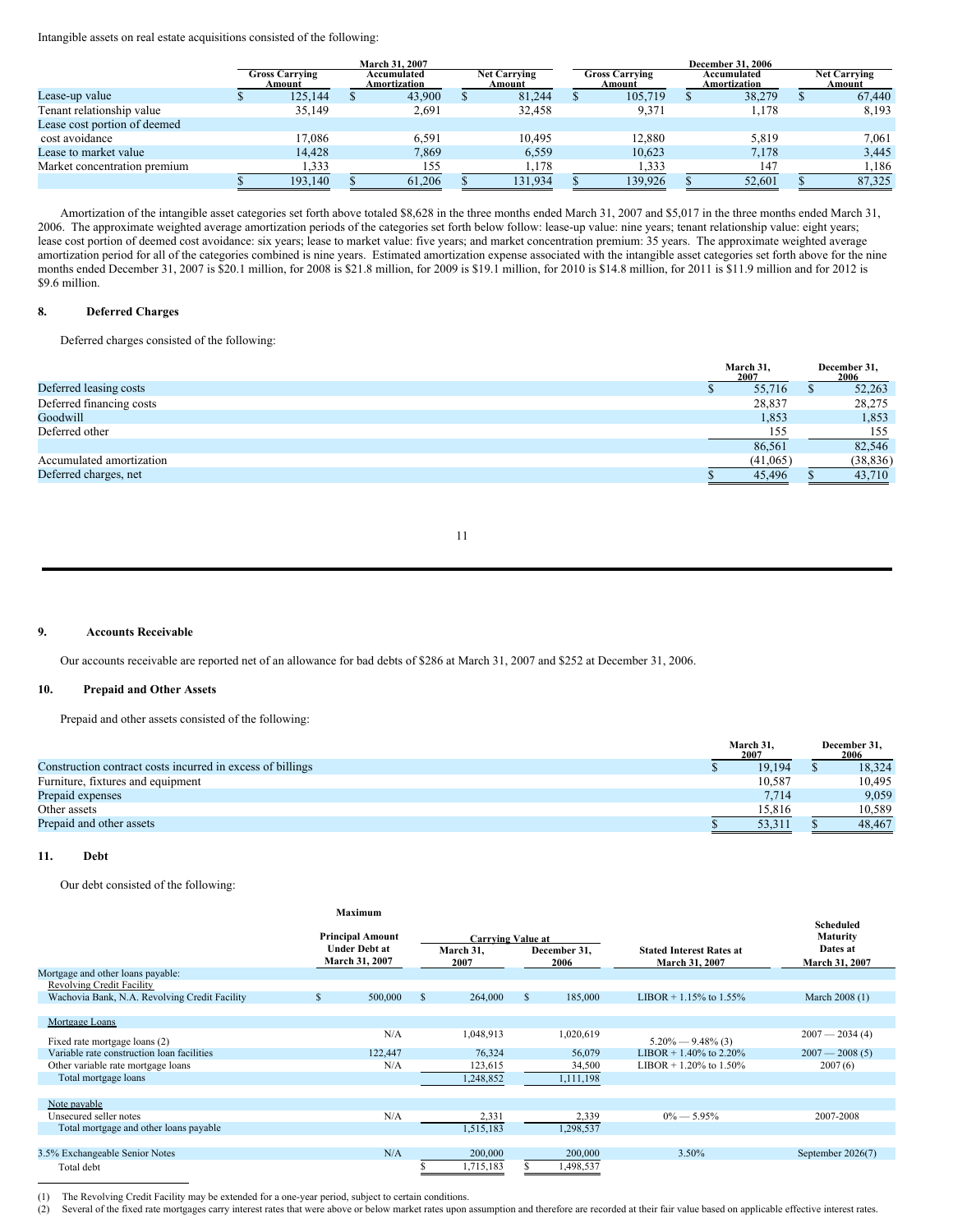The carrying values of these loans reflect net premiums totaling \$839 at March 31, 2007 and \$210 at December 31, 2006.

- (3) The weighted average interest rate on these loans was 6.05% at March 31, 2007.
- (4) A loan with a balance of \$4,874 at March 31, 2007 that matures in 2034 may be repaid in March 2014, subject to certain conditions.
- (5) At March 31, 2007, \$53,505 in loans scheduled to mature in 2008 may be extended for a one-year period, subject to certain conditions.
- (6) At March 31, 2007, a \$34,500 loan scheduled to mature in 2007 may be extended for a one-year period, subject to certain conditions. (7) Refer to our 2006 Annual Report on Form 10-K for descriptions of provisions for early redemption and repurchase of these notes.
- 

We capitalized interest costs of \$4,132 in the three months ended March 31, 2007 and \$3,130 in three months ended March 31, 2006.

#### **12. Derivatives**

The following table sets forth our derivative contracts at March 31, 2007 and their respective fair values:

|                             |                    |                                       |                          |                    | <b>Fair Value at</b> |                      |
|-----------------------------|--------------------|---------------------------------------|--------------------------|--------------------|----------------------|----------------------|
| <b>Nature of Derivative</b> | Notional<br>Amount | <b>One-Month</b><br><b>LIBOR base</b> | <b>Effective</b><br>Date | Expiration<br>Date | March 31.<br>2007    | December 31.<br>2006 |
| Interest rate swap          | 50,000             | 5.0360%                               | 3/28/2006                | 3/30/2009          | (174)                | (42)                 |
| Interest rate swap          | 25,000             | 5.2320%                               | 5/1/2006                 | 5/1/2009           | (191)                | (133)                |
| Interest rate swap          | 25,000             | 5.2320%                               | 5/1/2006                 | 5/1/2009           | (191)                | (133)                |
|                             |                    |                                       |                          |                    | (556)                | (308)                |

We designated these derivatives as cash flow hedges. These contracts hedge the risk of changes in interest rates on certain of our one-month LIBOR-based variable rate borrowings until their respective maturities.

The table below sets forth our accounting application of changes in derivative fair values:

|                                                          | For the Three Months Ended<br>March 31. |      |
|----------------------------------------------------------|-----------------------------------------|------|
|                                                          | 2007                                    | 2006 |
| (Decrease) increase in fair value applied to accumulated |                                         |      |
| other comprehensive loss and minority interests          | $(248)$ S                               | 110  |

**For the Three Months Ended March 31,**

## **13. Shareholders' Equity**

#### **Preferred Shares**

Preferred shares of beneficial interest ("preferred shares") consisted of the following:

|                                                                                                                                 | March 31.<br>2007 |  | December 31,<br>2006 |
|---------------------------------------------------------------------------------------------------------------------------------|-------------------|--|----------------------|
| 2,200,000 designated as Series G Cumulative Redeemable Preferred Shares of beneficial interest (2,200,000 shares issued with an |                   |  |                      |
| aggregate liquidation preference of \$55,000)                                                                                   |                   |  |                      |
| 2,000,000 designated as Series H Cumulative Redeemable Preferred Shares of beneficial interest (2,000,000 shares issued with an |                   |  |                      |
| aggregate liquidation preference of \$50,000)                                                                                   | 20                |  | 20                   |
| 3,390,000 designated as Series J Cumulative Redeemable Preferred Shares of beneficial interest (3,390,000 shares issued with an |                   |  |                      |
| aggregate liquidation preference of \$84,750)                                                                                   | 34                |  | 34                   |
| 531,667 designated as Series K Cumulative Redeemable Convertible Preferred Shares of beneficial interest (531,667 shares issued |                   |  |                      |
| with an aggregate liquidation preference of \$26,583)                                                                           |                   |  |                      |
| Total preferred shares                                                                                                          | 81                |  | 76                   |

We issued the Series K Cumulative Redeemable Convertible Preferred Shares of beneficial interest (the "Series K Preferred Shares") in the Nottingham Acquisition at a value of, and liquidation preference equal to, \$50 per share. The Series K Preferred Shares are nonvoting, redeemable for cash at \$50 per share at our option on or after January 9, 2017, and are convertible, subject to certain conditions, into common shares on the basis of 0.8163 common shares for each preferred share, in accordance with the terms of the Articles Supplementary describing the Series K Preferred Shares. Holders of the Series K Preferred Shares are entitled to cumulative dividends, payable quarterly (as and if declared by our Board of Trustees). Dividends accrue from the date of issue at the annual rate of \$2.80 per share, which is equal to 5.6% of the \$50 per share liquidation preference.

13

#### **Common Shares**

In connection with the Nottingham Acquisition in January 2007, we issued 3,161,000 common shares at a value of \$49.57 per share.

During the three months ended March 31, 2007, we converted 221,350 common units in our Operating Partnership into common shares on the basis of one common share for each common unit.

See Note 17 for disclosure of common share activity pertaining to our share-based compensation plans.

#### **Accumulated Other Comprehensive Loss**

The table below sets forth activity in the AOCL component of shareholders' equity: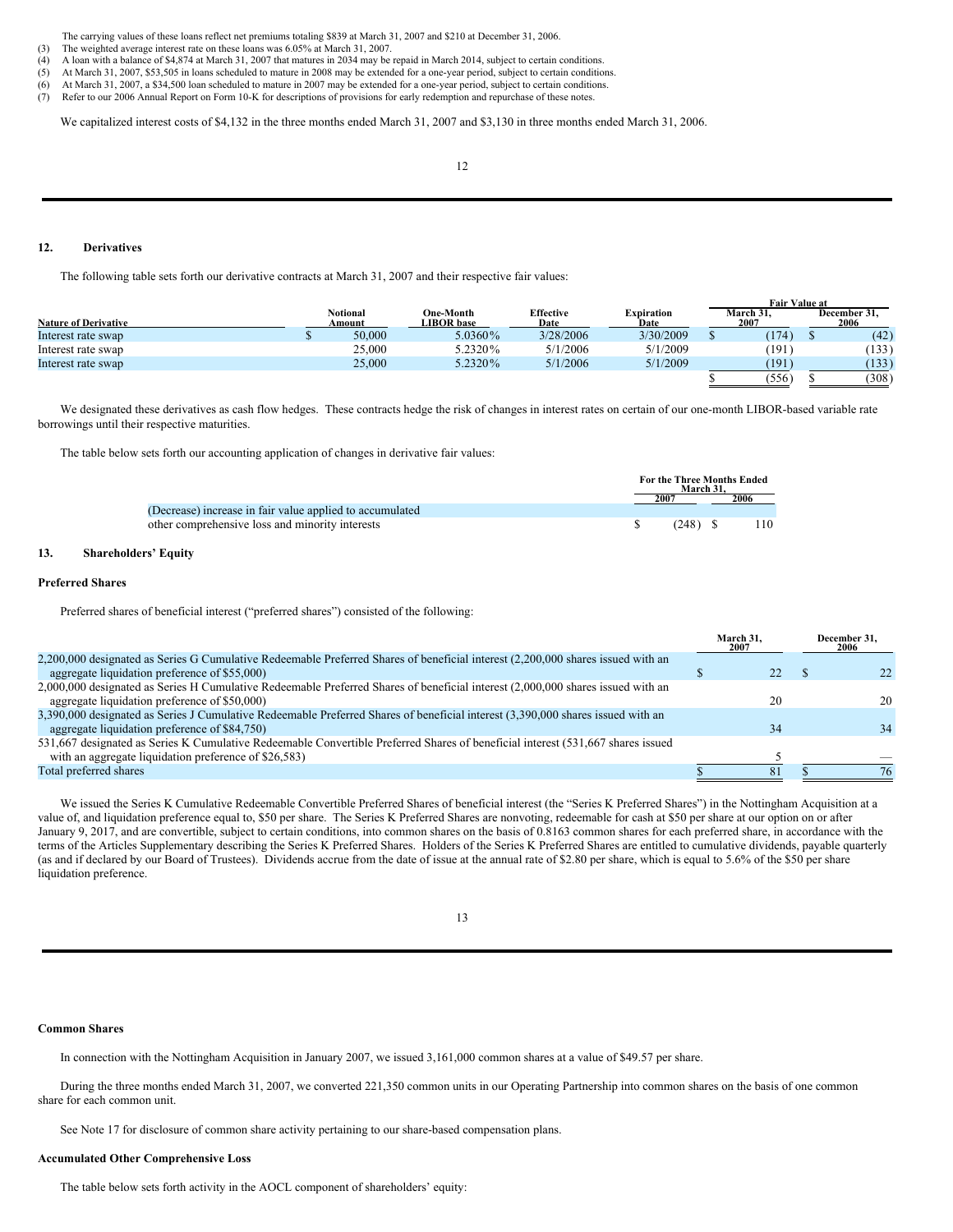|                                                                  | <b>For the Three Months</b> | Ended March 31, |       |
|------------------------------------------------------------------|-----------------------------|-----------------|-------|
|                                                                  | 2007                        |                 | 2006  |
| Beginning balance                                                | (693)                       |                 | (482) |
| Unrealized (loss) gain on derivatives, net of minority interests | (223)                       |                 | 90    |
| Realized loss on derivatives, net of minority interests          |                             |                 | 12    |
| Ending balance                                                   | (903)                       |                 | (380) |

The table below sets forth our comprehensive income:

|                                                                  | <b>For the Three Months</b><br><b>Ended March 31.</b> |        |
|------------------------------------------------------------------|-------------------------------------------------------|--------|
|                                                                  | 2007                                                  | 2006   |
| Net income                                                       | 5.547                                                 | 9,937  |
| Unrealized (loss) gain on derivatives, net of minority interests | (223)                                                 | 90     |
| Realized loss on derivatives, net of minority interests          |                                                       |        |
| Total comprehensive income                                       | 5.337                                                 | 10.039 |

# **14. Dividends and Distributions**

The following table summarizes our dividends and distributions when either the payable dates or record dates occurred during the three months ended March 31, 2007:

|                            | <b>Record Date</b> | <b>Payable Date</b> |              |            |                    | <b>Total Dividend/</b><br><b>Distribution</b> |  |  |  |
|----------------------------|--------------------|---------------------|--------------|------------|--------------------|-----------------------------------------------|--|--|--|
| Series G Preferred Shares: |                    |                     |              | Share/Unit |                    |                                               |  |  |  |
| Fourth Quarter 2006        | December 29, 2006  | January 17, 2007    | \$           | 0.5000     | S                  | 1,100                                         |  |  |  |
| First Ouarter 2007         | March 30, 2007     | April 17, 2007      | $\mathbb{S}$ | 0.5000     | <sup>\$</sup>      | 1.100                                         |  |  |  |
| Series H Preferred Shares: |                    |                     |              |            |                    |                                               |  |  |  |
| Fourth Ouarter 2006        | December 29, 2006  | January 17, 2007    | S            | 0.4688     | S                  | 938                                           |  |  |  |
| First Quarter 2007         | March 30, 2007     | April 17, 2007      | $\mathbf S$  | 0.4688     | <sup>\$</sup>      | 938                                           |  |  |  |
|                            |                    |                     |              |            |                    |                                               |  |  |  |
| Series J Preferred Shares: |                    |                     |              |            |                    |                                               |  |  |  |
| Fourth Quarter 2006        | December 29, 2006  | January 17, 2007    | \$           | 0.4766     | S                  | 1,616                                         |  |  |  |
| First Quarter 2007         | March 30, 2007     | April 17, 2007      | $\mathbb{S}$ | 0.4766     | $\mathbf{\hat{s}}$ | 1,616                                         |  |  |  |
| Series K Preferred Shares: |                    |                     |              |            |                    |                                               |  |  |  |
|                            |                    |                     | \$           | 0.7466     | S                  | 397                                           |  |  |  |
| First Quarter 2007         | March 30, 2007     | April 17, 2007      |              |            |                    |                                               |  |  |  |
| Common Shares:             |                    |                     |              |            |                    |                                               |  |  |  |
| Fourth Quarter 2006        | December 29, 2006  | January 17, 2007    | \$           | 0.3100     | S                  | 13,292                                        |  |  |  |
| First Ouarter 2007         | March 30, 2007     | April 17, 2007      | S            | 0.3100     | S                  | 14,529                                        |  |  |  |
|                            |                    |                     |              |            |                    |                                               |  |  |  |
| Series I Preferred Units:  |                    |                     |              |            |                    |                                               |  |  |  |
| Fourth Quarter 2006        | December 29, 2006  | January 17, 2007    | \$           | 0.4688     | <sup>\$</sup>      | 165                                           |  |  |  |
| First Ouarter 2007         | March 30, 2007     | April 17, 2007      | \$           | 0.4688     | S                  | 165                                           |  |  |  |
|                            |                    |                     |              |            |                    |                                               |  |  |  |
| Common Units:              |                    |                     |              |            |                    |                                               |  |  |  |
| Fourth Quarter 2006        | December 29, 2006  | January 17, 2007    | \$           | 0.3100     | $\mathbb{S}$       | 2,622                                         |  |  |  |
| First Ouarter 2007         | March 30, 2007     | April 17, 2007      | S            | 0.3100     | S                  | 2,554                                         |  |  |  |

# **15. Supplemental Information to Statements of Cash Flows**

|                                                                                         | <b>For the Three Months Ended</b><br>March 31, |        |
|-----------------------------------------------------------------------------------------|------------------------------------------------|--------|
|                                                                                         | 2007                                           | 2006   |
| Supplemental schedule of non-cash investing and financing activities:                   |                                                |        |
|                                                                                         |                                                |        |
| Debt assumed in connection with acquisition of properties                               | 38,848                                         |        |
| (Decrease) increase in accrued capital improvements and leasing costs                   | (2,600)                                        | 6.307  |
| Amortization of discounts and premiums on mortgage loans to                             |                                                |        |
| commercial real estate properties                                                       | 255                                            | 45     |
| (Decrease) increase in fair value of derivatives applied to AOCL and minority interests | (248)                                          | 110    |
| Issuance of common shares in connection with acquisition of properties                  | 156,691                                        |        |
| Issuance of preferred shares in connection with acquisition of properties               | 26,583                                         |        |
| Restricted cash used in connection with acquisition of properties                       | 20,122                                         |        |
| Adjustments to minority interests resulting from changes in ownership                   |                                                |        |
| of Operating Partnership by COPT                                                        | 26,511                                         | 778    |
| Dividends/distribution payable                                                          | 20,687                                         | 16,878 |
| Decrease in minority interests and increase in shareholders' equity in                  |                                                |        |
| connection with the conversion of common units into common shares                       | 10.563                                         | 1.945  |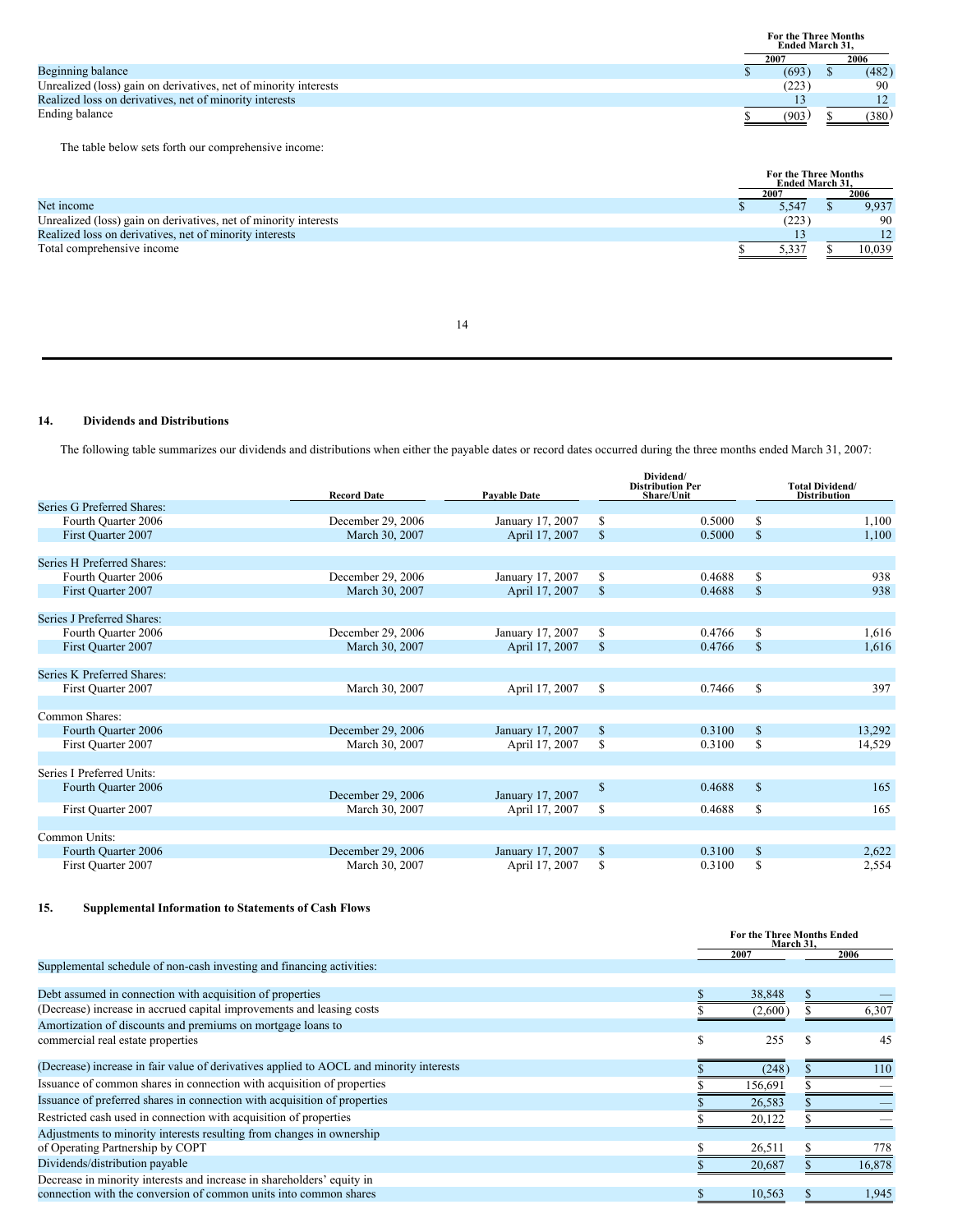#### **16. Information by Business Segment**

As of March 31, 2007, we had nine primary office property segments: Baltimore/Washington Corridor; Northern Virginia; Suburban Baltimore; Colorado Springs, Suburban Maryland; Greater Philadelphia; St. Mary's and King George Counties; San Antonio; and Northern/Central New Jersey.

The table below reports segment financial information. Our segment entitled "Other" includes assets and operations not specifically associated with the other defined segments, including corporate assets, investments in unconsolidated entities and elimination entries required in consolidation. We measure the performance of our segments based on total revenues less property operating expenses, a measure we define as net operating income ("NOI"). We believe that NOI is an important supplemental measure of operating performance for a REIT's operating real estate because it provides a measure of the core operations that is unaffected by depreciation, amortization, financing and general and administrative expenses; this measure is particularly useful in our opinion in evaluating the performance of geographic segments, same-office property groupings and individual properties.

|                                                |                                      |                      |     |                              |                            |                      |                         | St. Mary's<br>×                   |                |                                           |            |           |
|------------------------------------------------|--------------------------------------|----------------------|-----|------------------------------|----------------------------|----------------------|-------------------------|-----------------------------------|----------------|-------------------------------------------|------------|-----------|
|                                                | Baltimore/<br>Washington<br>Corridor | Northern<br>Virginia |     | Suburban<br><b>Baltimore</b> | Colorado<br><b>Springs</b> | Suburban<br>Maryland | Greater<br>Philadelphia | King<br>George<br><b>Counties</b> | San<br>Antonio | Northern/<br>Central<br><b>New Jersey</b> | Other      | Total     |
| Three Months Ended March 31, 2007              |                                      |                      |     |                              |                            |                      |                         |                                   |                |                                           |            |           |
| Revenues                                       | 43,837 S                             | 17,172               | - S | 13,081 \$                    | $3,595$ S                  | 3,967                | 2,506 \$                | 3,098 S                           | $1,781$ \$     | 1,786 S                                   | $(428)$ \$ | 90,395    |
| Property operating expenses                    | 14,526                               | 6,328                |     | 5,771                        | 1,280                      | 1,663                | 33                      | 771                               | 359            | 697                                       | 596        | 32,024    |
| NOI                                            | 29,311                               | 10,844               |     | 7,310                        | 2,315                      | 2,304                | 2,473                   | 2,327                             | 1,422          | 1,089                                     | (1,024)    | 58,371    |
| Additions to commercial real estate properties | 77,115                               | 10,852               |     | 261,734                      | 3,803                      | 496                  | 232                     | 69                                | (34)           | 254                                       | 25,421     | 379,942   |
| Segment assets at March 31, 2007               | ,153,457                             | 480,989              |     | 462,330                      | 137,948                    | 117,496              | 97,306                  | 96,884                            | 57,250         | 44,486                                    | 166,577    | 2,814,723 |
| Three Months Ended March 31, 2006              |                                      |                      |     |                              |                            |                      |                         |                                   |                |                                           |            |           |
| Revenues                                       | 34.393 S                             | 15.573 S             |     | 7.357 S                      | 1.289 S                    | 3.553                | 2.505 S                 | 2.988 S                           | 1.810 S        | 2.893 S                                   | $(182)$ \$ | 72,179    |
| Property operating expenses                    | 10.369                               | 5.490                |     | 2,840                        | 491                        | 1.317                | 40                      | 691                               | 333            | 985                                       | (489)      | 22,067    |
| <b>NOI</b>                                     | 24,024                               | 10,083               |     | 4,517                        | 798                        | 2,236                | 2,465                   | 2,297                             | 1.477          | 1.908                                     | 307        | 50,112    |
| Additions to commercial real estate properties | 31,563                               | 3,123                |     | 871                          | 5,833                      | 404                  | 338                     | 31                                | 7,702          | 587                                       | (268)      | 50,464    |
| Segment assets at March 31, 2006               | 925,067                              | 462.441              |     | 187,732                      | 69,086                     | 114,873              | 99,029                  | 98,818                            | 51,570         | 58.203                                    | 76,056     | 2,142,875 |

The following table reconciles our segment revenues to total revenues as reported on our Consolidated Statements of Operations:

|                                                                   | <b>For the Three Months</b><br><b>Ended March 31.</b> |          |
|-------------------------------------------------------------------|-------------------------------------------------------|----------|
|                                                                   | 2007                                                  | 2006     |
| Segment revenues                                                  | \$90.395                                              | \$72,179 |
| Construction contract revenues                                    | 8.691                                                 | 14.544   |
| Other service operations revenues                                 | 1.386                                                 | 1.765    |
| Less: Revenues from discontinued real estate operations (Note 19) | 720                                                   | (2,957   |
| Total revenues                                                    | \$99.752                                              | \$85,531 |

The following table reconciles our segment property operating expenses to property operating expenses as reported on our Consolidated Statements of Operations:

|                                                                                      | <b>For the Three Months</b><br><b>Ended March 31.</b><br>2007 | 2006     |
|--------------------------------------------------------------------------------------|---------------------------------------------------------------|----------|
| Segment property operating expenses                                                  | \$32.024                                                      | \$22,067 |
| Less: Property operating expenses from discontinued real estate operations (Note 19) | (276)                                                         | (1.006)  |
| Total property operating expenses                                                    | \$ 31,748                                                     | \$21,061 |

The following table reconciles our NOI for reportable segments to income from continuing operations as reported on our Consolidated Statements of Operations:

|                                                                            | <b>For the Three Months</b><br><b>Ended March 31.</b> |             |
|----------------------------------------------------------------------------|-------------------------------------------------------|-------------|
|                                                                            | 2007                                                  | 2006        |
| NOI for reportable segments                                                | \$58,371                                              | \$50,112    |
| Construction contract revenues                                             | 8,691                                                 | 14,544      |
| Other service operations revenues                                          | 1,386                                                 | 1,765       |
| Equity in loss of unconsolidated entities                                  | (94)                                                  | (23)        |
| Income tax expense                                                         | (105)                                                 | (215)       |
| Less:                                                                      |                                                       |             |
| Depreciation and other amortization associated with real estate operations | (26, 569)                                             | (18,672)    |
| Construction contract expenses                                             | (8, 483)                                              | (14,026)    |
| Other service operations expenses                                          | (1,405)                                               | (1,678)     |
| General and administrative expenses                                        | (4,614)                                               | (3,963)     |
| Interest expense on continuing operations                                  | (19, 876)                                             | (17,029)    |
| Amortization of deferred financing costs                                   | (884)                                                 | (556)       |
| Minority interests in continuing operations                                | (426)                                                 | (958)       |
| NOI from discontinued operations                                           | (444)                                                 | (1,951)     |
| Income from continuing operations                                          | 5,548                                                 | 7,350<br>S. |

The accounting policies of the segments are the same as those previously disclosed for Corporate Office Properties Trust and subsidiaries, where applicable. We did not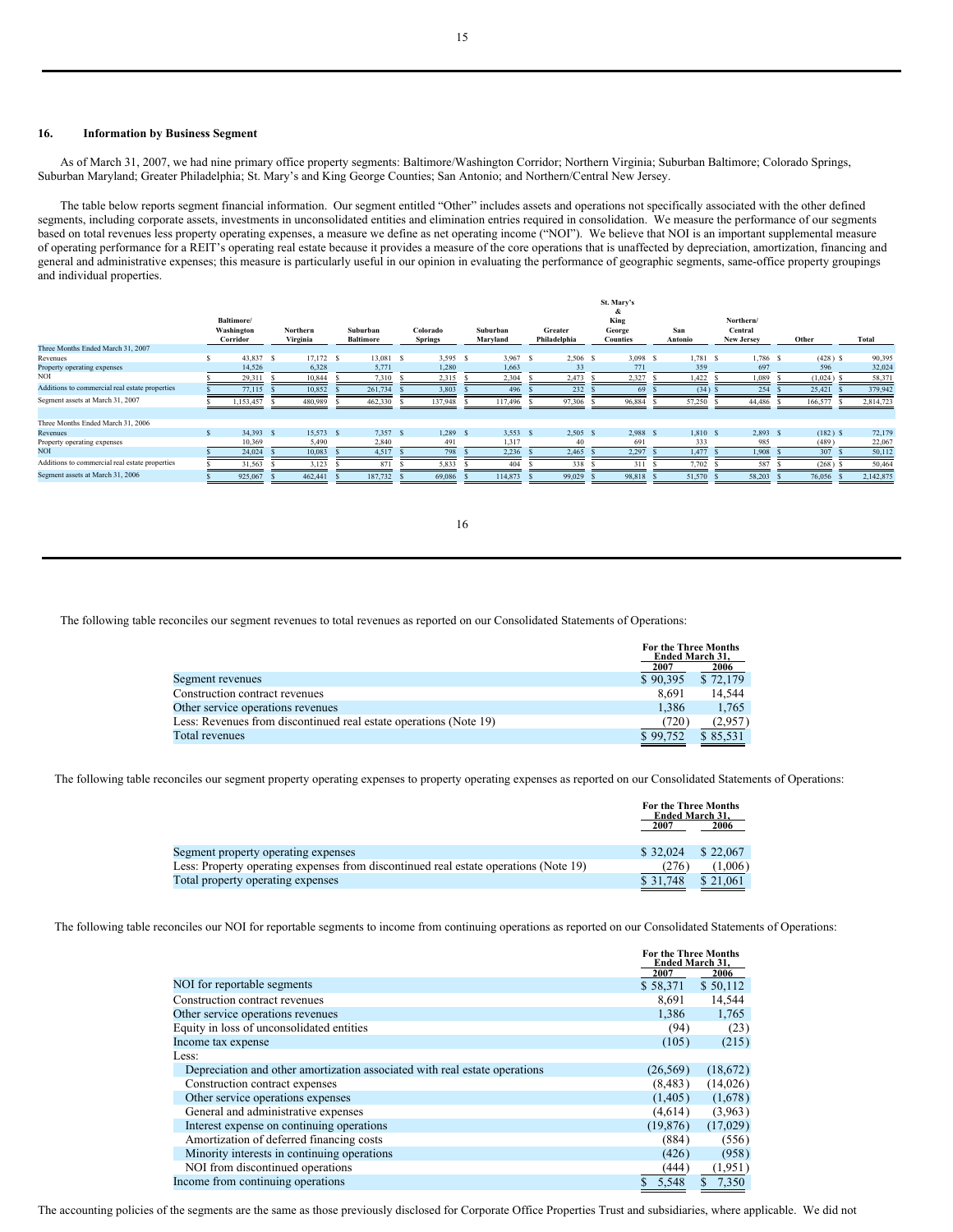allocate interest expense, amortization of deferred financing costs and depreciation and other amortization to segments since they are not included in the measure of segment profit reviewed by management. We also did not allocate construction contract

revenues, other service operations revenues, construction contract expenses, other service operations expenses, equity in loss of unconsolidated entities, general and administrative expense, income taxes and minority interests because these items represent general corporate items not attributable to segments.

# **17. Share-Based Compensation**

During the three months ended March 31, 2007, we granted to employees 226,660 options to purchase common shares with a weighted average exercise price of \$49.25 per share. All of these options vest in equal increments annually over a three-year period beginning on the first anniversary of the grant date provided that the employees remain employed by us, and they expire ten years after the grant date. We computed share-based compensation expense for these options under the fair value method using the Black-Scholes option-pricing model; the weighted average assumptions we used in that model are set forth below:

| Weighted average fair value per share option granted during the period | \$9.85       |
|------------------------------------------------------------------------|--------------|
| Risk-free interest rate                                                | $4.61\%$ (1) |
| Expected life (in years)                                               | 6.25         |
| Expected volatility                                                    | $21.51\%/2)$ |
| Expected annual dividend yield                                         | $3.27\%$ (3) |

(1) Ranged from 4.53% to 4.91%.

(2) Ranged from 21.41% to 21.75%.

(3) Ranged from 3.21% to 3.35%.

During the three months ended March 31, 2007, 469,918 options to purchase common shares were exercised. The weighted average exercise price of these options was \$10.92 per share, and the total intrinsic value of options exercised was \$19,642.

During the three months ended March 31, 2007, certain employees were granted 128,776 restricted shares with a weighted average grant date fair value of \$50.57 per share. All of these shares are subject to forfeiture restrictions that lapse in equal increments annually over a three-year period beginning on the first anniversary of the grant date provided that the employees remain employed by us. During the three months ended March 31, 2007, forfeiture restrictions lapsed on 126,619 common shares previously issued to employees. These shares had a weighted average grant date fair value of \$21.97 per share, and the total fair value of the shares on the vesting date was \$6,514.

Expenses from share-based compensation are reflected in our Consolidated Statements of Operations as follows:

|                                                                         | For the<br><b>Three Months Ended</b><br>March 31. |   |       |
|-------------------------------------------------------------------------|---------------------------------------------------|---|-------|
|                                                                         | 2007                                              |   | 2006  |
| Increase in general and administrative expenses                         | 879                                               | S | 469   |
| Increase in construction contract and other service operations expenses | 354                                               |   | 144   |
| Share-based compensation expense                                        | 1.233                                             |   | 613   |
| Income taxes                                                            | (35)                                              |   | (17)  |
| Minority interests                                                      | (193)                                             |   | (109) |
| Net share-based compensation expense                                    | 1,005                                             |   | 487   |

# 18

# **18. Income Taxes**

COMI's provision for income tax expense consisted of the following:

|              | For the Three Months<br>Ended March 31,<br>2007 | 2006 |
|--------------|-------------------------------------------------|------|
| Deferred     |                                                 |      |
| Federal      | 86<br>ה.                                        | .76  |
| <b>State</b> | 19                                              | 39   |
| Total        | 105                                             |      |

Items contributing to temporary differences that lead to deferred taxes include net operating losses that are not deductible until future periods, depreciation and amortization, certain accrued compensation and compensation paid in the form of contributions to a deferred nonqualified compensation plan.

COMI's combined Federal and state effective tax rate was 39% for the three months ended March 31, 2007 and 2006.

# **19. Discontinued Operations**

Income from discontinued operations includes revenues and expenses associated with the following:

- the two Lakeview at the Greens properties that were sold on February 6, 2006;
- the 68 Culver Road property that was sold on March 8, 2006;
- the 710 Route 46 property that was sold on July 26, 2006;
- the 230 Schilling Circle property that was sold on August 9, 2006;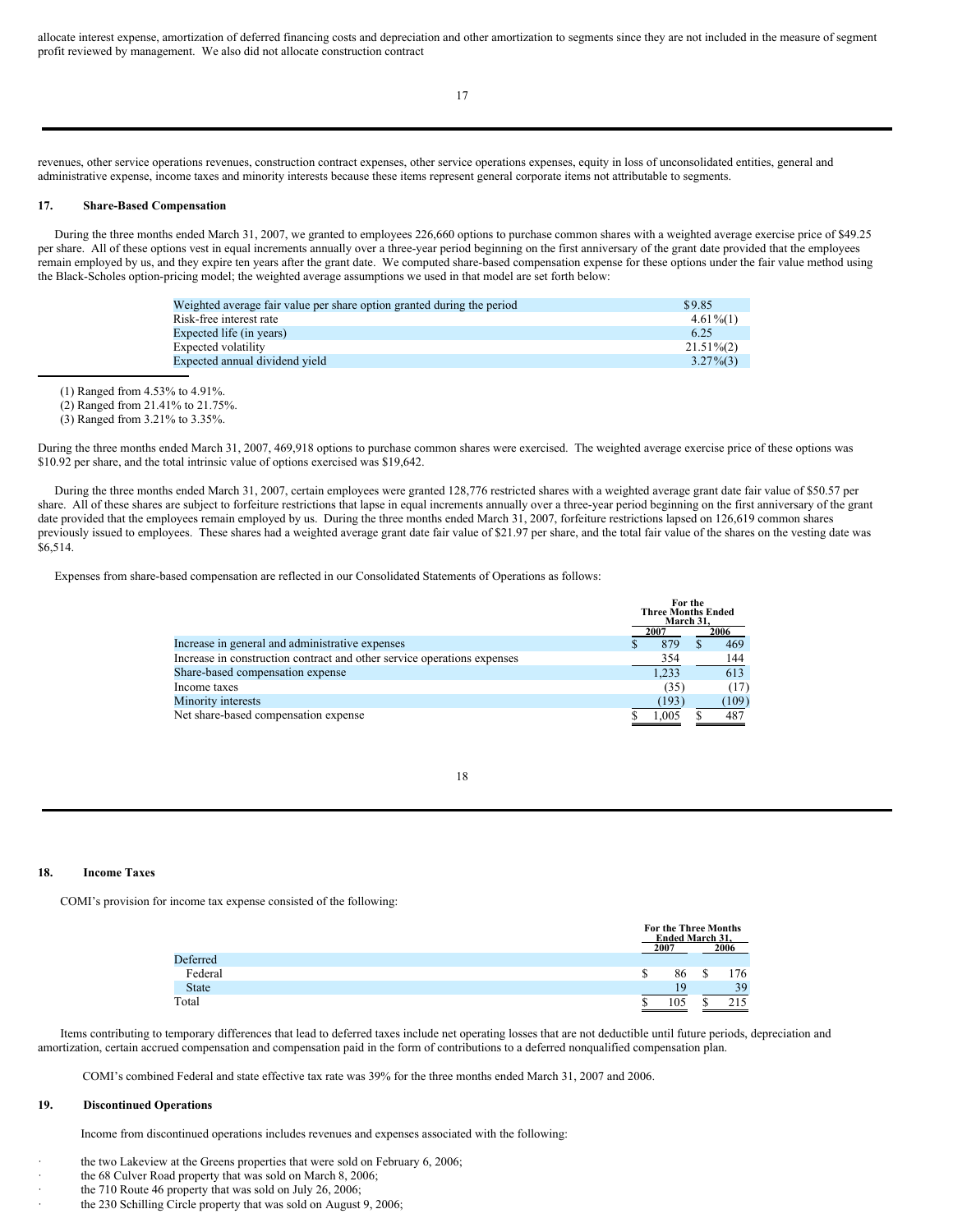the 7 Centre Drive property that was sold on August 30, 2006;

the Brown's Wharf property that was sold on September 28, 2006; and

the 429 Ridge Road property which, as of March 31, 2007, we were under contract to sell, and was classified as held for sale.

The table below sets forth the components of income from discontinued operations:

|                                                                                      | For the Three Months<br><b>Ended March 31.</b> |      |  |       |
|--------------------------------------------------------------------------------------|------------------------------------------------|------|--|-------|
|                                                                                      |                                                | 2007 |  | 2006  |
| Revenue from real estate operations                                                  |                                                | 720  |  | 2,957 |
| Expenses from real estate operations:                                                |                                                |      |  |       |
| Property operating expenses                                                          |                                                | 276  |  | 1,006 |
| Depreciation and amortization                                                        |                                                | 57   |  | 665   |
| Interest expense                                                                     |                                                | 388  |  | 686   |
| Other                                                                                |                                                |      |  |       |
| Expenses from real estate operations                                                 |                                                | 721  |  | 2,360 |
| Income from discontinued operations before gain on sales of real estate and minority |                                                |      |  |       |
| interests                                                                            |                                                | (1)  |  | 597   |
| Gain on sales of real estate                                                         |                                                |      |  | 2,435 |
| Minority interests in discontinued operations                                        |                                                |      |  | (555) |
| Income from discontinued operations, net of minority interests                       |                                                | (1)  |  | 2.477 |

#### **20. Commitments and Contingencies**

In the normal course of business, we are involved in legal actions arising from our ownership and administration of properties. Management does not anticipate that any liabilities that may result will have a materially adverse effect on our financial position, operations or liquidity. We are subject to various Federal, state and local environmental regulations related to our property ownership and operation. We have performed environmental assessments of our properties, the results of which have not revealed any environmental liability that we believe would have a materially adverse effect on our financial position, operations or liquidity.

#### **Acquisitions**

As of March 31, 2007, we were under contract to acquire the following properties:

- a parcel of land in Aberdeen, Maryland for \$10,000, of which we paid a deposit of \$100 in 2006; and
- · the remaining 91 acres of land not yet acquired as part of the acquisition of the former Fort Ritchie United States Army base located in Cascade, Washington County, Maryland; we expect to make the following additional future cash payments to the seller for (1) the acquisition of the remaining 91 acres and (2) portions of the contract price on which payment was deferred by the contract: \$1,310 in 2007, \$1,000 in 2008 and \$155 in 2009. We could incur an additional cash obligation to the seller after that of up to \$4,000; this \$4,000 cash obligation is subject to reduction by an amount ranging between \$750 and \$4,000, with the amount of such reduction to be determined based on defined levels of (1) job creation resulting from the future development of the property and (2) future real estate taxes generated by the property. Following completion of this acquisition, we will be obligated to incur \$7,500 in development and construction costs for the property.

#### **Joint Ventures**

As part of our obligations under the partnership agreement of Harrisburg Corporate Gateway Partners, LP, we may be required to make unilateral payments to fund rent shortfalls on behalf of a tenant that was in bankruptcy at the time the partnership was formed. Our total unilateral commitment under this guaranty is approximately \$153; the tenant's account was current as of March 31, 2007. We also agreed to indemnify the partnership's lender for 80% of any losses under standard nonrecourse loan guarantees (environmental indemnifications and guarantees against fraud and misrepresentation) during the period of time in which we manage the partnership's properties; we do not expect to incur any losses under these loan guarantees.

We are party to a contribution agreement that formed a joint venture relationship with a limited partnership to develop up to 1.8 million square feet of office space on 63 acres of land located in Hanover, Maryland. Under the contribution agreement, we agreed to fund up to \$2,200 in pre-construction costs associated with the property. As we and the joint venture partner agree to proceed with the construction of buildings in the future, we would make additional cash capital contributions into newly-formed entities and our joint venture partner would contribute land into such entities. We will have a 50% interest in this joint venture relationship.

We may need to make our pro rata share of additional investments in our real estate joint ventures (generally based on our percentage ownership) in the event that additional funds are needed. In the event that the other members of these joint ventures do not pay their share of investments when additional funds are needed, we may then need to make even larger investments in these joint ventures.

In two of the consolidated joint ventures that we owned as of March 31, 2007, we would be obligated to acquire the other members' 50% interests in the joint ventures if defined events were to occur. The amounts we would need to pay for those membership interests are computed based on the amounts that the owners of the interests would receive under the joint venture agreements in the event that office properties owned by the joint ventures were sold for a capitalized fair value (as defined in the agreements) on a defined date. We estimate the aggregate amount we would need to pay for the other members' membership

interests in these joint ventures to be \$2,383; however, since the determination of this amount is dependent on the operations of the office properties, which are not both completed and sufficiently occupied, this estimate is preliminary and could be materially different from the actual obligation.

**Ground Lease**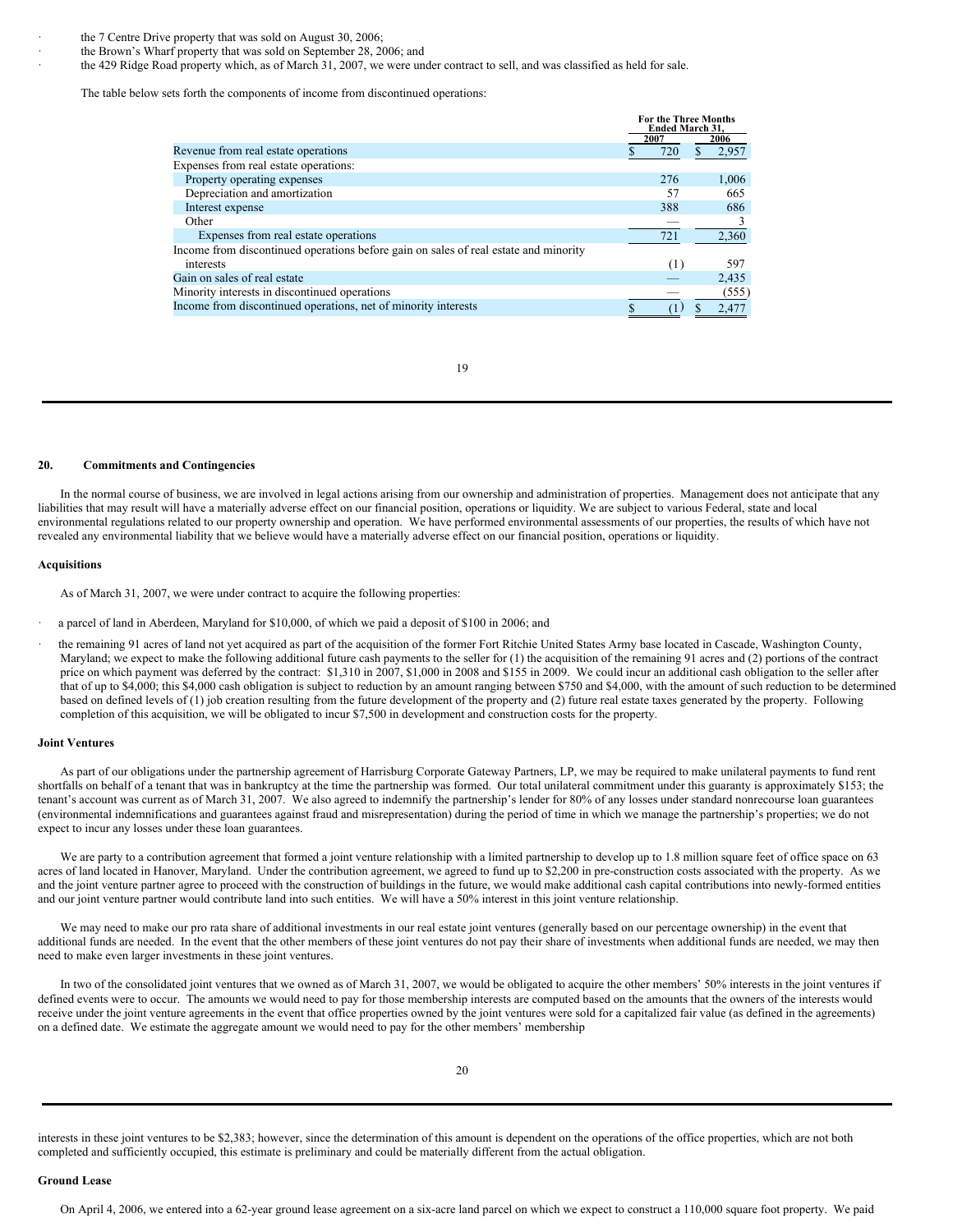\$550 to the lessor upon lease execution and expect to pay an additional amount of approximately \$1,898 in rent under the lease in 2007. No other rental payments are required over the life of the lease, although we are responsible for expenses associated with the property. We will recognize the total lease payments incurred under the lease evenly over the term of the lease

## **Office Space Operating Leases**

We are obligated as lessee under five operating leases for office space. Future minimum rental payments due under the terms of these leases as of March 31, 2007 follow:

| Nine months ended December 31, 2007 | \$212            |
|-------------------------------------|------------------|
| 2008                                | 261              |
| 2009                                | 176              |
| 2010                                | 135              |
| 2011                                |                  |
|                                     | $rac{57}{\$841}$ |
|                                     |                  |

## **Other Operating Leases**

We are obligated under various leases for vehicles and office equipment. Future minimum rental payments due under the terms of these leases as of March 31, 2007 follow:

| 493         |
|-------------|
| 317         |
| 142         |
| $2^{\circ}$ |
|             |
|             |

#### **Environmental Indemnity Agreement**

We agreed to provide certain environmental indemnifications in connection with a lease of three properties in our New Jersey region. The prior owner of the properties, a Fortune 100 company that is responsible for groundwater contamination at such properties, previously agreed to indemnify us for (1) direct losses incurred in connection with the contamination and (2) its failure to perform remediation activities required by the State of New Jersey, up to the point that the state declares the remediation to be complete. Under the lease agreement, we agreed to the following:

- to indemnify the tenant against losses covered under the prior owner's indemnity agreement if the prior owner fails to indemnify the tenant for such losses. This indemnification is capped at \$5,000 in perpetuity after the State of New Jersey declares the remediation to be complete;
- to indemnify the tenant for consequential damages (e.g., business interruption) at one of the buildings in perpetuity and another of the buildings for 15 years after the tenant's acquisition of the property from us, if such acquisition occurs. This indemnification is capped at \$12,500; and
- to pay 50% of additional costs related to construction and environmental regulatory activities incurred by the tenant as a result of the indemnified environmental condition of the properties. This indemnification is capped at \$300 annually and \$1,500 in the aggregate.

| ×<br>ł  |  |
|---------|--|
| ×,<br>I |  |
|         |  |
|         |  |

We have insurance coverage in place that we believe will indemnify us, at least in part, for losses incurred as a result of this agreement.

# **21. Pro Forma Financial Information (Unaudited)**

We accounted for our acquisitions using the purchase method of accounting. We included the results of operations on our acquisitions in our Consolidated Statements of Operations from their respective purchase dates through March 31, 2007.

We prepared our pro forma condensed consolidated financial information presented below as if the Nottingham Acquisition had occurred at the beginning of the respective periods. The pro forma financial information is unaudited and is not necessarily indicative of the results that actually would have occurred if this acquisition had occurred at the beginning of the respective periods, nor does it purport to indicate our results of operations for future periods.

|                                                                                    | <b>For the Three Months</b><br><b>Ended March 31.</b><br>2007 |    | 2006   |
|------------------------------------------------------------------------------------|---------------------------------------------------------------|----|--------|
| Pro forma total revenues                                                           | \$100,571                                                     |    | 93,804 |
| Pro forma net income                                                               | 5,809                                                         | ъ. | 8.046  |
| Pro forma net income available to common shareholders                              | 1.783                                                         |    | 4.020  |
| Pro forma earnings per common share on net income available to common shareholders |                                                               |    |        |
| <b>Basic</b>                                                                       | 0.04                                                          |    | 0.09   |
| Diluted                                                                            | 0.04                                                          |    | 0.09   |

# **22. Subsequent Events**

At March 31, 2007, we owned a 50% undivided interest in a 132 acre parcel of land that we believe can support future development of 1.75 million square feet of office space in Colorado Springs, Colorado. On April 6, 2007, we acquired the remaining 50% interest for approximately \$14.0 million. We issued 262,165 common units in our Operating Partnership valued at \$47.68 per unit in connection with this transaction.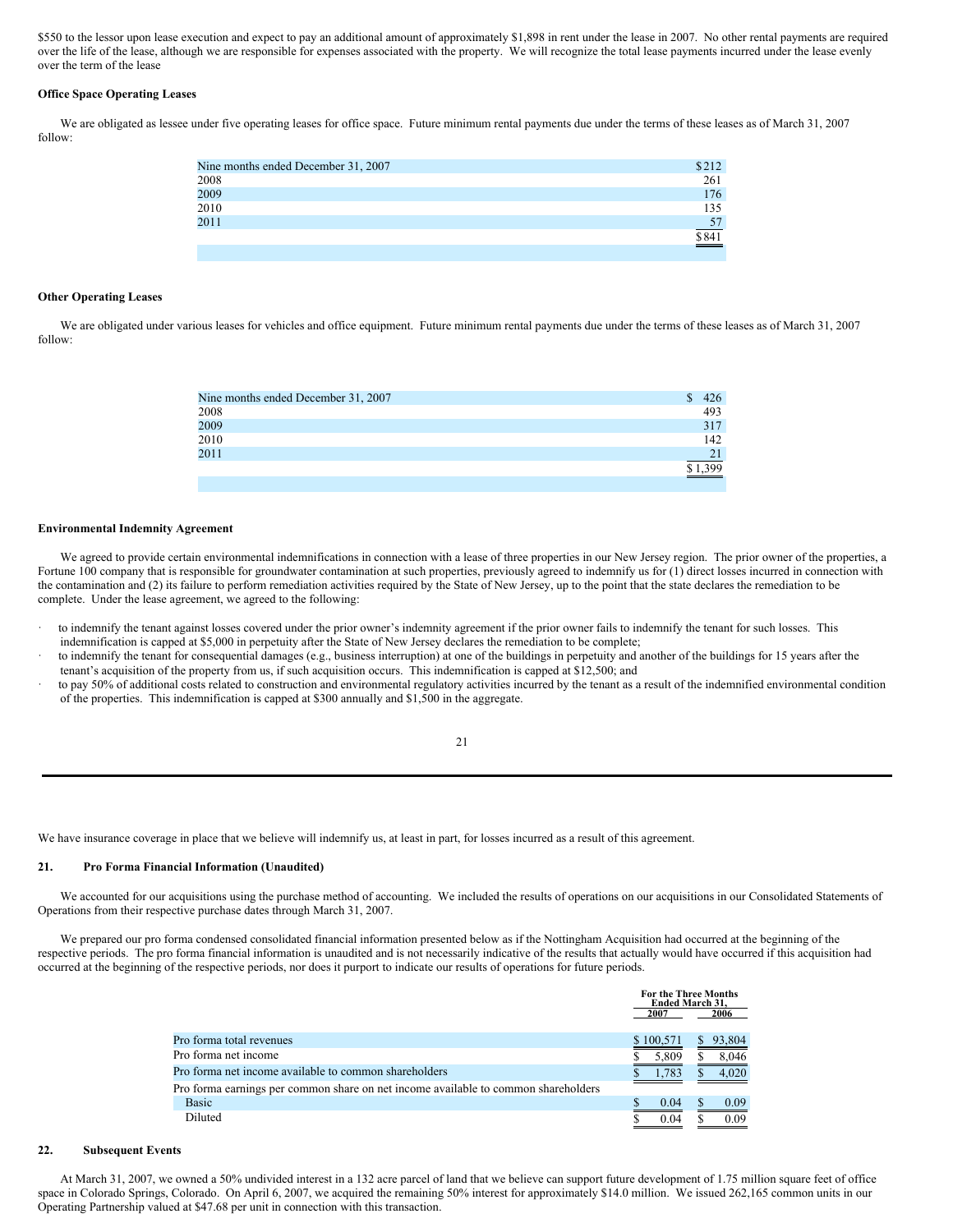## <span id="page-14-0"></span>**Item 2. Management's Discussion and Analysis of Financial Condition and Results of Operations**

#### **Overview**

We are a REIT that focuses on the acquisition, development, ownership, management and leasing of primarily Class A suburban office properties in select, demographically strong submarkets where we can achieve critical mass, operating synergies and key competitive advantages, including attracting high quality tenants and securing acquisition and development opportunities. We also have a core customer expansion strategy that is built on meeting, through acquisitions and development, the multi-location requirements of our strategic tenants. As of March 31, 2007, our investments in real estate included the following:

- 226 wholly owned operating properties in our portfolio totaling 17.4 million square feet;
- · 17 wholly owned properties under construction or development that we estimate will total approximately 1.9 million square feet upon completion and two wholly owned office properties totaling approximately 129,000 square feet that were under redevelopment;
- wholly owned land parcels totaling 1,254 acres that we believe are potentially developable into approximately 10.3 million square feet; and
- partial ownership interests in a number of other real estate projects in operations or under development or redevelopment.

During the three months ended March 31, 2007, we:

- · experienced increased revenues, operating expenses and operating income due primarily to the addition of properties through acquisition and construction activities since January 1, 2006;
- finished the period with occupancy of our wholly owned portfolio of properties at 93.0%;
- completed, on January 9 and 10, 2007, a series of transactions that resulted in the acquisition of 56 operating properties totaling approximately 2.4 million square feet and land parcels totaling 187 acres. We refer to these transactions collectively as the Nottingham Acquisition. All of the acquired properties are located in Maryland, with 36 of the operating properties, totaling 1.6 million square feet, and land parcels totaling 175 acres, located in White Marsh, Maryland (located in the Suburban Baltimore region) and the remaining properties and land parcels located in other regions in Northern Baltimore County and the Baltimore/Washington Corridor. We believe that the land parcels can support at least 2.0 million developable square feet. We completed the Nottingham Acquisition for an aggregate cost of \$366.8 million. We financed the acquisition by issuing \$26.6 million in Series K Cumulative Redeemable Convertible Preferred Shares of beneficial interest (the "Series K Preferred Shares") to the seller, issuing \$156.7 million in common shares of beneficial interest ("common shares") to the seller at a value of \$49.57 per share, using \$20.1 million from an escrow funded by proceeds from one of our property sales and using debt borrowings for the remainder.

In this section, we discuss our financial condition and results of operations as of and for the three months ended March 31, 2007. This section includes discussions on, among other things:

- our results of operations and why various components of our Consolidated Statements of Operations changed for the three months ended March 31, 2007 compared to the same period in 2006;
- how we raised cash for acquisitions and other capital expenditures during the three months ended March 31, 2007;
- our cash flows:
- how we expect to generate cash for short and long-term capital needs;
- our commitments and contingencies; and
- the computation of our Funds from Operations for the three months ended March 31, 2007 and 2006.

You should refer to our Consolidated Financial Statements as you read this section.

This section contains "forward-looking" statements, as defined in the Private Securities Litigation Reform Act of 1995, that are based on our current expectations, estimates and projections about future

events and financial trends affecting the financial condition and operations of our business. Forward-looking statements can be identified by the use of words such as "may," "will," "should," "expect," "estimate" or other comparable terminology. Forward-looking statements are inherently subject to risks and uncertainties, many of which we cannot predict with accuracy and some of which we might not even anticipate. Although we believe that the expectations, estimates and projections reflected in such forwardlooking statements are based on reasonable assumptions at the time made, we can give no assurance that these expectations, estimates and projections will be achieved. Future events and actual results may differ materially from those discussed in the forward-looking statements. Important factors that may affect these expectations, estimates and projections include, but are not limited to:

- our ability to borrow on favorable terms;
- · general economic and business conditions, which will, among other things, affect office property demand and rents, tenant creditworthiness, interest rates and financing availability;
- adverse changes in the real estate markets, including, among other things, increased competition with other companies;
- · risks of real estate acquisition and development activities, including, among other things, risks that development projects may not be completed on schedule, that tenants may not take occupancy or pay rent or that development and operating costs may be greater than anticipated;
- · risks of investing through joint venture structures, including risks that our joint venture partners may not fulfill their financial obligations as investors or may take actions that are inconsistent with our objectives;
- our ability to satisfy and operate effectively under federal income tax rules relating to real estate investment trusts and partnerships;
- · governmental actions and initiatives; and
- environmental requirements.

We undertake no obligation to update or supplement forward-looking statements.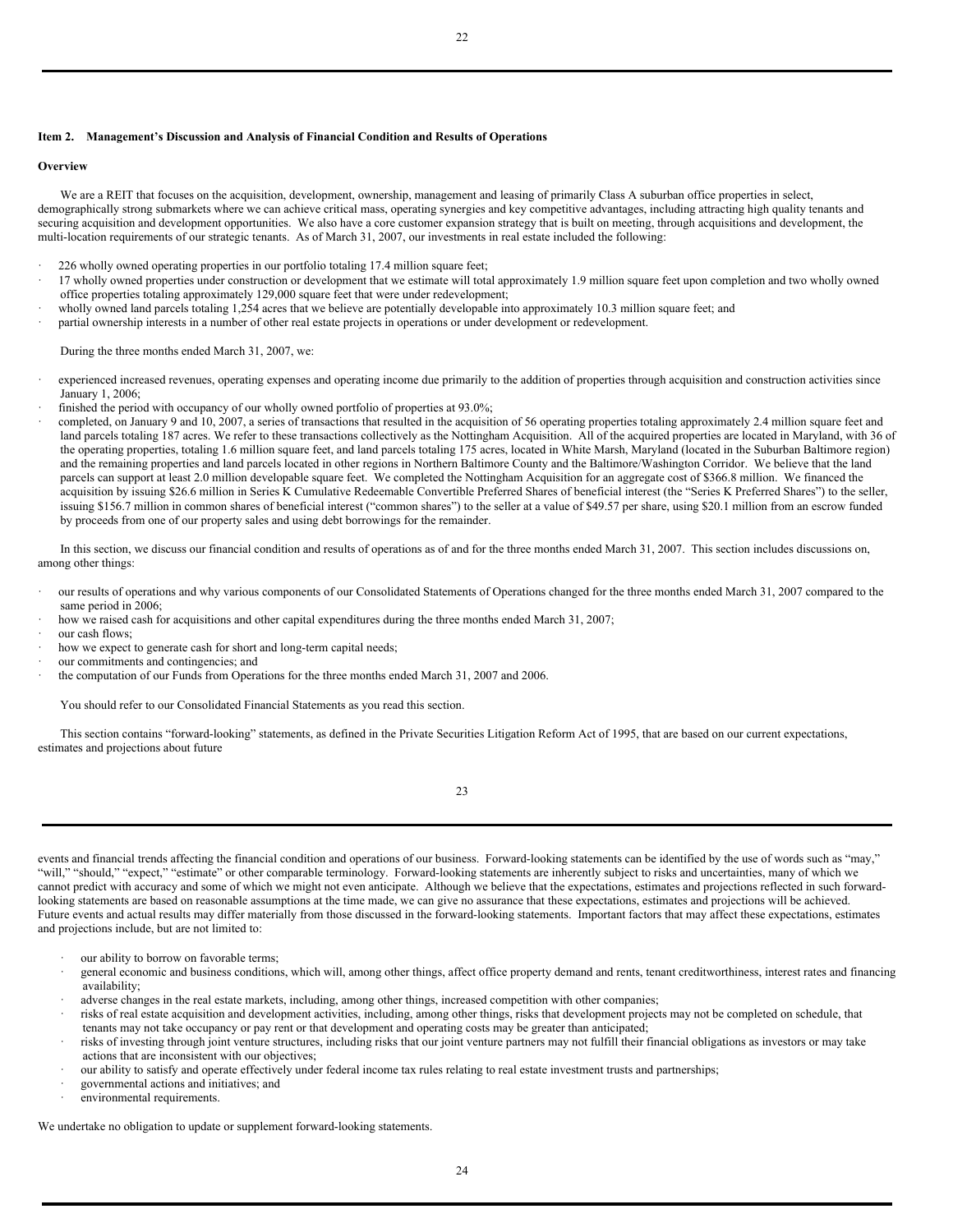## **Corporate Office Properties Trust and Subsidiaries Operating Data Variance Analysis**

## **(Dollars for this table are in thousands, except per share data)**

|                                                                            | For the Three Months Ended March 31, |          |              |           |              |          |             |
|----------------------------------------------------------------------------|--------------------------------------|----------|--------------|-----------|--------------|----------|-------------|
|                                                                            |                                      | 2007     |              | 2006      |              | Variance | $% Change$  |
| Revenues                                                                   |                                      |          |              |           |              |          |             |
| Rental revenue                                                             | \$                                   | 75,882   | \$           | 60,562    | \$           | 15,320   | 25.3%       |
| Tenant recoveries and other real estate operations revenue                 |                                      | 13,793   |              | 8,660     |              | 5,133    | 59.3%       |
| Construction contract revenues                                             |                                      | 8,691    |              | 14,544    |              | (5,853)  | $(40.2\%)$  |
| Other service operations revenues                                          |                                      | 1,386    |              | 1,765     |              | (379)    | $(21.5\%)$  |
| Total revenues                                                             |                                      | 99,752   |              | 85,531    |              | 14,221   | 16.6%       |
| <b>Expenses</b>                                                            |                                      |          |              |           |              |          |             |
| Property operating expenses                                                |                                      | 31,748   |              | 21,061    |              | 10,687   | 50.7%       |
| Depreciation and other amortization associated with real estate operations |                                      | 26,569   |              | 18,672    |              | 7,897    | 42.3%       |
| Construction contract expenses                                             |                                      | 8,483    |              | 14,026    |              | (5, 543) | $(39.5\%)$  |
| Other service operations expenses                                          |                                      | 1,405    |              | 1,678     |              | (273)    | $(16.3\%)$  |
| General and administrative expense                                         |                                      | 4,614    |              | 3,963     |              | 651      | 16.4%       |
| Total operating expenses                                                   |                                      | 72,819   |              | 59,400    |              | 13,419   | 22.6%       |
| Operating income                                                           |                                      | 26.933   |              | 26,131    |              | 802      | 3.1%        |
| Interest expense and amortization of deferred financing costs              |                                      | (20,760) |              | (17, 585) |              | (3,175)  | 18.1%       |
| Equity in loss of unconsolidated entities                                  |                                      | (94)     |              | (23)      |              | (71)     | 308.7%      |
| Income tax expense                                                         |                                      | (105)    |              | (215)     |              | 110      | $(51.2\%)$  |
| Income from continuing operations before minority interests                |                                      | 5,974    |              | 8,308     |              | (2, 334) | $(28.1\%)$  |
| Minority interests in income from continuing operations                    |                                      | (426)    |              | (958)     |              | 532      | $(55.5\%)$  |
| Income from continuing operations                                          |                                      | 5,548    |              | 7,350     |              | (1,802)  | $(24.5\%)$  |
| (Loss) income from discontinued operations, net                            |                                      | (1)      |              | 2,477     |              | (2, 478) | $(100.0\%)$ |
| Gain on sales of real estate, net                                          |                                      |          |              | 110       |              | (110)    | $(100.0\%)$ |
| Net income                                                                 |                                      | 5,547    |              | 9,937     |              | (4,390)  | $(44.2\%)$  |
| Preferred share dividends                                                  |                                      | (3,993)  |              | (3,654)   |              | (339)    | $9.3\%$     |
| Net income available to common shareholders                                | \$                                   | 1,554    | $\mathbb{S}$ | 6,283     | \$           | (4, 729) | $(75.3\%)$  |
| Basic earnings per common share                                            |                                      |          |              |           |              |          |             |
| Income from continuing operations                                          | \$                                   | 0.03     | $\mathbb{S}$ | 0.10      | \$           | (0.07)   | $(70.0\%)$  |
| Net income available to common shareholders                                | Ś                                    | 0.03     | S            | 0.16      | S            | (0.13)   | $(81.3\%)$  |
| Diluted earnings per common share                                          |                                      |          |              |           |              |          |             |
| Income from continuing operations                                          | S                                    | 0.03     | S            | 0.09      | S            | (0.06)   | $(66.7\%)$  |
| Net income available to common shareholders                                | \$                                   | 0.03     | $\mathbf S$  | 0.15      | $\mathbb{S}$ | (0.12)   | $(80.0\%)$  |

#### **Results of Operations**

While reviewing this section, you should refer to the "Operating Data Variance Analysis" table set forth on the preceding page, as it reflects the computation of the variances described in this section.

# Geographic Concentration of Property Operations

The table below sets forth the changes in the regional allocation of our annualized rental revenue from December 31, 2006 to March 31, 2007. These changes occurred primarily as a result of the Nottingham Acquisition:

|                                     | <b>Percentage of Annualized</b><br><b>Rental Revenue of</b><br><b>Wholly Owned Properties as of</b> |                      |
|-------------------------------------|-----------------------------------------------------------------------------------------------------|----------------------|
| Region                              | March 31.<br>2007                                                                                   | December 31,<br>2006 |
| Baltimore/Washington Corridor       | $46.6\%$                                                                                            | 51.2%                |
| Northern Virginia                   | $20.2\%$                                                                                            | 20.5%                |
| Suburban Baltimore                  | $15.1\%$                                                                                            | $7.5\%$              |
| Suburban Maryland                   | $4.3\%$                                                                                             | $4.1\%$              |
| Colorado Springs, Colorado          | $3.9\%$                                                                                             | 4.2%                 |
| St. Mary's and King George Counties | $3.6\%$                                                                                             | $4.2\%$              |
| Greater Philadelphia                | $3.2\%$                                                                                             | $3.7\%$              |
| San Antonio, Texas                  | $2.1\%$                                                                                             | 2.4%                 |
| Northern/Central New Jersey         | $1.0\%$                                                                                             | $2.2\%$              |
|                                     | $100.0\%$                                                                                           | $100.0\%$            |

Annualized rental revenue is a measure that we use to evaluate the source of our rental revenue as of a point in time. It is computed by multiplying by 12 the sum of monthly contractual base rents and estimated monthly expense reimbursements under active leases as of a point in time. We consider annualized rental revenue to be a useful measure for analyzing revenue sources because, since it is point-in-time based, it does not contain increases and decreases in revenue associated with periods in which lease terms were not in effect; historical revenue under GAAP does contain such fluctuations. We find the measure particularly useful for leasing, tenant, segment and industry analysis.

Since most of the operating properties included in the Nottingham Acquisition were located in the Suburban Baltimore region, the percentage of annualized revenue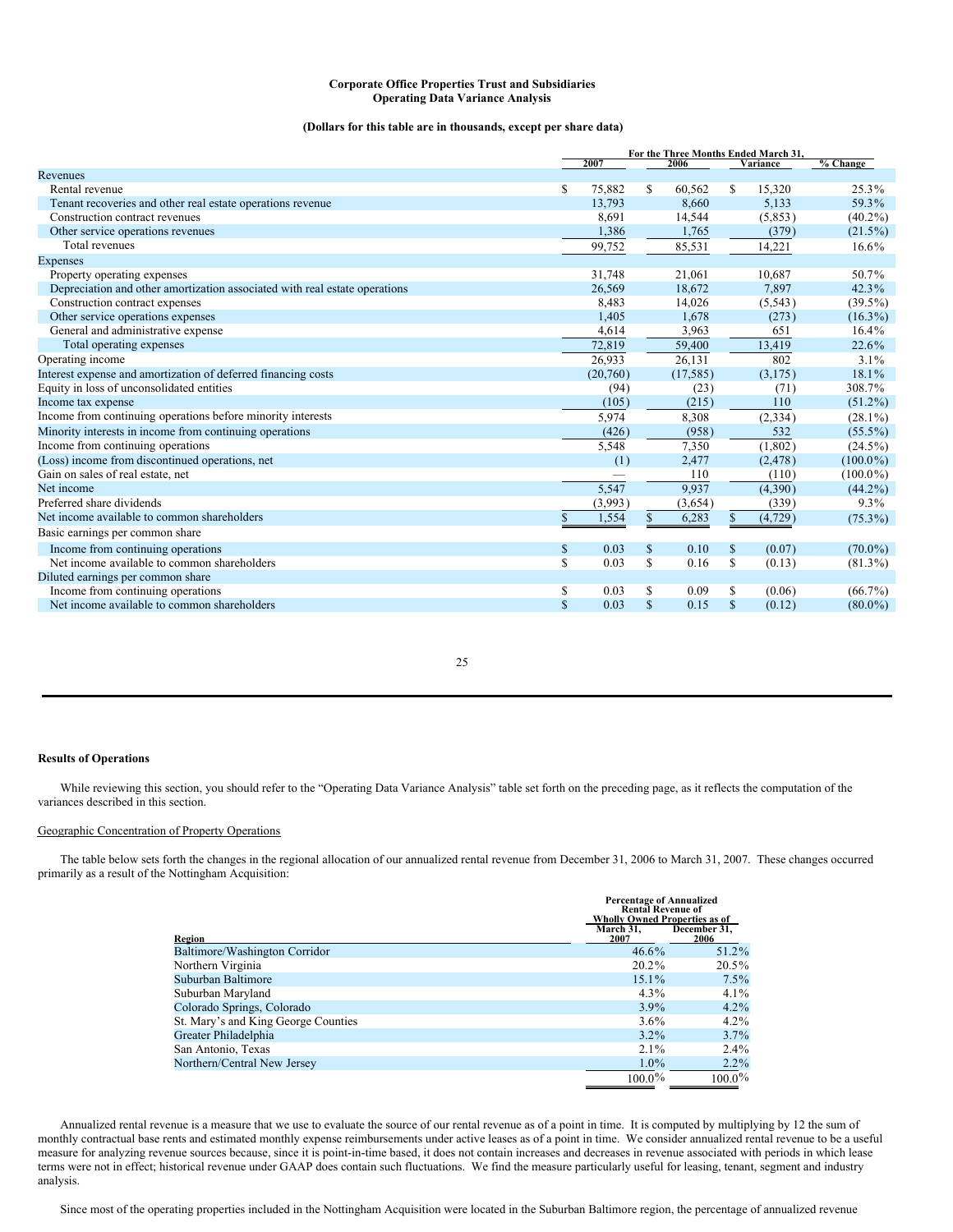derived from wholly owned properties in that region increased to approximately twice what it was prior to the acquisition.

#### Concentration of Leases With Certain Tenants

We experienced changes in our tenant base during the three months ended March 31, 2007 due primarily to the Nottingham Acquisition, but also due to development and leasing activity. The following table lists our 20 largest tenants in our portfolio of wholly owned properties based on percentage of annualized rental revenue:

|                                                |                   | <b>Percentage of Annualized Rental</b><br><b>Revenue of Wholly Owned Properties</b><br>for 20 Largest Tenants as of |  |  |  |
|------------------------------------------------|-------------------|---------------------------------------------------------------------------------------------------------------------|--|--|--|
| Tenant                                         | March 31.<br>2007 | December 31.<br>2006                                                                                                |  |  |  |
| <b>United States Government</b>                | $14.4\%$          | $16.3\%$                                                                                                            |  |  |  |
| Booz Allen Hamilton, Inc.                      | $6.2\%$           | $6.9\%$                                                                                                             |  |  |  |
| Northrop Grumman Corporation                   | $5.4\%$           | $4.2\%$                                                                                                             |  |  |  |
| Computer Sciences Corporation(1)               | $3.4\%$           | 3.8%                                                                                                                |  |  |  |
| L-3 Communications Holdings, Inc.(1)           | $2.6\%$           | $3.0\%$                                                                                                             |  |  |  |
| Unisys Corporation(2)                          | $2.6\%$           | $3.0\%$                                                                                                             |  |  |  |
| <b>General Dynamics Corporation</b>            | $2.1\%$           | $2.4\%$                                                                                                             |  |  |  |
| Wachovia Corporation                           | $2.0\%$           | $2.1\%$                                                                                                             |  |  |  |
| The Aerospace Corporation                      | $1.9\%$           | $2.1\%$                                                                                                             |  |  |  |
| AT&T Corporation(1)                            | $1.7\%$           | $3.0\%$                                                                                                             |  |  |  |
| <b>Comcast Corporation</b>                     | $1.5\%$           | N/A                                                                                                                 |  |  |  |
| The Boeing Company(1)                          | $1.2\%$           | $1.4\%$                                                                                                             |  |  |  |
| Ciena Corporation                              | $1.1\%$           | $1.2\%$                                                                                                             |  |  |  |
| Science Applications International Corporation | $1.0\%$           | $1.1\%$                                                                                                             |  |  |  |
| <b>Lockheed Martin Corporation</b>             | $0.9\%$           | $1.0\%$                                                                                                             |  |  |  |
| Magellan Health Services, Inc.                 | $0.9\%$           | $1.0\%$                                                                                                             |  |  |  |
| <b>BAE Systems PLC</b>                         | $0.8\%$           | $1.0\%$                                                                                                             |  |  |  |
| Merck & Co., Inc. $(2)$                        | $0.8\%$           | $0.8\%$                                                                                                             |  |  |  |
| Johns Hopkins University(1)                    | $0.7\%$           | N/A                                                                                                                 |  |  |  |
| Wyle Laboratories, Inc.                        | $0.7\%$           | $0.8\%$                                                                                                             |  |  |  |
| Harris Corporation                             | N/A               | $0.8\%$                                                                                                             |  |  |  |
| EDO Corporation                                | N/A               | $0.8\%$                                                                                                             |  |  |  |
| Subtotal of 20 largest tenants                 | 51.9%             | 56.7%                                                                                                               |  |  |  |
| All remaining tenants                          | 48.1%             | 43.3%                                                                                                               |  |  |  |
| Total                                          | $100.0\%$         | $100.0\%$                                                                                                           |  |  |  |

(1) Includes affiliated organizations and agencies and predecessor companies.

(2) Unisys Corporation subleases space to Merck and Co., Inc.; revenue from this subleased space is classified as Merck & Co., Inc. revenue.

# Industry Concentration of Tenants

The percentage of total annualized rental revenue in our wholly owned properties derived from the United States defense industry decreased during the three months ended March 31, 2007 due primarily to the Nottingham Acquisition, since the properties included in that transaction had an insignificant number of tenants in that industry. The table below sets forth the percentage of annualized rental revenue in our portfolio of wholly owned properties derived from that industry:

| I |  |
|---|--|

|                                     | <b>Percentage of Annualized</b><br><b>Rental Revenue of Wholly</b><br><b>Owned Properties from Defense</b><br><b>Industry Tenants as of</b> |                      |
|-------------------------------------|---------------------------------------------------------------------------------------------------------------------------------------------|----------------------|
|                                     | March 31,<br>2007                                                                                                                           | December 31,<br>2006 |
| <b>Total Portfolio</b>              | 48.3%                                                                                                                                       | 54.4%                |
| Baltimore/Washington Corridor       | 64.4%                                                                                                                                       | 66.7%                |
| Northern Virginia                   | $49.4\%$                                                                                                                                    | 54.5%                |
| Suburban Baltimore                  | $6.7\%$                                                                                                                                     | $9.8\%$              |
| Suburban Maryland                   | $11.2\%$                                                                                                                                    | $13.3\%$             |
| Colorado Springs                    | $37.1\%$                                                                                                                                    | 39.4%                |
| St. Mary's and King George Counties | 89.8%                                                                                                                                       | 89.8%                |
| San Antonio                         | $100.0\%$                                                                                                                                   | $100.0\%$            |

#### Occupancy and Leasing

The table below sets forth leasing information pertaining to our portfolio of wholly owned operating properties:

|                               | March 31.<br>2007 | December 31,<br>2006 |
|-------------------------------|-------------------|----------------------|
| Occupancy rates               |                   |                      |
| Total                         | 93.0%             | 92.8%                |
| Baltimore/Washington Corridor | 94.1%             | $95.1\%$             |
| Northern Virginia             | 99.4%             | 90.9%                |
| Suburban Baltimore            | 85.2%             | 81.1%                |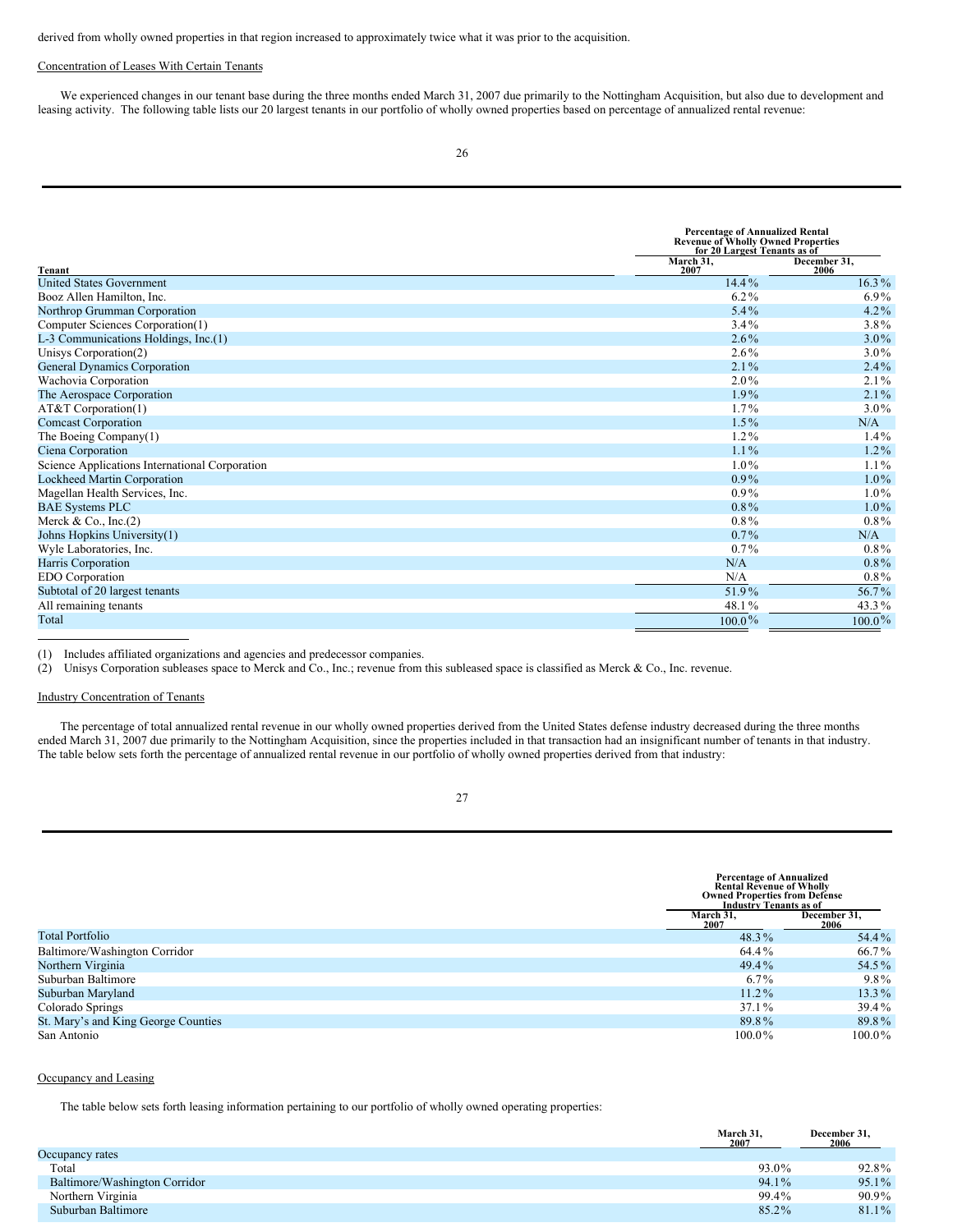| Suburban Maryland                                                        | 94.8%     | 83.2%  |
|--------------------------------------------------------------------------|-----------|--------|
| Colorado Springs, Colorado                                               | 94.1%     | 92.8%  |
| St. Mary's and King George Counties                                      | 92.1%     | 92.1%  |
| Greater Philadelphia                                                     | $100.0\%$ | 100.0% |
| San Antonio, Texas                                                       | 100.0%    | 100.0% |
| Northern/Central New Jersey                                              | 68.7%     | 97.2%  |
|                                                                          |           |        |
| Average contractual annual rental rate per square foot at period end (1) | 20.92     | 20.90  |

(1) Includes estimated expense reimbursements.

The total occupancy rate of our wholly owned properties was negatively affected by the operating properties included in the Nottingham Acquisition, which were 86.1% occupied at March 31, 2007. We also had a decrease in occupancy in our New Jersey region that was attributable to a lease termination at our 429 Ridge Road property located in Dayton, New Jersey (we are under contract to sell our 429 Ridge Road property and expect to complete such sale by January 2008). However, we had a net positive increase in occupancy in our other properties that offset the decreasing effects of the Nottingham Acquisition and the 429 Ridge Road property; this positive increase was largely attributable to lease commencements for space in our Northern Virginia and Suburban Maryland regions.

We renewed 72.1% of the square footage scheduled to expire in the three months ended March 31, 2007 (including the effect of early renewals and excluding the effect of early lease terminations).

The table below sets forth occupancy information pertaining to properties in which we have a partial ownership interest:

|                          |                              | <b>Occupancy Rates at</b> |                      |  |  |  |
|--------------------------|------------------------------|---------------------------|----------------------|--|--|--|
| <b>Geographic Region</b> | Ownership<br><b>Interest</b> | March 31.<br>2007         | December 31.<br>2006 |  |  |  |
| Suburban Marvland        | 50.0%                        | 47.9%                     | 47.9%                |  |  |  |
| Northern Virginia        | 92.5%                        | $100.0\%$ (1)             | $100.0\%$ (1)        |  |  |  |
| Greater Harrisburg       | $20.0\%$                     | 91.2%                     | 91.2%                |  |  |  |

(1) Excludes the effect of 62,000 unoccupied square feet undergoing redevelopment at period end.

#### Revenues from real estate operations and property operating expenses

We view our changes in revenues from real estate operations and property operating expenses as being comprised of the following main components:

- · Changes attributable to the operations of properties owned and 100% operational throughout the two periods being compared. We define these as changes from "Same-Office Properties." For example, when comparing the three months ended March 31, 2006 and 2007, Same-Office Properties would be properties owned and 100% operational from January 1, 2006 through March 31, 2007.
- · Changes attributable to operating properties acquired during the two periods being compared and newly-constructed properties that were placed into service and not 100% operational throughout the two periods being compared. We define these as changes from "Property Additions."

The table below sets forth the components of our changes in revenues from real estate operations and property operating expenses (dollars in thousands):

|                                                      | Changes From the Three Months Ended March 31, 2006 to 2007 |                                                                   |   |                                                          |                      |                                     |       |   |                           |
|------------------------------------------------------|------------------------------------------------------------|-------------------------------------------------------------------|---|----------------------------------------------------------|----------------------|-------------------------------------|-------|---|---------------------------|
|                                                      |                                                            | <b>Property</b><br><b>Additions</b><br><b>Dollar</b><br>Change(1) |   | <b>Same-Office Properties</b><br>Dollar<br><b>Change</b> | Percentage<br>Change | Other<br><b>Dollar</b><br>Change(2) |       |   | Total<br>Dollar<br>Change |
| Revenues from real estate operations                 |                                                            |                                                                   |   |                                                          |                      |                                     |       |   |                           |
| Rental revenue                                       | S                                                          | 13,684                                                            | S | 1,869                                                    | $3.1\%$ \$           |                                     | (233) | S | 15,320                    |
| Tenant recoveries and other real estate operations   |                                                            |                                                                   |   |                                                          |                      |                                     |       |   |                           |
| revenue                                              |                                                            | 2,688                                                             |   | 2,427                                                    | $29.1\%$             |                                     | 18    |   | 5,133                     |
| Total                                                |                                                            | 16,372                                                            |   | 4,296                                                    | 6.3% \$              |                                     | (215) |   | 20,453                    |
|                                                      |                                                            |                                                                   |   |                                                          |                      |                                     |       |   |                           |
| Property operating expenses                          |                                                            | 5,722                                                             |   | 3,900                                                    | $18.5\%$ \$          |                                     | 1,065 |   | 10,687                    |
|                                                      |                                                            |                                                                   |   |                                                          |                      |                                     |       |   |                           |
| Straight-line rental revenue adjustments included in |                                                            |                                                                   |   |                                                          |                      |                                     |       |   |                           |
| rental revenue                                       |                                                            | 1,218                                                             |   | (592)                                                    | N/A                  |                                     |       |   | 629                       |
|                                                      |                                                            |                                                                   |   |                                                          |                      |                                     |       |   |                           |
| Amortization of deferred market rental revenue       |                                                            | 120                                                               |   | (76)                                                     | N/A                  |                                     |       |   | 44                        |
|                                                      |                                                            |                                                                   |   |                                                          |                      |                                     |       |   |                           |
| Number of operating properties included in component |                                                            |                                                                   |   |                                                          |                      |                                     |       |   |                           |
| category                                             |                                                            | 70                                                                |   | 157                                                      | N/A                  |                                     |       |   | 227                       |
|                                                      |                                                            |                                                                   |   |                                                          |                      |                                     |       |   |                           |

(1) Includes 63 acquired properties and seven newly-constructed properties.

(2) Includes, among other things, the effects of amounts eliminated in consolidation. Certain amounts eliminated in consolidation are attributable to the Property Additions and Same-Office Properties.

The analysis set forth in this section pertains to properties included in continuing operations.

As the table above indicates, our total increase in revenues from real estate operations and property operating expenses was attributable primarily to the Property Additions.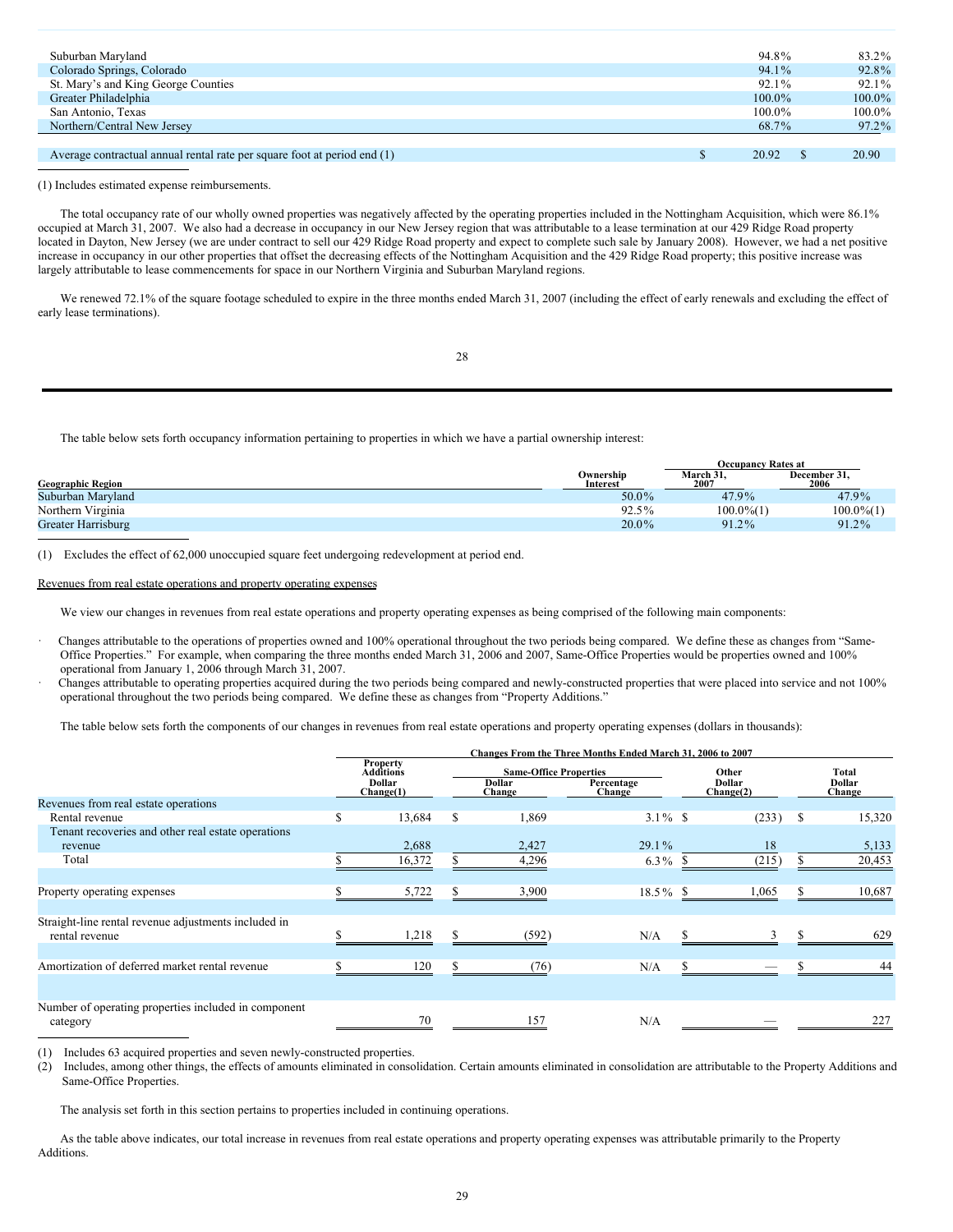With regard to changes in the Same-Office Properties' revenues from real estate operations:

· the increase in revenues from real estate operations for the Same-Office Properties included the following:

- an increase of \$1.4 million, or 2.3%, in rental revenue from the Same-Office Properties attributable primarily to changes in rental rates and occupancy between the two periods; and
- an increase of \$492,000, or 99.3%, in net revenue from the early termination of leases. To explain further the term net revenue from the early termination of leases, when tenants terminate their lease obligations prior to the end of the agreed lease terms, they typically pay fees to break these obligations. We recognize such fees as revenue and write off against such revenue any (1) deferred rents receivable and (2) deferred revenue and deferred assets that are amortizable into rental revenue associated with the leases; the resulting net amount is the net revenue from the early termination of the leases.
- · tenant recoveries and other revenue from the Same-Office Properties increased due primarily to the increase in property operating expenses described below.

The increase in operating expenses for the Same-Office Properties included the following:

- an increase of \$1.3 million, or 28.1%, in utilities due primarily to (1) rate increases that we believe are the result of (a) increased oil prices and (b) energy deregulation in Maryland and (2) our assumption of responsibility for payment of utilities at certain properties due to changes in occupancy and lease structure;
- an increase of \$1.2 million, or 165.1%, in snow removal due to increased snow and ice in our regions;
- · an increase of \$452,000, or 11.2%, in real estate taxes reflecting primarily an increase in the assessed value of many of our properties; and
- an increase of \$292,000, or 32.1% in heating and air conditioning repairs and maintenance due to an increase in general repair activity and the commencement of new service contracts at certain properties.

#### Construction contract and other service revenues and expenses

The table below sets forth changes in our construction contract and other service revenues and expenses (dollars in thousands):

|                                | <b>Changes Between the Three Month Periods</b><br><b>Ended March 31, 2007 and 2006</b> |  |                                                            |  |                               |  |  |
|--------------------------------|----------------------------------------------------------------------------------------|--|------------------------------------------------------------|--|-------------------------------|--|--|
|                                | Construction<br><b>Contract Dollar</b><br>Change                                       |  | <b>Other Service</b><br><b>Operations Dollar</b><br>Change |  | <b>Total Dollar</b><br>Change |  |  |
| Service operations             |                                                                                        |  |                                                            |  |                               |  |  |
| Revenues                       | (5,853)                                                                                |  | (379)                                                      |  | (6,232)                       |  |  |
| <b>Expenses</b>                | (5, 543)                                                                               |  | (273)                                                      |  | (5,816)                       |  |  |
| Income from service operations | (310)                                                                                  |  | (106)                                                      |  | (416)                         |  |  |

The gross revenues and costs associated with these services generally bear little relationship to the level of activity from these operations since a substantial portion of the costs are subcontracted costs that are reimbursed to us by the customer at no mark up. As a result, the operating margins from these operations are small relative to the revenue. We use the net of service operations revenues and expenses to evaluate performance. We believe that the changes in net amounts reflected above were not significant.

|                   | I                  |  |
|-------------------|--------------------|--|
| ۰,<br>I<br>$\sim$ | ۰.<br>۰.<br>$\sim$ |  |

#### Depreciation and amortization

Our increase in depreciation and other amortization expense was due primarily to a \$9.0 million increase attributable to the Property Additions, of which \$6.3 million was attributable to the Nottingham Acquisition. Compared to other acquisitions that we have completed in recent years, a considerably larger portion of the value of the operating properties included in the Nottingham Acquisition was allocated to assets with lives that are based on the lives of the underlying leases; due to that fact and the fact that a large number of the leases in these properties have lives of four years or less, much of the depreciation and amortization associated with these properties will be front-loaded to the four years following the completion of the acquisition. This will result in increased depreciation and amortization expense over the initial four years following the acquisition.

The change in depreciation and other amortization expense also included a \$1.1 million, or 6.3%, decrease attributable to the Same Office Properties due to unamortized costs expensed in the prior period in connection with lease terminations.

## General and administrative expenses

The increase in general and administrative expenses included the following:

- · a \$921,000, or 27.4%, increase in compensation expense due in large part to the increased number of employees in response to the continued growth of the Company, increased salaries and bonuses for existing employees and increased expense associated with share-based compensation due to an increase in the award values being amortized into expense;
- a \$298,000 increase in the write off of costs incurred on acquisition opportunities that we ultimately decided not to pursue; and
- · an \$823,000, or 73.4%, decrease attributable to increased allocation of corporate overhead primarily to our service companies. The increased allocation of corporate overhead to our service companies was attributable primarily to our increased general and administrative expenses and the increase in the number of employees in our service companies in response to the continued growth of the Company.

## Interest expense and amortization of deferred financing costs

The increase in interest expense and amortization of deferred financing costs included in continuing operations was due primarily to a 23.7% increase in our average outstanding debt balance, resulting primarily from our acquisition and construction activities, offset in part by the effects of: (1) a \$1.0 million, or 32.0%, increase in interest capitalized to construction and development projects due to increased construction and development activity; and (2) a decrease in our weighted average interest rates from 6.1% to 5.8%.

#### **Minority** interests

Interests in our Operating Partnership are in the form of preferred and common units. The line entitled "minority interests in income from continuing operations" includes primarily income before continuing operations allocated to preferred and common units not owned by us; for the amount of this line attributable to preferred units versus common units, you should refer to our Consolidated Statements of Operations. Income is allocated to minority interest preferred unitholders in an amount equal to the priority return from the Operating Partnership to which they are entitled. Income is allocated to minority interest common unitholders based on the income earned by the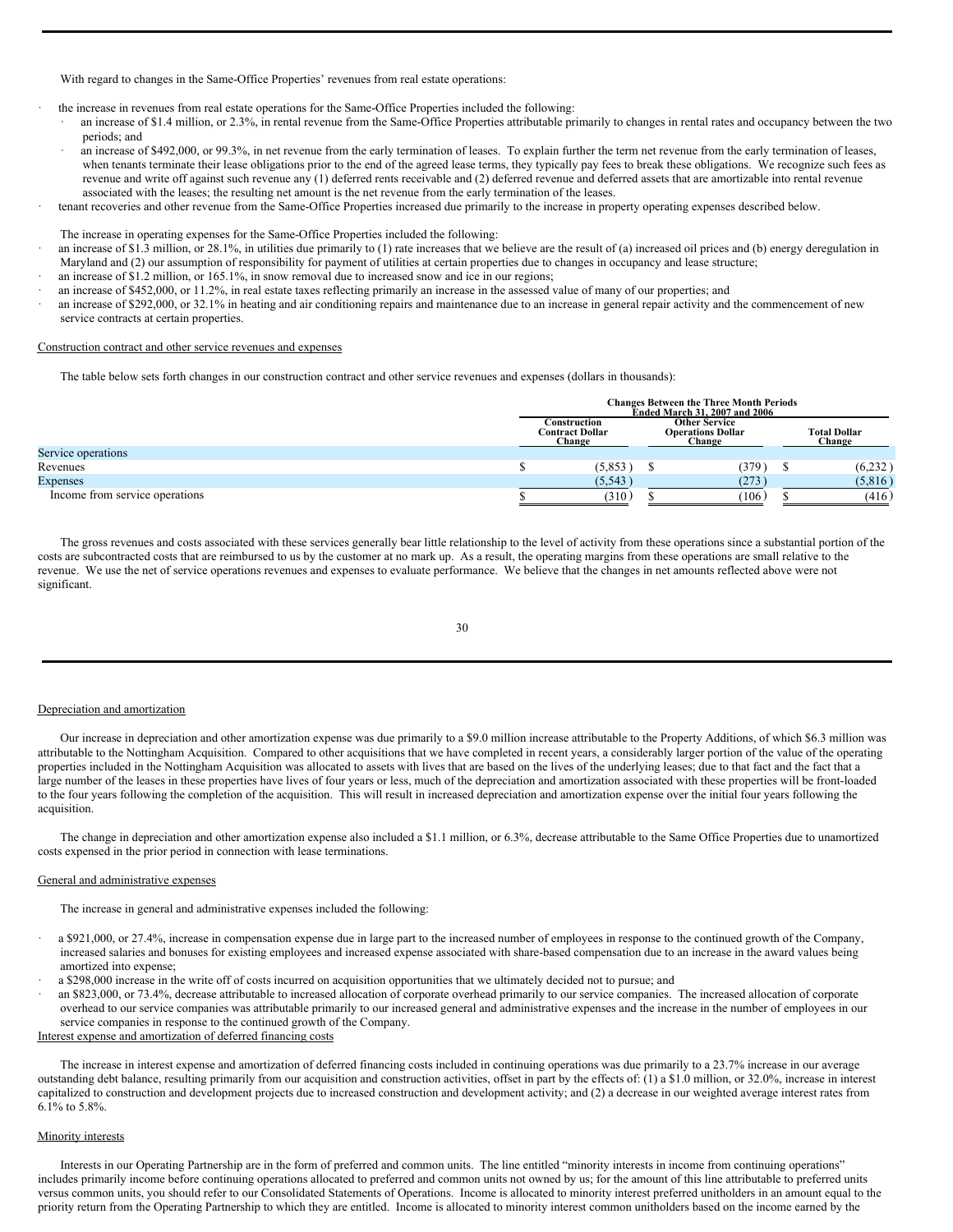Operating Partnership after allocation to preferred unitholders multiplied by the percentage of the common units in the Operating Partnership owned by those common unitholders.

As of March 31, 2007, we owned 96% of the outstanding preferred units and 84% of the outstanding common units. The percentage of the Operating Partnership owned by minority interests decreased in the aggregate due primarily to the effect of the following transactions:

- the issuance of additional units to us as we issued new preferred shares and common shares due to the fact that we receive preferred units and common units in the Operating Partnership each time we issue preferred shares and common shares;
- the exchange of common units for our common shares by certain minority interest holders of common units;
- our issuance of common units to third parties totaling 181,097 in 2006;
- the redemption by us of the Series E and Series F Preferred Shares in 2006.

The decrease in income allocated to minority interest holders of common units included in income from continuing operations was attributable primarily to the following:

- a decrease in the Operating Partnership's income from continuing operations before minority interests due in large part to the changes described above; and
- · a decrease attributable to our increasing ownership of common units (from 82% at December 31, 2005 to 84% at March 31, 2007).

#### Income from discontinued operations, net of minority interests

Our income from discontinued operations decreased due primarily to the sale of three properties in the prior period from which we recognized gain of \$2.4 million before allocation to minority interests.

#### Diluted earnings per common share

Diluted earnings per common share on net income available to common shareholders decreased due to the following:

- decreases in net income available to common shareholders, attributable primarily to the reasons set forth above; and
- a larger number of common shares outstanding due to share issuances since January 1, 2006.

## **Liquidity and Capital Resources**

#### Cash and cash equivalents

Our cash and cash equivalents balance totaled \$22.0 million as of March 31, 2007, a 177.7% increase from the balance at December 31, 2006. The cash and cash equivalents balances that we carry as of a point in time can vary significantly due in part to the inherent variability of the cash needs of our acquisition and development activities. We maintain sufficient cash and cash equivalents to meet our operating cash requirements and short term investing and financing cash requirements. When we determine that the amount of cash and cash equivalents on hand is more than we need to meet such requirements, we may pay down our Revolving Credit Facility or forgo borrowing under construction loan credit facilities to fund construction activities.

## Operating Activities

We generated most of our cash from the operations of our properties. Most of the amount by which our revenues from real estate operations exceeded property operating expenses was cash flow; we applied most of this cash flow towards interest expense, scheduled principal amortization on debt, dividends to our shareholders, distributions to minority interest holders of preferred and common units in the Operating Partnership, capital improvements and leasing costs for our operating properties and general and administrative expenses.

Our cash flow from operations determined in accordance with GAAP increased \$5.6 million, or 19.1%, when comparing the three months ended March 31, 2007 and 2006; this increase is attributable primarily to the additional cash flow from operations generated by our newly-acquired and newly-constructed properties. We expect to continue to use cash flow provided by operations to meet our short-term capital

#### 32

needs, including all property operating expenses, general and administrative expenses, interest expense, scheduled principal amortization on debt, dividends to our shareholders, distributions to our minority interest holders of preferred and common units in the Operating Partnership and capital improvements and leasing costs. We do not anticipate borrowing to meet these requirements.

## Investing and Financing Activities During the Three Months Ended March 31, 2007

As discussed above, we completed the Nottingham Acquisition on January 9 and 10, 2007. The acquired properties included 56 operating properties totaling approximately 2.4 million square feet and land parcels totaling 187 acres that we believe can support at least 2.0 million developable square feet. We completed the Nottingham Acquisition for an aggregate cost of \$366.8 million, which was financed using the following:

- the issuance of 3,161,000 common shares to the seller at a value of \$156.7 million, or \$49.57 per share;
- the issuance of 531,667 Series K Preferred Shares to the seller at a value of \$26.6 million, or \$50.00 per share;
- · \$89.1 million in borrowings under a variable-rate loan bearing interest at LIBOR plus 1.15 to 1.55% depending on our leverage levels;
- borrowings assumed under fixed-rate mortgage loans with an aggregate fair value of \$38.6 million;
- · \$33.7 million in borrowings under our Revolving Credit Facility;
- · \$20.1 million in cash from a previous property sale that was released from escrow; and
- a \$2.0 million deposit previously paid.

We issued the Series K Preferred Shares in the Nottingham Acquisition at a value, and liquidation preference equal to, \$50 per share. The Series K Preferred Shares are nonvoting, redeemable for cash at \$50 per share at our option on or after January 9, 2017, and are convertible, subject to certain conditions, into common shares on the basis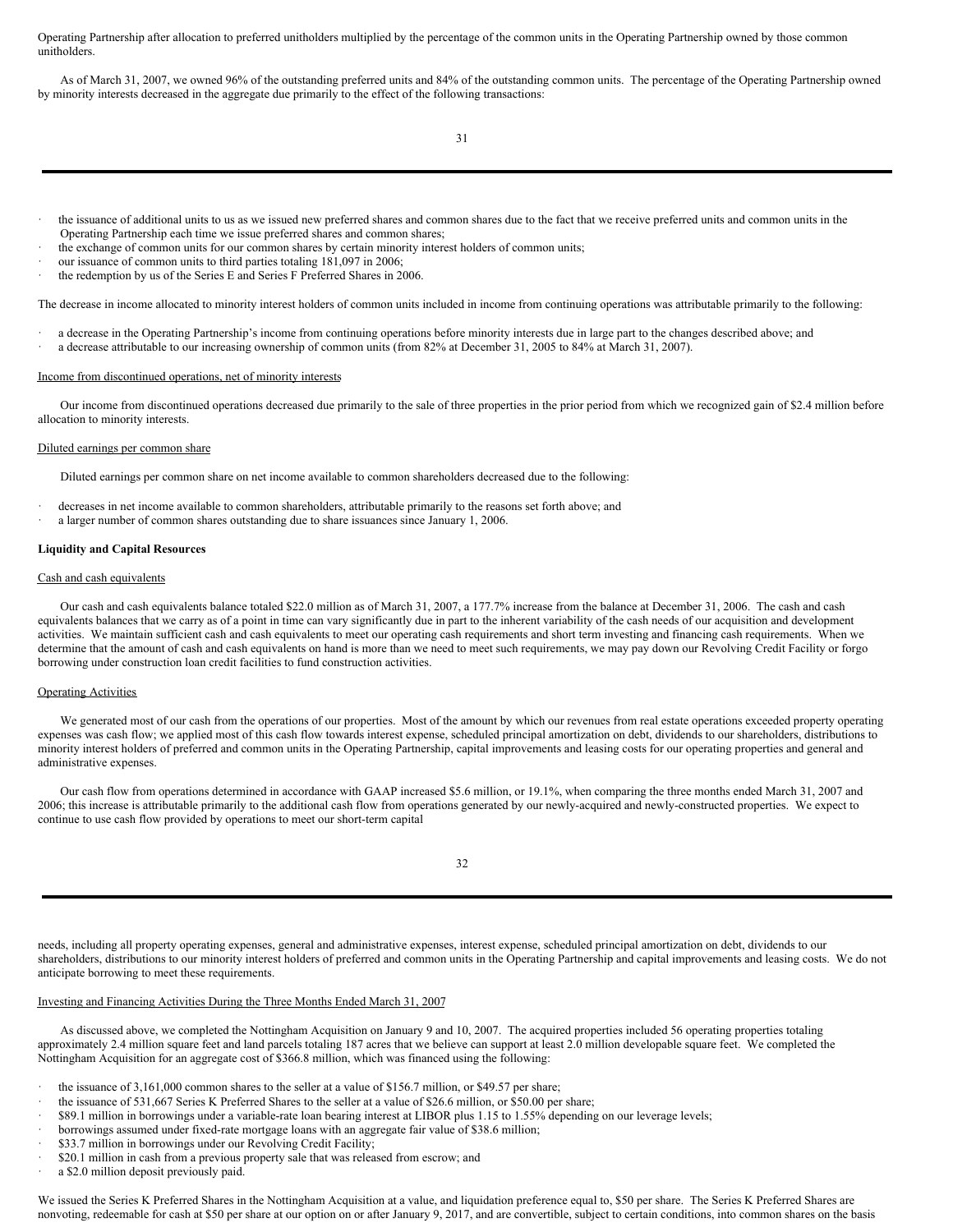of 0.8163 common shares for each preferred share, in accordance with the terms of the Articles Supplementary describing the Series K Preferred Shares. Holders of the Series K Preferred Shares are entitled to cumulative dividends, payable quarterly (as and if declared by our Board of Trustees). Dividends accrue from the date of issue at the annual rate of \$2.80 per share, which is equal to 5.6% of the \$50 per share liquidation preference.

At March 31, 2007, we had construction activities underway on nine office properties totaling 935,000 square feet that were 71.9% pre-leased, including 68,196 square feet already placed in service in a partially operational property. One of these properties is owned through a consolidated joint venture in which we have a 50% interest. Costs incurred on these properties through March 31, 2007 totaled approximately \$139.5 million, of which approximately \$29.8 million was incurred in the three months ended March 31, 2007. We have construction loan facilities in place totaling \$117.7 million to finance the construction of five of these properties; borrowings under these facilities totaled \$72.6 million at March 31, 2007, \$20.2 of which was borrowed in the three months ended March 31, 2007. The remaining costs incurred in the three months ended March 31, 2007 were funded using primarily borrowings from our Revolving Credit Facility and cash reserves.

The table below sets forth the major components of our additions to the line entitled "Total Commercial Real Estate Properties" on our Consolidated Balance Sheet for the three months ended March 31, 2007 (in thousands):

| Acquisitions                                 | 320,867  |
|----------------------------------------------|----------|
| Construction and development                 | 47.108   |
| Capital improvements on operating properties | 6,164    |
| Tenant improvements on operating properties  | 5,803(1) |
|                                              | 379,942  |

(1) Tenant improvement costs incurred on newly-constructed properties are classified in this table as construction and development.

33

Certain of our mortgage loans require that we comply with a number of restrictive financial covenants, including leverage ratio, minimum net worth, minimum fixed charge coverage, minimum debt service and maximum secured indebtedness. As of March 31, 2007, we were in compliance with these financial covenants.

#### Analysis of Cash Flow Associated with Investing and Financing Activities

Our net cash flow used in investing activities increased \$168.9 million when comparing the three months ended March 31, 2007 and 2006. This increase was due primarily to the following:

- a \$149.7 million, or 391%, increase in purchases of and additions to commercial real estate due primarily to the completion of the Nottingham Acquisition;
- a \$28.2 million decrease in proceeds from sales of properties; and
- a \$13.6 million decrease in restricted cash associated with investing activities due primarily to the release of funds held in escrow relating to a property sale completed in 2006.

Our cash flow provided by financing activities increased \$168.0 million due primarily to aa \$140.2 million, or 293%, increase in proceeds from mortgage and other loans payable driven mostly by the financing needs of the Nottingham Acquisition.

#### Off-Balance Sheet Arrangements

We had no significant changes in our off-balance sheet arrangements from those described in the section entitled "Off-Balance Sheet Arrangements" in our 2006 Annual Report on Form 10-K.

#### Investing and Financing Activities Subsequent to March 31, 2007

At March 31, 2007, we owned a 50% undivided interest in a 132 acre parcel of land that we believe can support future development of 1.75 million square feet of office space in Colorado Springs, Colorado. On April 6, 2007, we acquired the remaining 50% interest for approximately \$14.0 million. We issued 262,165 common units in our Operating Partnership valued at \$47.68 per unit in connection with this transaction.

#### Other Future Cash Requirements for Investing and Financing Activities

As of March 31, 2007, we were under contract to acquire the following:

- · a parcel of land in Aberdeen, Maryland for \$10.0 million, of which we paid a deposit of \$100,000 in 2006; and
- · the remaining 91 acres of land not yet acquired as part of the acquisition of the former Fort Ritchie United States Army base located in Cascade, Washington County, Maryland; we expect to make the following additional future cash payments to the seller for (1) the acquisition of the remaining 91 acres and (2) portions of the contract price on which payment was deferred by the contract: \$1.3 million in 2007, \$1.0 million in 2008 and \$155,000 in 2009. We could incur an additional cash obligation to the seller after that of up to \$4.0 million; this \$4.0 million cash obligation is subject to reduction by an amount ranging between \$750,000 and \$4.0 million, with the amount of such reduction to be determined based on defined levels of (1) job creation resulting from the future development of the property and (2) future real estate taxes generated by the property.

We expect to fund these acquisitions and development costs using borrowings under our Revolving Credit Facility.

As previously discussed, as of March 31, 2007, we had construction activities underway on nine office properties totaling 935,000 square feet that were 71.9% pre-leased (one of these properties is owned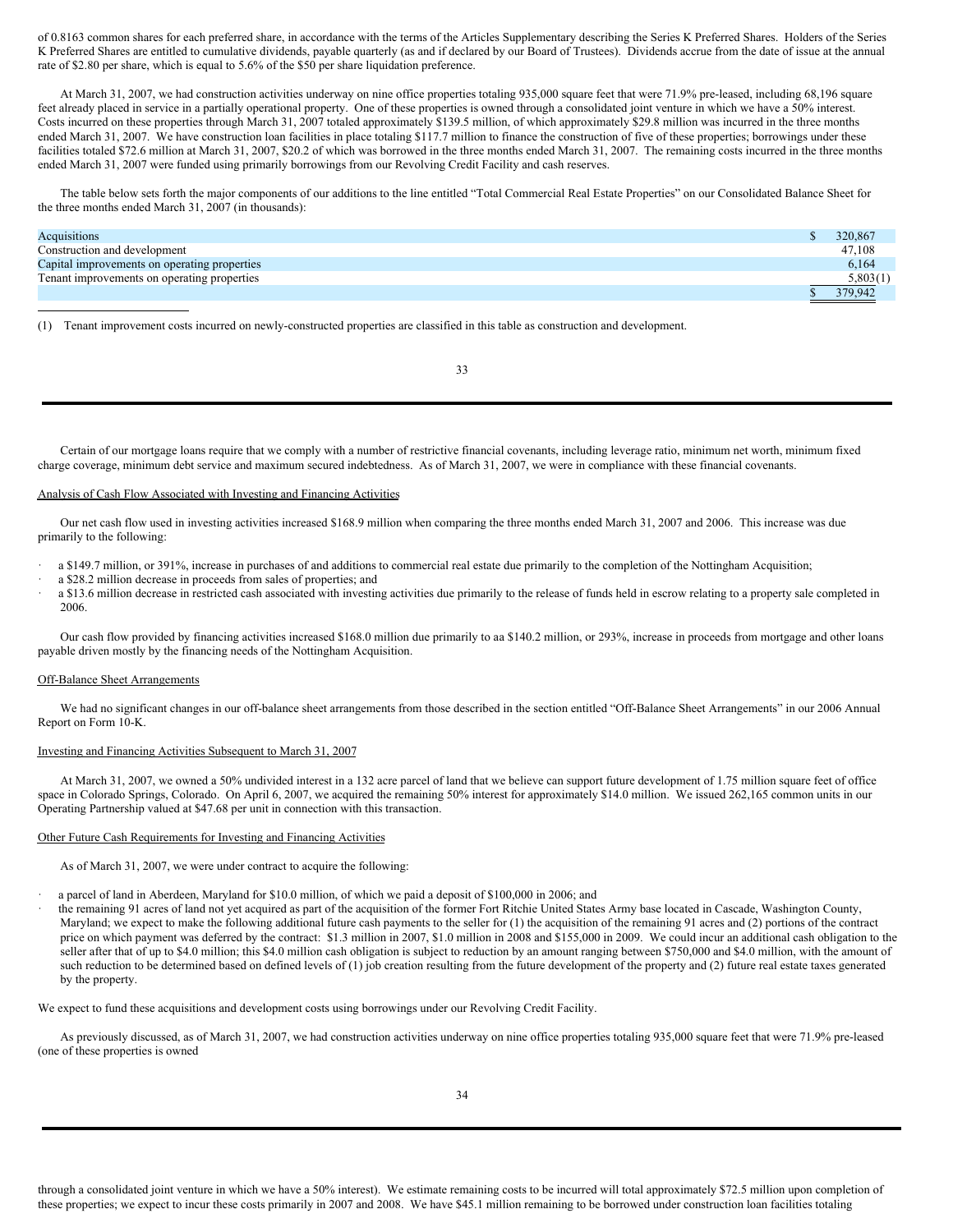\$117.7 million for five of these properties. We expect to fund the remaining portion of these costs using borrowings from new construction loan facilities and our Revolving Credit Facility.

As of March 31, 2007, we had development activities underway on 11 new office properties estimated to total 1.3 million square feet (we owned a 50% interest in two of these properties as of March 31, 2007). We estimate that costs for these properties will total approximately \$260.0 million. As of March 31, 2007, costs incurred on these properties totaled \$30.9 million and the balance is expected to be incurred from 2007 through 2009. We expect to fund most of these costs using borrowings from new construction loan facilities.

As of March 31, 2007, we had redevelopment activities underway on four properties totaling 740,000 square feet (two of these properties are owned through a consolidated joint venture in which we own a 92.5% interest). We estimate that the remaining costs of the redevelopment activities will total approximately \$44.1 million. We expect to fund most of these costs using borrowings under new construction loan facilities.

During the remainder of 2007 and beyond, we expect to complete other acquisitions of properties and commence construction and development activities in addition to the ones previously described. We expect to finance these activities as we have in the past, using mostly a combination of borrowings from new debt, borrowings under our Revolving Credit Facility, proceeds from sales of existing properties and additional equity issuances of common and/or preferred shares or units.

The maximum principal amount on our Revolving Credit Facility is \$500.0 million, with a right to further increase the maximum principal amount in the future to \$600.0 million, subject to certain conditions. The borrowing capacity under this Revolving Credit Facility is generally computed based on 65% of the value of assets identified by us to support repayment of the loan. As of April 30, 2007, the borrowing capacity under the Revolving Credit Facility was \$500.0 million, of which \$202.0 million was available.

## **Funds From Operations**

Funds from operations ("FFO") is defined as net income computed using GAAP, excluding gains (or losses) from sales of real estate, plus real estate-related depreciation and amortization, and after adjustments for unconsolidated partnerships and joint ventures. Gains from sales of newly-developed properties less accumulated depreciation, if any, required under GAAP are included in FFO on the basis that development services are the primary revenue generating activity; we believe that inclusion of these development gains is in accordance with the National Association of Real Estate Investment Trusts ("NAREIT") definition of FFO, although others may interpret the definition differently.

Accounting for real estate assets using historical cost accounting under GAAP assumes that the value of real estate assets diminishes predictably over time. NAREIT stated in its April 2002 White Paper on Funds from Operations that "since real estate asset values have historically risen or fallen with market conditions, many industry investors have considered presentations of operating results for real estate companies that use historical cost accounting to be insufficient by themselves." As a result, the concept of FFO was created by NAREIT for the REIT industry to "address this problem." We agree with the concept of FFO and believe that FFO is useful to management and investors as a supplemental measure of operating performance because, by excluding gains and losses related to sales of previously depreciated operating real estate properties and excluding real estate-related depreciation and amortization, FFO can help one compare our operating performance between periods. In addition, since most equity REITs provide FFO information to the investment community, we believe that FFO is useful to investors as a supplemental measure for comparing our results to those of other equity REITs. We believe that net income is the most directly comparable GAAP measure to FFO.

35

Since FFO excludes certain items includable in net income, reliance on the measure has limitations; management compensates for these limitations by using the measure simply as a supplemental measure that is weighed in the balance with other GAAP and non GAAP measures. FFO is not necessarily an indication of our cash flow available to fund cash needs. Additionally, it should not be used as an alternative to net income when evaluating our financial performance or to cash flow from operating, investing and financing activities when evaluating our liquidity or ability to make cash distributions or pay debt service. The FFO we present may not be comparable to the FFO presented by other REITs since they may interpret the current NAREIT definition of FFO differently or they may not use the current NAREIT definition of FFO.

Basic funds from operations ("Basic FFO") is FFO adjusted to (1) subtract preferred share dividends and (2) add back GAAP net income allocated to common units in the Operating Partnership not owned by us. With these adjustments, Basic FFO represents FFO available to common shareholders and common unitholders. Common units in the Operating Partnership are substantially similar to our common shares and are exchangeable into common shares, subject to certain conditions. We believe that Basic FFO is useful to investors due to the close correlation of common units to common shares. We believe that net income is the most directly comparable GAAP measure to Basic FFO. Basic FFO has essentially the same limitations as FFO; management compensates for these limitations in essentially the same manner as described above for FFO.

Diluted funds from operations ("Diluted FFO") is Basic FFO adjusted to add back any changes in Basic FFO that would result from the assumed conversion of securities that are convertible or exchangeable into common shares. However, the computation of Diluted FFO does not assume conversion of securities other than common units in the Operating Partnership that are convertible into common shares if the conversion of those securities would increase Diluted FFO per share in a given period. We believe that Diluted FFO is useful to investors because it is the numerator used to compute Diluted FFO per share, discussed below. In addition, since most equity REITs provide Diluted FFO information to the investment community, we believe Diluted FFO is a useful supplemental measure for comparing us to other equity REITs. We believe that the numerator for diluted EPS is the most directly comparable GAAP measure to Diluted FFO. Since Diluted FFO excludes certain items includable in the numerator to diluted EPS, reliance on the measure has limitations; management compensates for these limitations by using the measure simply as a supplemental measure that is weighed in the balance with other GAAP and non-GAAP measures. Diluted FFO is not necessarily an indication of our cash flow available to fund cash needs. Additionally, it should not be used as an alternative to net income when evaluating our financial performance or to cash flow from operating, investing and financing activities when evaluating our liquidity or ability to make cash distributions or pay debt service. The Diluted FFO that we present may not be comparable to the Diluted FFO presented by other REITs.

Diluted funds from operations per share ("Diluted FFO per share") is (1) Diluted FFO divided by (2) the sum of the (a) weighted average common shares outstanding during a period, (b) weighted average common units outstanding during a period and (c) weighted average number of potential additional common shares that would have been outstanding during a period if other securities that are convertible or exchangeable into common shares were converted or exchanged. However, the computation of Diluted FFO per share does not assume conversion of securities other than common units in the Operating Partnership that are convertible into common shares if the conversion of those securities would increase Diluted FFO per share in a given period. We believe that Diluted FFO per share is useful to investors because it provides investors with a further context for evaluating our FFO results in the same manner that investors use earnings per share ("EPS") in evaluating net income available to common shareholders. In addition, since most equity REITs provide Diluted FFO per share information to the investment community, we believe Diluted FFO per share is a useful supplemental measure for comparing us to other equity REITs. We believe that diluted EPS is the most directly comparable GAAP measure to Diluted FFO per share. Diluted FFO per share has most of the same limitations as Diluted FFO (described above); management compensates for these limitations in essentially the same manner as described above for Diluted FFO.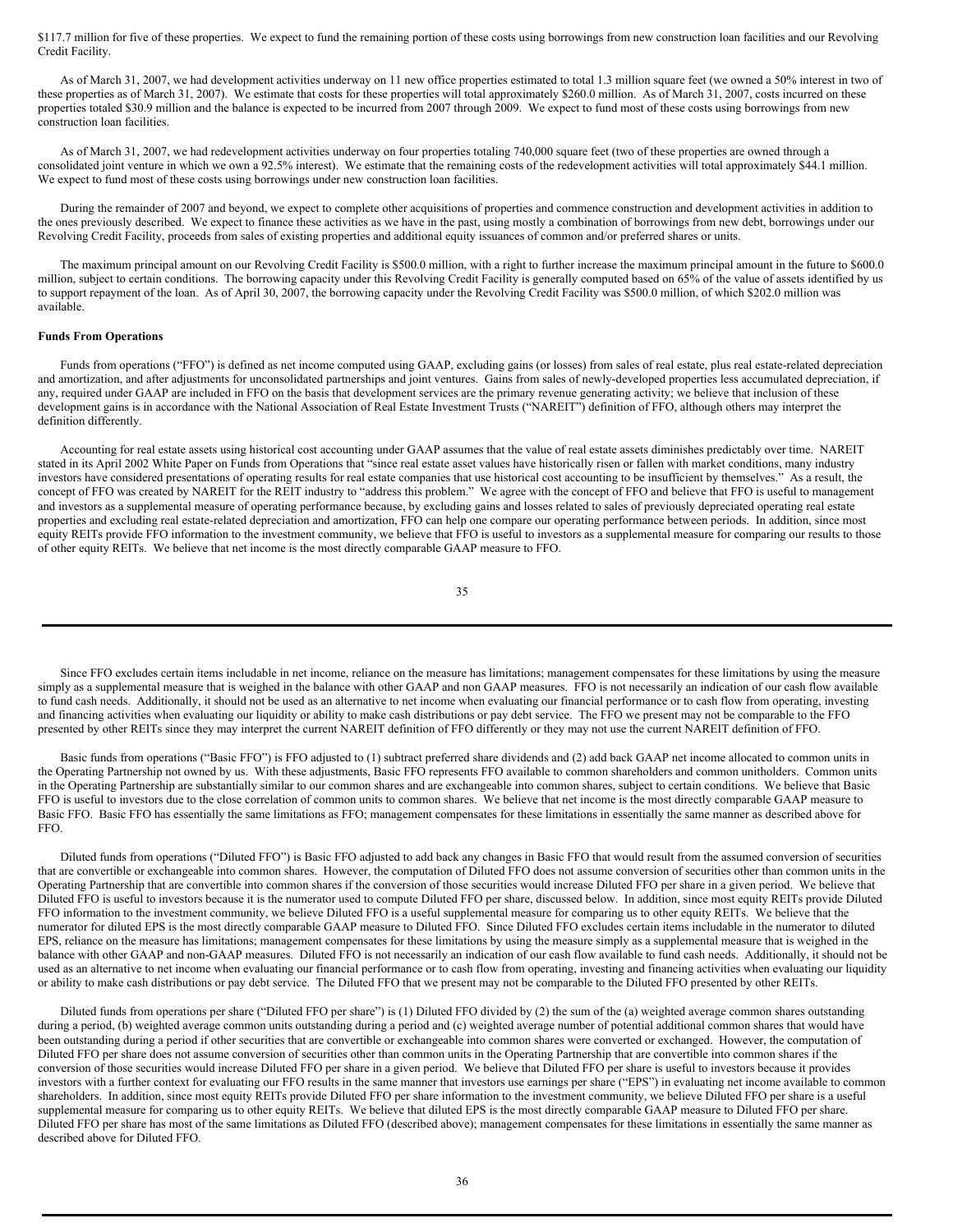Our Basic FFO, Diluted FFO and Diluted FFO per share for the three months ended March 31, 2007 and 2006 and reconciliations of (1) net income to FFO, (2) the numerator for diluted EPS to diluted FFO and (3) the denominator for diluted EPS to the denominator for diluted FFO per share are set forth in the following table (dollars and shares in thousands, except per share data):

|                                                                                                    | For the Three Months Ended March 31, |         |               |          |  |
|----------------------------------------------------------------------------------------------------|--------------------------------------|---------|---------------|----------|--|
|                                                                                                    |                                      | 2007    |               | 2006     |  |
| Net income                                                                                         | \$                                   | 5,547   | <sup>\$</sup> | 9,937    |  |
| Add: Real estate-related depreciation and amortization                                             |                                      | 26,300  |               | 19,068   |  |
| Add: Depreciation and amortization on unconsolidated real estate entities                          |                                      | 168     |               | 85       |  |
| Less: Depreciation and amortization allocable to minority interests in other consolidated entities |                                      | (42)    |               | (33)     |  |
| Less: Gain on sales of real estate, excluding development portion (1)                              |                                      |         |               | (2, 459) |  |
| Funds from operations ("FFO")                                                                      |                                      | 31,973  |               | 26,598   |  |
| Add: Minority interests-common units in the Operating Partnership                                  |                                      | 308     |               | 1,406    |  |
| Less: Preferred share dividends                                                                    |                                      | (3,993) |               | (3,654)  |  |
| Funds from Operations - basic and diluted ("Basic and Diluted FFO")                                | S                                    | 28,288  | \$            | 24,350   |  |
| Weighted average common shares                                                                     |                                      | 45,678  |               | 39,668   |  |
| Conversion of weighted average common units                                                        |                                      | 8,411   |               | 8,520    |  |
| Weighted average common shares/units - Basic FFO                                                   |                                      | 54,089  |               | 48,188   |  |
| Dilutive effect of share-based compensation awards                                                 |                                      | 1,465   |               | 1,842    |  |
| Weighted average common shares/units - Diluted FFO                                                 |                                      | 55,554  |               | 50,030   |  |
| Diluted FFO per common share                                                                       |                                      | 0.51    |               | 0.49     |  |
| Numerator for diluted EPS                                                                          |                                      |         |               |          |  |
|                                                                                                    | \$.                                  | 1,554   | <sup>\$</sup> | 6,283    |  |
| Add: Minority interests-common units in the Operating Partnership                                  |                                      | 308     |               | 1,406    |  |
| Add: Real estate-related depreciation and amortization                                             |                                      | 26,300  |               | 19,068   |  |
| Add: Depreciation and amortization on unconsolidated real estate entities                          |                                      | 168     |               | 85       |  |
| Less: Depreciation and amortization allocable to minority interests in other consolidated entities |                                      | (42)    |               | (33)     |  |
| Less: Gain on sales of real estate, excluding development portion (1)                              |                                      |         |               | (2.459)  |  |
| <b>Diluted FFO</b>                                                                                 | S                                    | 28,288  |               | 24,350   |  |
| Denominator for diluted EPS                                                                        |                                      | 47,143  |               | 41,510   |  |
| Weighted average common units                                                                      |                                      | 8,411   |               | 8,520    |  |
| Denominator for Diluted FFO per share                                                              |                                      | 55,554  |               | 50,030   |  |

(1) Gains from the sale of real estate that are attributable to sales of non-operating properties are included in FFO. Gains from newly-developed or re-developed properties less accumulated depreciation, if any, required under GAAP are also included in FFO on the basis that development services are the primary revenue generating activity; we believe that inclusion of these development gains is in compliance with the NAREIT definition of FFO, although others may interpret the definition differently.

#### <span id="page-22-0"></span>37

#### **Inflation**

Most of our tenants are obligated to pay their share of a building's operating expenses to the extent such expenses exceed amounts established in their leases, based on historical expense levels. Some of our tenants are obligated to pay their full share of a building's operating expenses. These arrangements somewhat reduce our exposure to increases in such costs resulting from inflation. In addition, since our average lease life is approximately five years, we generally expect to be able to compensate for increased operating expenses through increased rental rates upon lease renewal or expiration.

## **Item 3. Quantitative and Qualitative Disclosures about Market Risk**

We are exposed to certain market risks, the most predominant of which is change in interest rates. Increases in interest rates can result in increased interest expense under our Revolving Credit Facility and our other debt carrying variable interest rate terms. Increases in interest rates can also result in increased interest expense when our debt carrying fixed interest rate terms mature and need to be refinanced. Our debt strategy favors long-term, fixed-rate, secured debt over variable-rate debt to minimize the risk of short-term increases in interest rates. As of March 31, 2007, 77.9% of our fixed-rate debt was scheduled to mature after 2008. As of March 31, 2007, 21.2% of our total debt had variable interest rates, including the effect of interest rate swaps. As of March 31, 2007, the percentage of variable-rate debt, including the effect of interest rate swaps, relative to total assets was 12.9%.

The following table sets forth our long-term debt obligations by scheduled maturity and weighted average interest rates at March 31, 2007 (dollars in thousands):

|                       | For the Periods Ended December 31. |          |  |          |  |        |  |        |                          |  |            |          |
|-----------------------|------------------------------------|----------|--|----------|--|--------|--|--------|--------------------------|--|------------|----------|
|                       |                                    | 2007(2)  |  | 2008(3)  |  | 2009   |  | 2010   | 2011                     |  | Thereafter | Total    |
| Long term debt:       |                                    |          |  |          |  |        |  |        |                          |  |            |          |
| Fixed rate (1)        |                                    | 74.215   |  | 157.660  |  | 62.745 |  | 74.141 | 109.930                  |  | 771.714    | .250.405 |
| Average interest rate |                                    | 5.58%    |  | $5.42\%$ |  | 5.25%  |  | 5.17%  | $5.09\%$                 |  | $4.31\%$   | $4.81\%$ |
| Variable rate         |                                    | 146.435  |  | 317.504  |  |        |  |        | $\overline{\phantom{a}}$ |  |            | 463.939  |
| Average interest rate |                                    | $6.31\%$ |  | $6.66\%$ |  |        |  | _      | $\overline{\phantom{a}}$ |  |            | $6.31\%$ |

(1) Represents scheduled principal maturities only and therefore excludes a net premium of \$839,000.

(2) Our loan maturities in 2007 include \$49.0 million that may be extended until 2008, subject to certain conditions, and \$159.2 million under various loans that we expect to either refinance or repay using borrowings under our Revolving Credit Facility; the balance of the 2007 maturities represent primarily scheduled principal amortization payments that we expect to pay using cash flow from operations.

(3) Our loan maturities in 2008 include \$317.5 million that may be extended until 2009, subject to certain conditions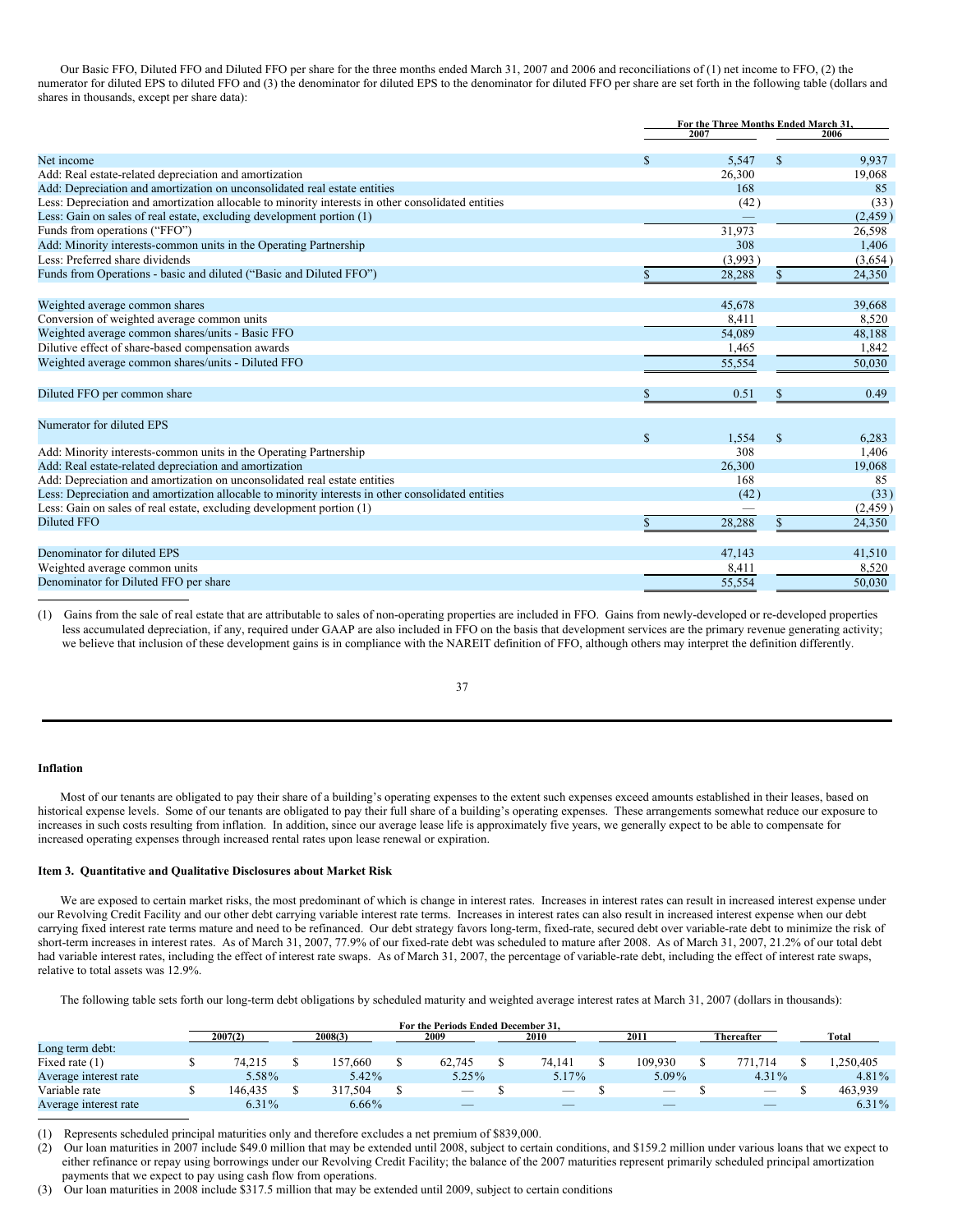The fair market value of our debt was \$1.72 billion at March 31, 2007. If interest rates on our fixed-rate debt had been 1% lower, the fair value of this debt would have increased by \$49.2 million at March 31, 2007.

38

The following table sets forth information pertaining to our derivative contracts in place as of March 31, 2007, and their respective fair values (dollars in thousands):

| <b>Nature of Derivative</b> | Votional<br>Amount | One-Month<br><b>LIBOR</b> base | <b>Effective</b><br>Date | Expiration<br>Date | Fair Value at<br>March 31<br>2007 |
|-----------------------------|--------------------|--------------------------------|--------------------------|--------------------|-----------------------------------|
| Interest rate swap          | \$50,000           | 5.0360%                        | 3/28/2006                | 3/30/2009          | \$(174)                           |
| Interest rate swap          | 25,000             | 5.2320%                        | 5/1/2006                 | 5/1/2009           | (191)                             |
| Interest rate swap          | 25,000             | 5.2320 %                       | 5/1/2006                 | 5/1/2009           | (191)                             |

**Fair Value at**

Based on our variable-rate debt balances, our interest expense would have increased by \$705,000 in the three months ended March 31, 2007 if short-term interest rates were 1% higher.

#### <span id="page-23-0"></span>**Item 4. Controls and Procedures**

#### (a) Evaluation of Disclosure Controls and Procedures

Our management, with the participation of our Chief Executive Officer and Chief Financial Officer, evaluated the effectiveness of our disclosure controls and procedures (as defined in Rule 13a-15(e) under the Exchange Act) as of March 31, 2007. Based on this evaluation, our Chief Executive Officer and Chief Financial Officer concluded that our disclosure controls and procedures as of March 31, 2007 are functioning effectively to provide reasonable assurance that the information required to be disclosed by us in reports filed or submitted under the Securities Exchange Act of 1934 is (i) recorded, processed, summarized and reported within the time periods specified in the SEC's rules and forms, and (ii) accumulated and communicated to our management, including our principal executive and principal financial officers, or persons performing similar functions, as appropriate to allow timely decisions regarding required disclosure.

#### (b) Change in Internal Control over Financial Reporting

No change in our internal control over financial reporting occurred during the most recent fiscal quarter that has materially affected, or is reasonably likely to materially affect, our internal control over financial reporting.

#### <span id="page-23-1"></span>**PART II**

#### <span id="page-23-2"></span>**Item 1. Legal Proceedings**

Jim Lemon and Robin Biser, as plaintiffs, initiated a suit on May 12, 2005, in The United States District Court for the District of Columbia (Case No. 1:05CV00949), against The Secretary of the United States Army, PenMar Development Corporation ("PMDC") and the Company, as defendants, in connection with the then pending acquisition by the Company of the former army base known as Fort Ritchie located in Cascade, Maryland. The case was dismissed by the United States District Court on September 28, 2006, due to the plaintiffs' lack of standing. The plaintiffs have filed an appeal in the case in the United States Court of Appeals for the District of Columbia Circuit and that appeal is pending. The plaintiffs were unsuccessful in their request for an emergency injunction pending appeal. The Company acquired from PMDC fee simple title to 500 acres of the 591 acres comprising Fort Ritchie on October 5, 2006.

We are not currently involved in any other material litigation nor, to our knowledge, is any material litigation currently threatened against the Company (other than routine litigation arising in the ordinary course of business, substantially all of which is expected to be covered by liability insurance).

#### **Item 1A. Risk Factors**

<span id="page-23-3"></span>Not applicable

#### <span id="page-23-4"></span>39

#### **Item 2. Unregistered Sales of Equity Securities and Use of Proceeds**

- (a) During the three months ended March 31, 2007, 221,350 of the Operating Partnership's common units were exchanged for 221,350 common shares in accordance with the Operating Partnership's Second Amended and Restated Limited Partnership Agreement, as amended. The issuance of these common shares was effected in reliance upon the exemption from registration under Section 4(2) of the Securities Act of 1933, as amended.
- (b) Not applicable
- (c) Not applicable

## <span id="page-23-5"></span>**Item 3. Defaults Upon Senior Securities**

- (a) Not applicable
- (b) Not applicable

#### **Item 4. Submission of Matters to a Vote of Security Holders**

<span id="page-23-6"></span>Not applicable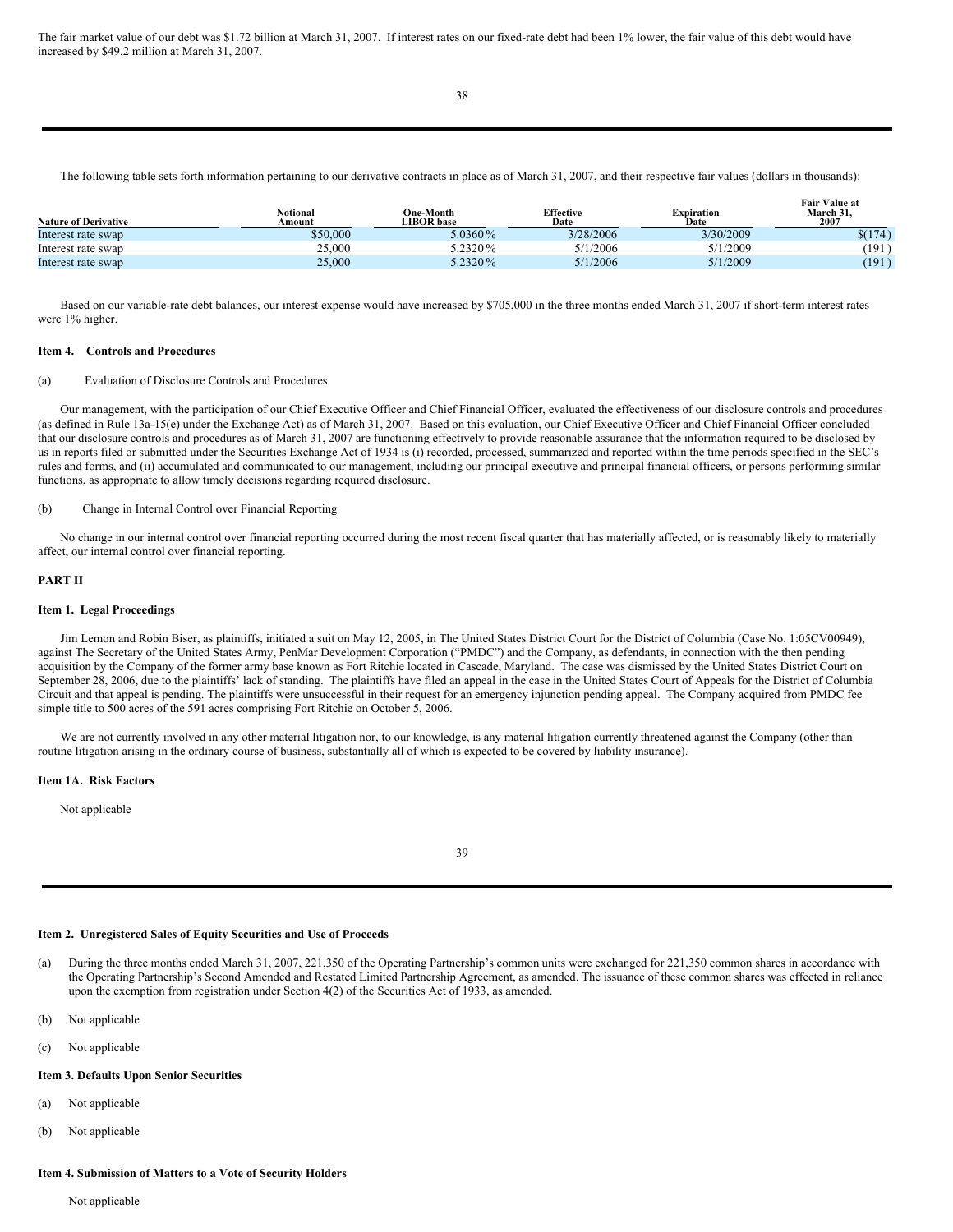#### **Item 5. Other Information**

<span id="page-24-1"></span><span id="page-24-0"></span>Not applicable

### **Item 6. Exhibits**

(a) Exhibits:

| <b>EXHIBIT</b><br>NO. | <b>DESCRIPTION</b>                                                                                                                                                                                                                                                                                                                                                                                                                                                       |
|-----------------------|--------------------------------------------------------------------------------------------------------------------------------------------------------------------------------------------------------------------------------------------------------------------------------------------------------------------------------------------------------------------------------------------------------------------------------------------------------------------------|
| 10.1                  | Amended and Restated 1998 Long Term Incentive Plan (filed with the Company's Current Report on Form 8-K dated April 3, 2007 and incorporated<br>herein by reference                                                                                                                                                                                                                                                                                                      |
| 10.2                  | Twenty-Third Amendment to Second Amended and Restated Limited Partnership Agreement of Corporate Office Properties, L.P., dated April 6, 2007<br>(filed with the Company's Current Report on Form 8-K dated April 12, 2007 and incorporated herein by reference).                                                                                                                                                                                                        |
| 31.1                  | Certification of the Chief Executive Officer of Corporate Office Properties Trust required by Rule 13a-14(a) under the Securities Exchange Act of 1934,<br>as amended (filed herewith).                                                                                                                                                                                                                                                                                  |
| 31.2                  | Certification of the Chief Financial Officer of Corporate Office Properties Trust required by Rule 13a-14(a) under the Securities Exchange Act of 1934,<br>as amended (filed herewith).                                                                                                                                                                                                                                                                                  |
| 32.1                  | Certification of the Chief Executive Officer of Corporate Office Properties Trust required by Rule 13a-14(b) under the Securities Exchange Act of 1934,<br>as amended. (This exhibit shall not be deemed "filed" for purposes of Section 18 of the Securities Exchange Act of 1934, as amended, or otherwise<br>subject to the liability of that section. Further, this exhibit shall not be deemed to be incorporated by reference into any filing under the Securities |

# 40

# **EXHIBIT NO. DESCRIPTION** Exchange Act of 1933, as amended, or the Securities Exchange Act of 1934, as amended.) (Furnished herewith.) 32.2 Certification of the Chief Financial Officer of Corporate Office Properties Trust required by Rule 13a-14(b) under the Securities Exchange Act of 1934, as amended. (This exhibit shall not be deemed "filed" for purposes of Section 18 of the Securities Exchange Act of 1934, as amended, or otherwise subject to the liability of that section. Further, this exhibit shall not be deemed to be incorporated by reference into any filing under the Securities

41

Exchange Act of 1933, as amended, or the Securities Exchange Act of 1934, as amended.) (Furnished herewith.)

## <span id="page-24-2"></span>**SIGNATURES**

Pursuant to the requirements of the Securities Act of 1934, the Registrant has duly caused this report to be signed on its behalf by the undersigned, thereunto duly authorized.

CORPORATE OFFICE PROPERTIES TRUST

Date: May 10, 2007 By: /s/ RANDALL M. GRIFFIN Randall M. Griffin President and Chief Executive Officer

Date: May 10, 2007 By: /s/ STEPHEN E. RIFFEE Stephen E. Riffee Executive Vice President and Chief Financial Officer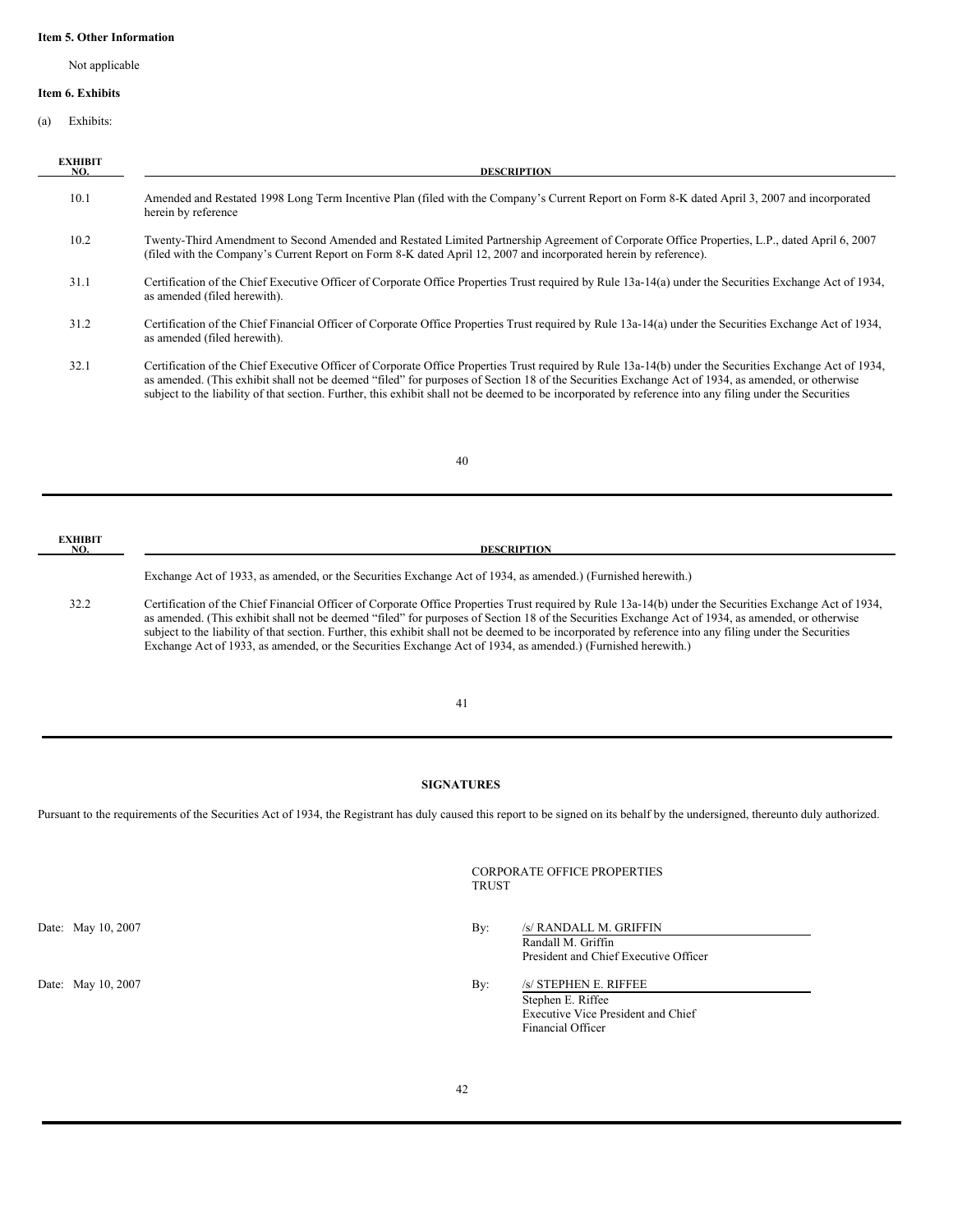### CERTIFICATIONS REQUIRED BY RULE 13a-14(a) UNDER THE SECURITIES EXCHANGE ACT OF 1934

# **CERTIFICATIONS**

I, Randall M. Griffin, certify that:

1. I have reviewed this quarterly report on Form 10-Q of Corporate Office Properties Trust;

2. Based on my knowledge, this report does not contain any untrue statement of a material fact or omit to state a material fact necessary to make the statements made, in light of the circumstances under which such statements were made, not misleading with respect to the period covered by this report;

3. Based on my knowledge, the financial statements, and other financial information included in this report, fairly present in all material respects the financial condition, results of operations and cash flows of the registrant as of, and for, the periods presented in this report;

4. The registrant's other certifying officer(s) and I are responsible for establishing and maintaining disclosure controls and procedures (as defined in Exchange Act Rules 13a-15(e) and 15d-15(e)) and internal control over financial reporting (as defined in Exchange Act Rules 13a-15(f) and 15d-15(f)) for the registrant and have:

- a) Designed such disclosure controls and procedures, or caused such disclosure controls and procedures to be designed under our supervision, to ensure that material information relating to the registrant, including its consolidated subsidiaries, is made known to us by others within those entities, particularly during the period in which this report is being prepared;
- b) Designed such internal control over financial reporting, or caused such internal control over financial reporting to be designed under our supervision, to provide reasonable assurance regarding the reliability of financial reporting and the preparation of financial statements for external purposes in accordance with generally accepted accounting principles;
- c) Evaluated the effectiveness of the registrant's disclosure controls and procedures and presented in this report our conclusions about the effectiveness of the disclosure controls and procedures, as of the end of the period covered by this report based on such evaluation; and
- d) Disclosed in this report any change in the registrant's internal control over financial reporting that occurred during the registrant's most recent fiscal quarter (the registrant's fourth fiscal quarter in the case of an annual report) that has materially affected, or is reasonably likely to materially affect, the registrant's internal control over financial reporting; and

5. The registrant's other certifying officer(s) and I have disclosed, based on our most recent evaluation of internal control over financial reporting, to the registrant's auditors and the audit committee of the registrant's board of directors (or persons performing the equivalent functions):

- a) All significant deficiencies and material weaknesses in the design or operation of internal control over financial reporting which are reasonably likely to adversely affect the registrant's ability to record, process, summarize and report financial information; and
- b) Any fraud, whether or not material, that involves management or other employees who have a significant role in the registrant's internal control over financial reporting.

Date: May 10, 2007 /s/ RANDALL M. GRIFFIN Randall M. Griffin Chief Executive Officer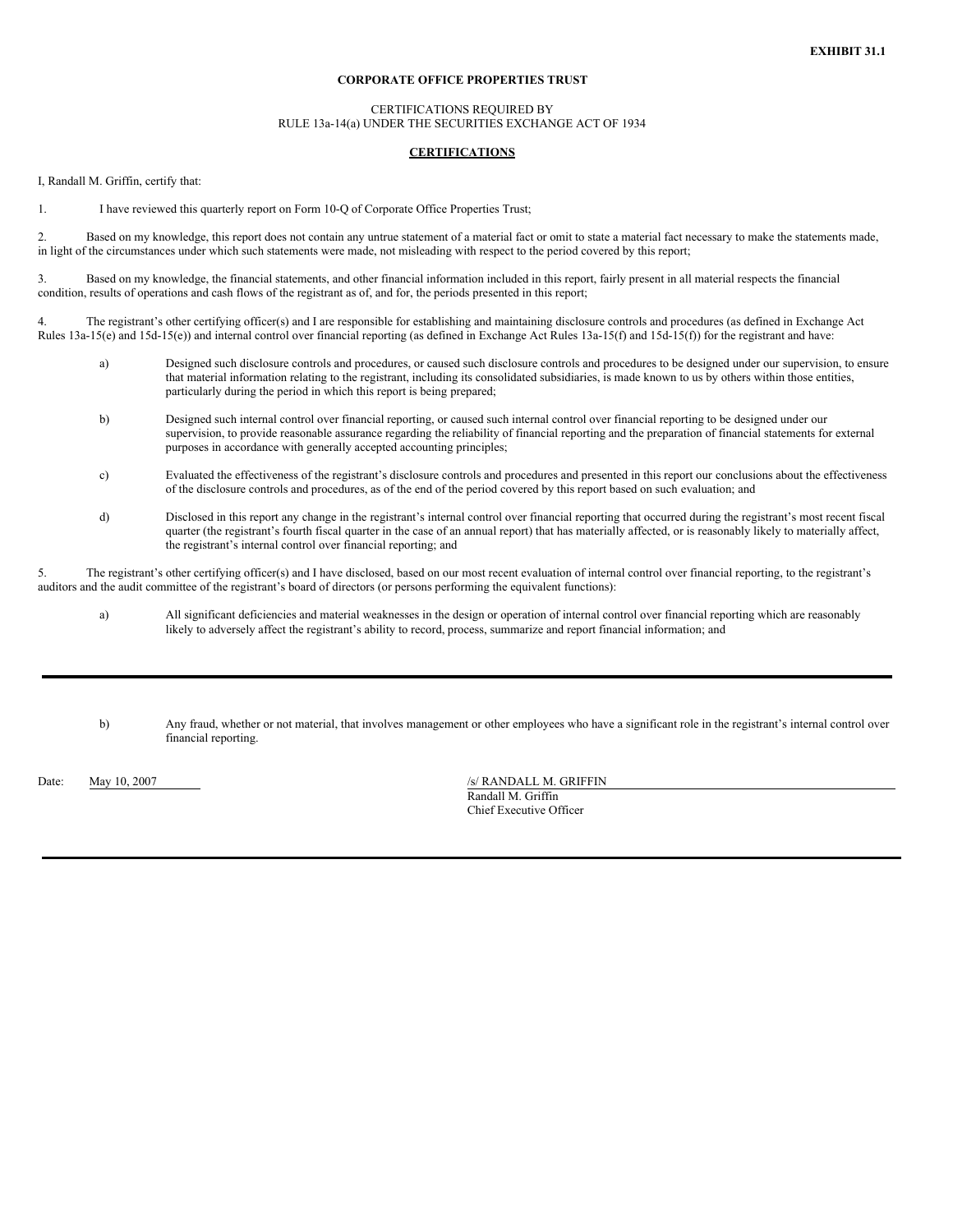## CERTIFICATIONS REQUIRED BY RULE 13a-14(a) UNDER THE SECURITIES EXCHANGE ACT OF 1934

#### **CERTIFICATIONS**

I, Stephen E. Riffee, certify that:

1. I have reviewed this quarterly report on Form 10-Q of Corporate Office Properties Trust;

2. Based on my knowledge, this report does not contain any untrue statement of a material fact or omit to state a material fact necessary to make the statements made, in light of the circumstances under which such statements were made, not misleading with respect to the period covered by this report;

3. Based on my knowledge, the financial statements, and other financial information included in this report, fairly present in all material respects the financial condition, results of operations and cash flows of the registrant as of, and for, the periods presented in this report;

4. The registrant's other certifying officer(s) and I are responsible for establishing and maintaining disclosure controls and procedures (as defined in Exchange Act Rules 13a-15(e) and 15d-15(e)) and internal control over financial reporting (as defined in Exchange Act Rules 13a-15(f) and 15d-15(f)) for the registrant and have:

- a) Designed such disclosure controls and procedures, or caused such disclosure controls and procedures to be designed under our supervision, to ensure that material information relating to the registrant, including its consolidated subsidiaries, is made known to us by others within those entities, particularly during the period in which this report is being prepared;
- b) Designed such internal control over financial reporting, or caused such internal control over financial reporting to be designed under our supervision, to provide reasonable assurance regarding the reliability of financial reporting and the preparation of financial statements for external purposes in accordance with generally accepted accounting principles;
- c) Evaluated the effectiveness of the registrant's disclosure controls and procedures and presented in this report our conclusions about the effectiveness of the disclosure controls and procedures, as of the end of the period covered by this report based on such evaluation; and
- d) Disclosed in this report any change in the registrant's internal control over financial reporting that occurred during the registrant's most recent fiscal quarter (the registrant's fourth fiscal quarter in the case of an annual report) that has materially affected, or is reasonably likely to materially affect, the registrant's internal control over financial reporting; and

5. The registrant's other certifying officer(s) and I have disclosed, based on our most recent evaluation of internal

control over financial reporting, to the registrant's auditors and the audit committee of the registrant's board of directors (or persons performing the equivalent functions):

a) All significant deficiencies and material weaknesses in the design or operation of internal control over financial reporting which are reasonably likely to adversely affect the registrant's ability to record, process, summarize and report financial information; and

b) Any fraud, whether or not material, that involves management or other employees who have a significant role in the registrant's internal control over financial reporting.

Date: May 10, 2007 /s/ STEPHEN E. RIFFEE

Stephen E. Riffee Chief Financial Officer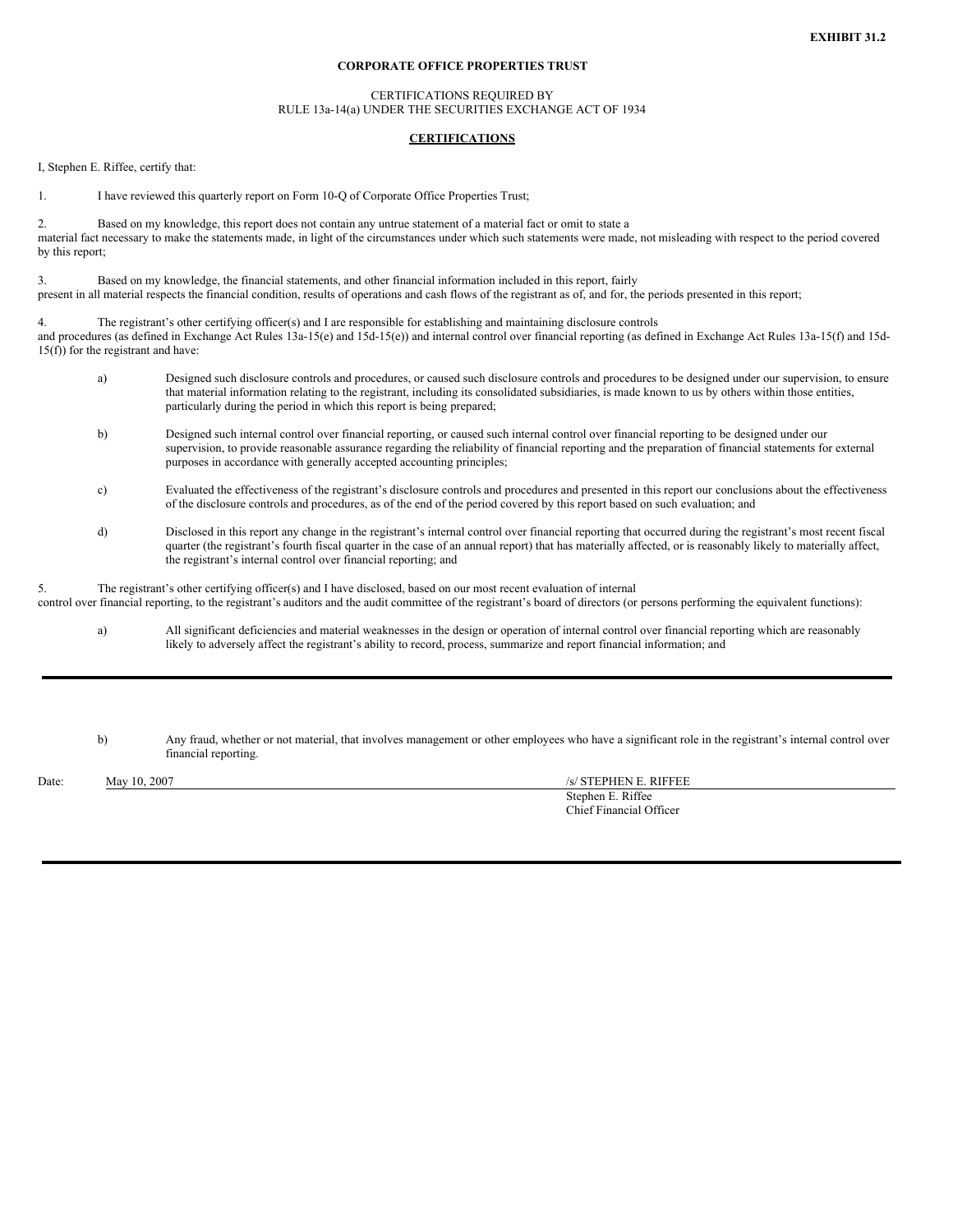## CERTIFICATIONS REQUIRED BY RULE 13a-14(b) UNDER THE SECURITIES EXCHANGE ACT OF 1934

In connection with the Quarterly Report of Corporate Office Properties Trust (the "Company") on Form 10-Q for the quarterly period ended March 31, 2007, as filed with the Securities and Exchange Commission on the date hereof (the "Report"), I, Randall M. Griffin, Chief Executive Officer of the Company, certify that to my knowledge:

(1) The Report fully complies with the requirements of section 13(a) or 15(d) of the Securities Exchange Act of 1934; and

(2) The information contained in the Report fairly presents, in all material respects, the financial condition and result of operations of the Company.

/s/ RANDALL M. GRIFFIN Randall M. Griffin Chief Executive Officer

Date: May 10, 2007